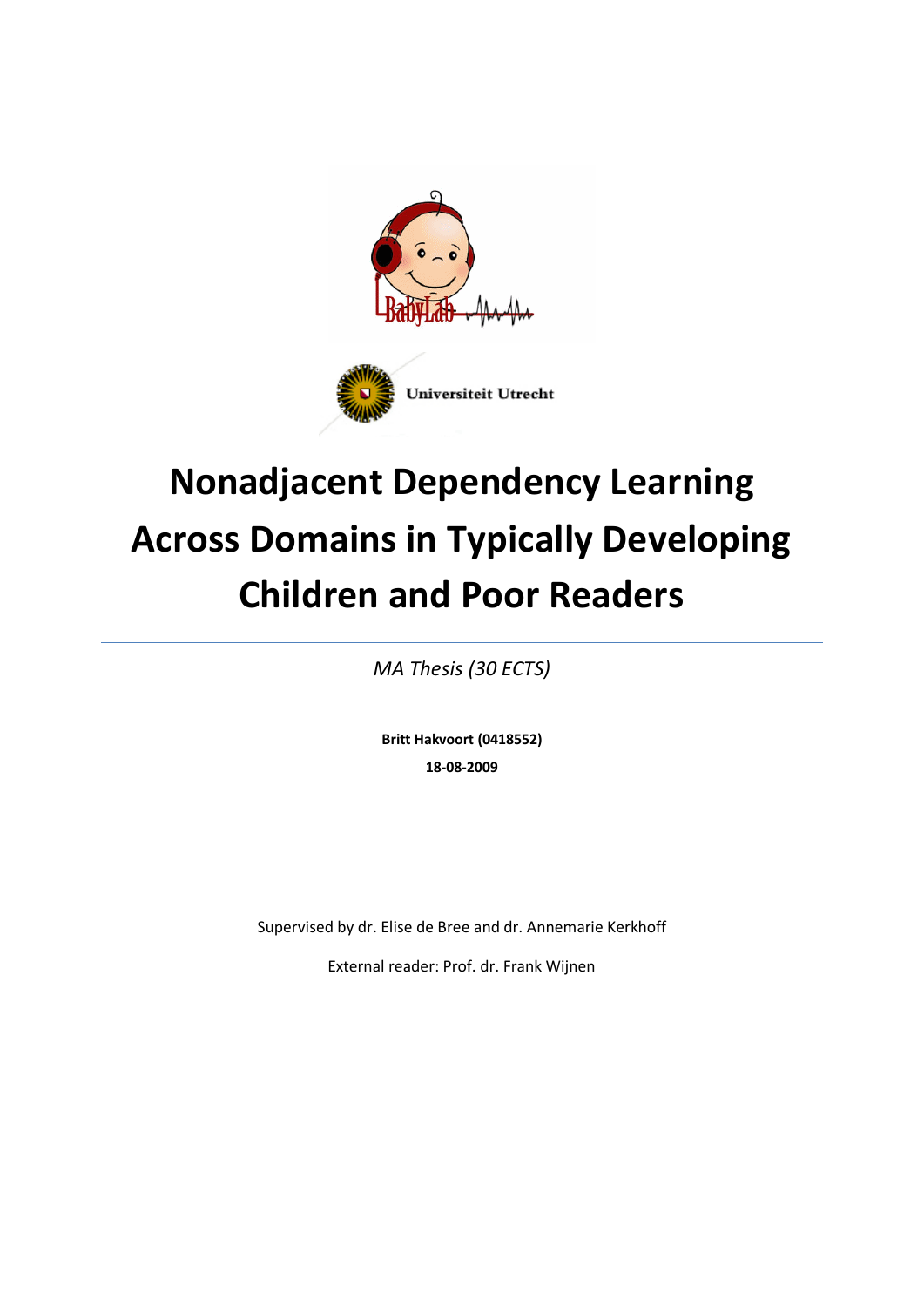## **Table of Contents**

| 1. |                                                                       |    |
|----|-----------------------------------------------------------------------|----|
|    |                                                                       |    |
|    |                                                                       |    |
|    |                                                                       |    |
|    |                                                                       |    |
|    |                                                                       |    |
|    | Nonadjacent Dependency Learning: Domain Specific or Domain General?12 |    |
| 2. |                                                                       |    |
| 3. |                                                                       |    |
| 4. |                                                                       |    |
|    |                                                                       |    |
|    |                                                                       |    |
|    |                                                                       |    |
|    |                                                                       |    |
|    |                                                                       |    |
|    |                                                                       |    |
|    |                                                                       |    |
| 5. |                                                                       |    |
|    |                                                                       |    |
|    |                                                                       |    |
|    |                                                                       |    |
|    | Procedure                                                             | 19 |
|    |                                                                       |    |
|    |                                                                       |    |
|    |                                                                       |    |
| 6. |                                                                       |    |
|    |                                                                       |    |
|    |                                                                       |    |
|    |                                                                       |    |
|    |                                                                       |    |
|    |                                                                       |    |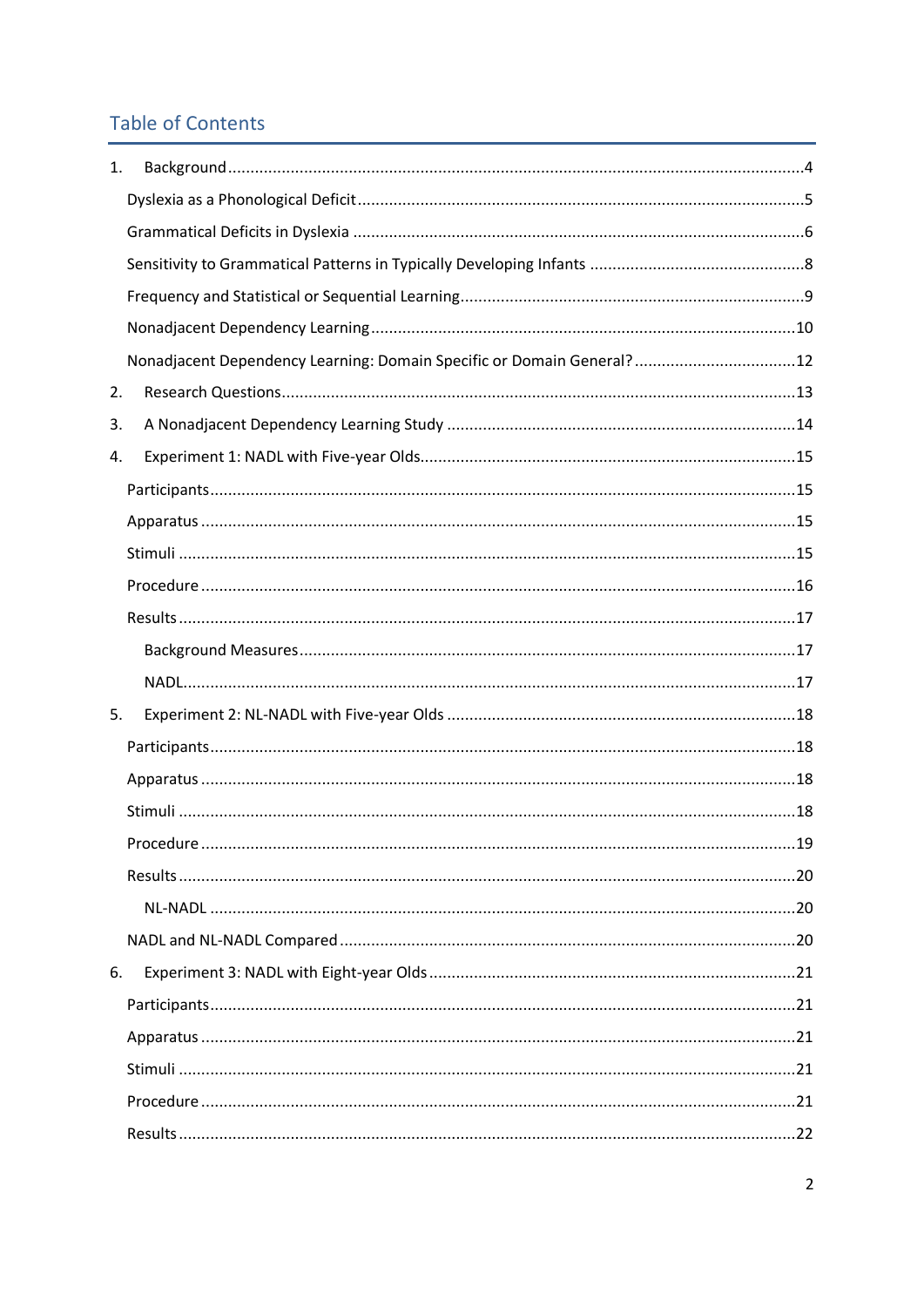| 7. |  |
|----|--|
|    |  |
|    |  |
|    |  |
|    |  |
|    |  |
|    |  |
|    |  |
| 8. |  |
|    |  |
|    |  |
| 9. |  |
|    |  |
|    |  |
|    |  |
|    |  |
|    |  |
|    |  |
|    |  |
|    |  |
|    |  |
|    |  |
|    |  |
|    |  |
|    |  |
|    |  |
|    |  |
|    |  |
|    |  |
|    |  |
|    |  |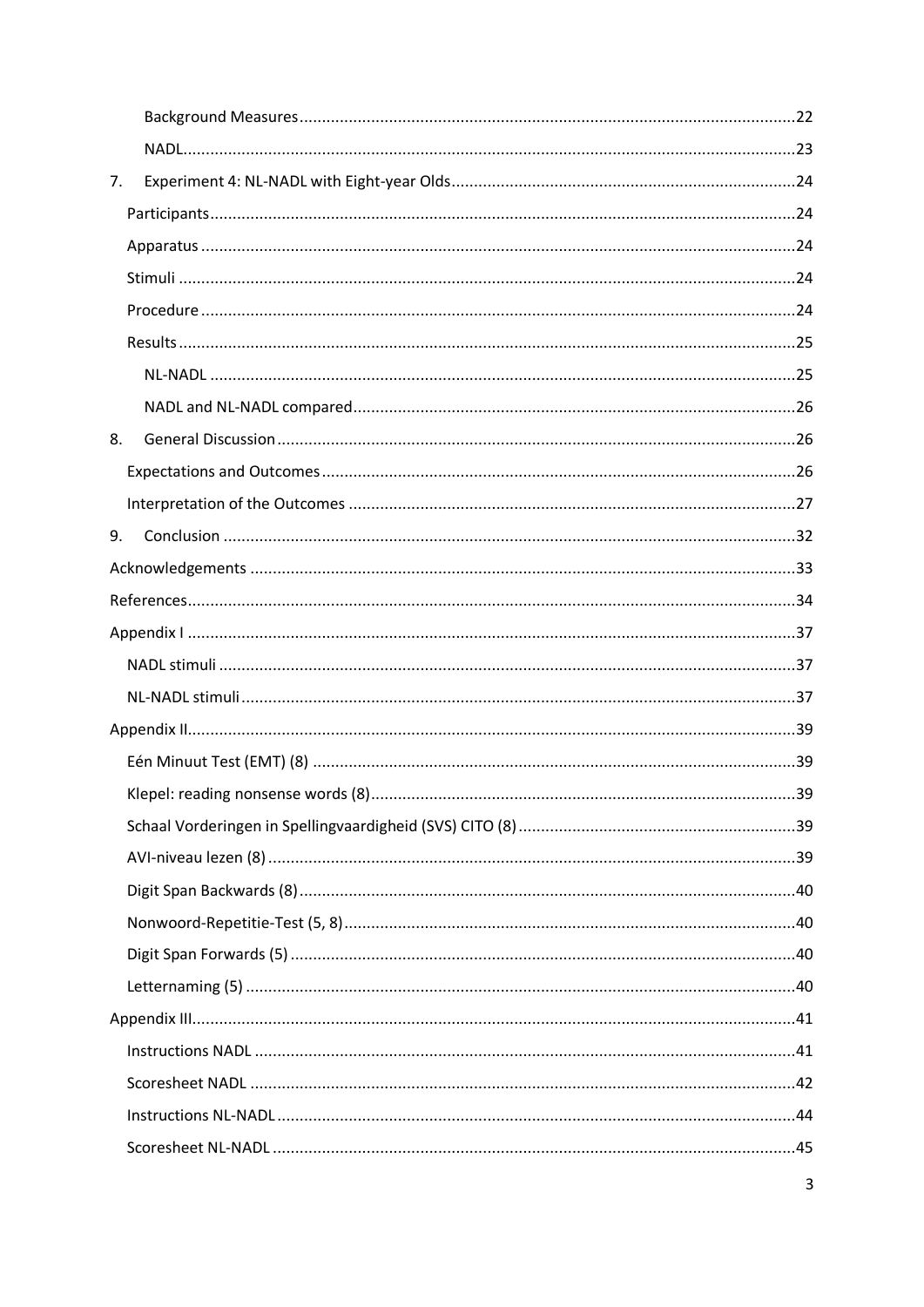#### MA Thesis

## **Nonadjacent Dependency Learning Across Domains in Typically Developing School-Aged Children and Poor Readers**

#### **Abstract**

Frequency has been demonstrated to be of great influence in language learning (a.o. Gómez 2002). Language development might be influenced by a deficiency in the ability to derive rules from frequent input. In fact, such a deficiency could even account for certain problems people with dyslexia experience in language. The proposed study set out to provide more insight into children's sensitivity to frequent patterns in (artificial) language and in the auditory non-linguistic domain. Based on Gómez (2002), Dutch school-aged children were presented with two nonadjacent dependency learning tasks. Neither typically developing children nor poor readers appeared to be sensitive to nonadjacent dependencies of the linguistic or non-linguistic type. Because the findings are likely to be influenced by several methodological factors, no clear conclusions can be drawn about the participants' capacity to learn nonadjacent dependencies from frequent input.

### <span id="page-3-0"></span>**1. Background**

Most people take their ability to read and write for granted. After all, these are skills acquired at a fairly early age and, though a tedious learning process is involved, most children pass through it successfully. Only some 3 to 10 % of children do not acquire literacy skills to the fullest: though their intelligence level is comparable to that of same-age peers, they experience problems in reading and writing (Snowling, 2000). This difficulty with reading and spelling, discrepant with intelligence, has been labeled dyslexia. Dyslexia has been categorized a language-based disorder. Several studies have revealed it to be a familial syndrome; children with dyslexic parents run a significantly larger risk (32 to 66%) of developing the disorder compared to children who do not have a dyslexic parent (e.g. Scarborough, 1990). Interestingly, literacy skill appears to be related to the child's early language development. Precursor studies have indicated that the development of a child at-risk of dyslexia in terms of spoken language may "contain indicators of dyslexia in individual children" (De Bree, 2007: 7). If we indeed assume that reading is a skill partly reliant on a child's level of spoken language, it is likely that if a child experiences difficulties in its development of spoken language, it will also encounter problems in acquiring literacy skills at a later age (De Bree, 2007).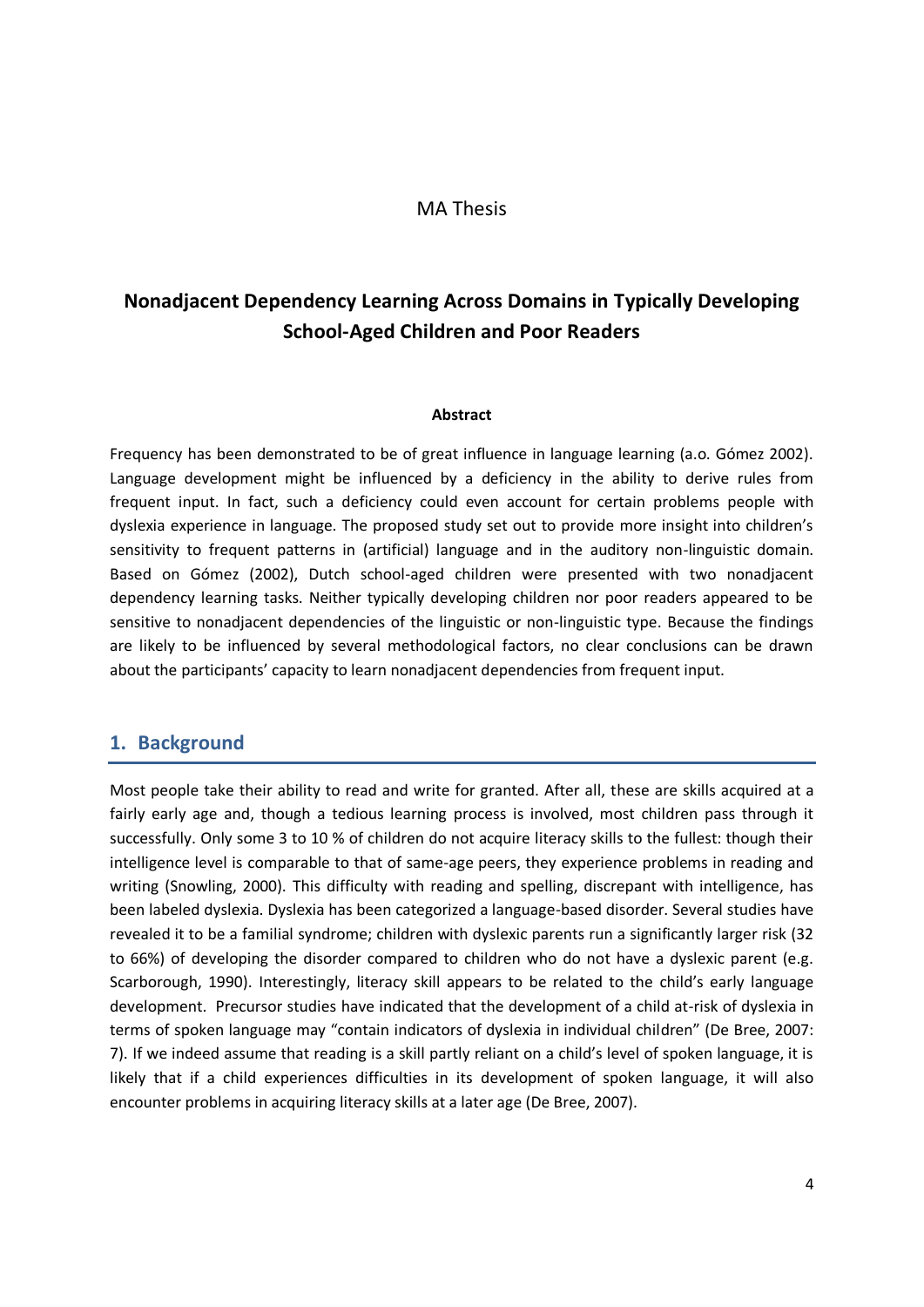#### <span id="page-4-0"></span>Dyslexia as a Phonological Deficit

Language acquisition as a whole can be said to be strongly reliant on phonological development. Phonological development can be defined as a process in which the child acquires adult speech sound systems and patterns, needed to produce language. The phonological acquisition process has long since been studied in order to determine what constitutes normal and delayed development of the phonological system (Bernhardt and Stemberger, 1998), and to investigate how a delay in phonological development affects the language acquisition process. It has been found that deficits in the phonological system, for example, may result in a communication disorder not only affecting speech (in the case of Specific Language Impairment), but also the development of literacy skills (Ingram, 1981). Since people with dyslexia experience problems with the acquisition of literacy skills, it has been hypothesized that a core cognitive deficit in phonology is the underlying source of all the difficulties they experience (e.g. Vellutino et. al 2004). Though several researchers have brought forward their own version of a phonological deficit hypothesis (e.g. Brady 1997, who named it the *phonological representations hypothesis,* or Elbro 1996, under the name of *distinctness hypothesis*), the main assumption remains that dyslexics have poor phonological representations which cause them to experience language difficulty. "[The] phonological representations [of dyslexics] have been variously referred to as 'holistic', 'weak', 'fragile', 'fuzzy', 'indistinct' or 'underspecified'. In other words, the way in which their brain codes phonology is less efficient than that of normally reading children" (De Bree, 2007: 9). Due to a problem in their phonological development, they are less aware of and able to apply phonological rules and knowledge. This view has been supported by several studies, among those a longitudinal study by Bradley and Bryant (1983), which, according to Snowling, is one of the most influential studies that examines "the relationship between children's early phonological skills and their later reading achievement" (2000: 76). It demonstrates a relationship between a child's phonological awareness at age 4, and its literacy skills in terms of reading and spelling at age 8.

The terms phonological "awareness" and "skill" are rather broad. It was questioned by many which specific phonological skills can be said to be causally related to reading and writing. Muter et al. (1998) suggest that segmentation and sensitivity to rhyme are crucial predictors of a child's level of phonological awareness and later literacy skill. They tested a group of 4 to 6 year old children on segmenting ability and rhyming ability. Segmenting skill was tested by conducting a phoneme identification task, in which the child was presented with a picture of one-syllable word (e.g. a cat). The experimenter would pronounce *ca-,* after which the child had to complete the word. Another test to assess segmentation skill was a phoneme deletion task, in which children were presented with a word (e.g. *bus*), and were then asked to say the word with the initial phoneme deleted (e.g. *bus*  then becomes *us*). Rhyming ability was defined by the child's abilities to detect and produce rhyme. The rhyme detection task required the child to match (rhyming) pictures to a target word. The rhyme production tasks required a child to produce rhymes for two target words. Muter et al.'s study (1998) demonstrated that the child's performance on the segmentation tasks was eventually a better predictor of literacy skill than rhyming ability. Overall, it has been suggested that "the key to reading development lies in performance on metaphonological tasks – tasks that require children to reflect consciously on the structure of spoken words" – like the tasks in Muter et al.'s study (Snowling, 2000: 79). Acquiring skills such as reading and writing strongly rely on these reflective abilities. It is likely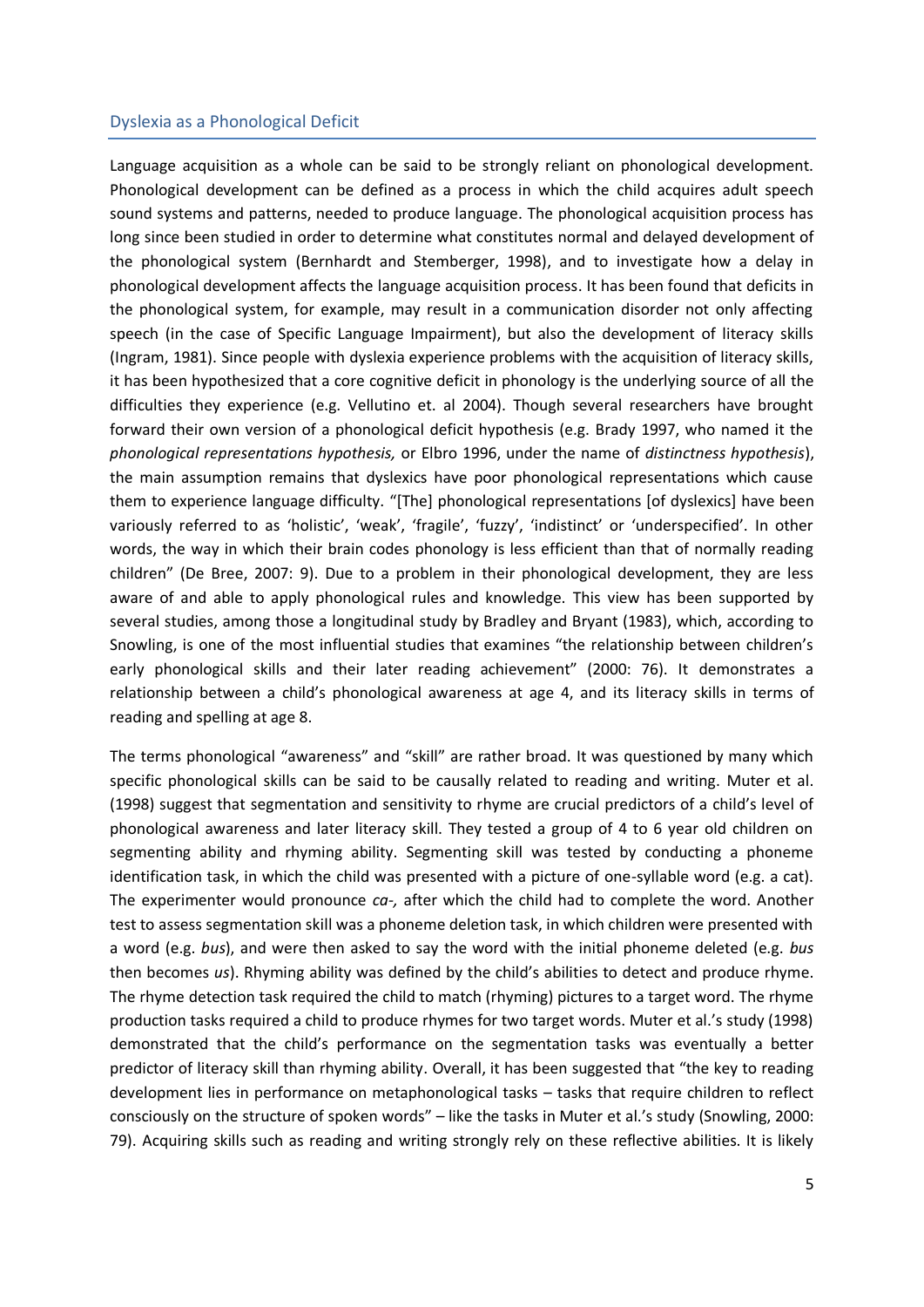that because of this, dyslexic children are slow in shaping their alphabetic skills compared to their normally developing peers. Because of the supposed problems they have with forming phonological representations, constructing a representation of phonemes and mapping this representation to a grapheme is difficult. Researchers supporting for example the connectionist view on language assume that a dyslexic child has a foundation that is not sufficiently optimized to cater for a proper mapping between phonology and orthography. Mappings that associate a complete word with its pronunciation are available to the dyslexic child but these mappings do not define the fine-grained links that exist between sequences of graphemes and phonemes (Brown, 1997). In other words, the mappings "are adequate for the establishment of associations between whole words and their pronunciations but [do] not support the development of fine-grained links between grapheme and phoneme sequences" (Snowling, 2000:88). As a consequence, dyslexic children will encounter difficulties encoding words they are not familiar with, such as nonsense words (Snowling<sup>1</sup>, 2000). Thus, dyslexic children often try to apply unconventional reading strategies: it is possible that they build sight vocabularies<sup>2</sup> which allow them to read words without developing the decoding skills their typically developing peers have. Words that occur more frequently might become easier to read for the dyslexic child because he can rely on the visual knowledge and directly link the visual input to the meaning of a word. Typically developing children may also use this manner of reading, yet also develop decoding skills allowing them to process novel words more easily (Coltheart, 1978). From this perspective, an inference can be made about the speed at which a sight-vocabulary may expand when dyslexic children encounter novel words, for example when presented with a nonsense-word reading task: it is likely that this process is much slower (Snowling, 2000).

Dyslexic children also experience problems in spelling, which is predictable considering their difficulty in phoneme-grapheme conversion. It may be so that their knowledge of morphological regularities and certain orthographic conventions improves over time, yet, the core problem, namely their reduced phonological awareness, causes their new knowledge not to be brought forward properly. In other words: "If dyslexic children have phonological difficulties, then this will affect their ability to spell words phonetically, which [is] the foundation for their orthographic skill" (Snowling, 2000: 97).

However, a deficit on a phonological level might not be solely related to problems in orthographic skill. It may also affect other linguistic processes that are, for example, involved in syntactic or semantic processing, in that way causing a dyslexic person to have trouble with grammar or interpretation of sentences when reading or listening to spoken language.

#### <span id="page-5-0"></span>Grammatical Deficits in Dyslexia

**.** 

Grammatical rules aid a reader in comprehending and interpreting a written or spoken text. It is known that people with dyslexia often experience problems with sentence comprehension, agreement structures and interpretation. It thus appears their morphosyntactic knowledge is affected, too. Some scholars attribute the problems dyslexic people experience in the grammatical domain to a deficit in the phonological system as well. Rispens and Been (2007) investigated awareness of agreement structure in dyslexic and typically developing Dutch children. Children were

 $1$  Snowling does not endorse the connectionist view.

 $2$  A vocabulary based on visual recognition of a word as a whole.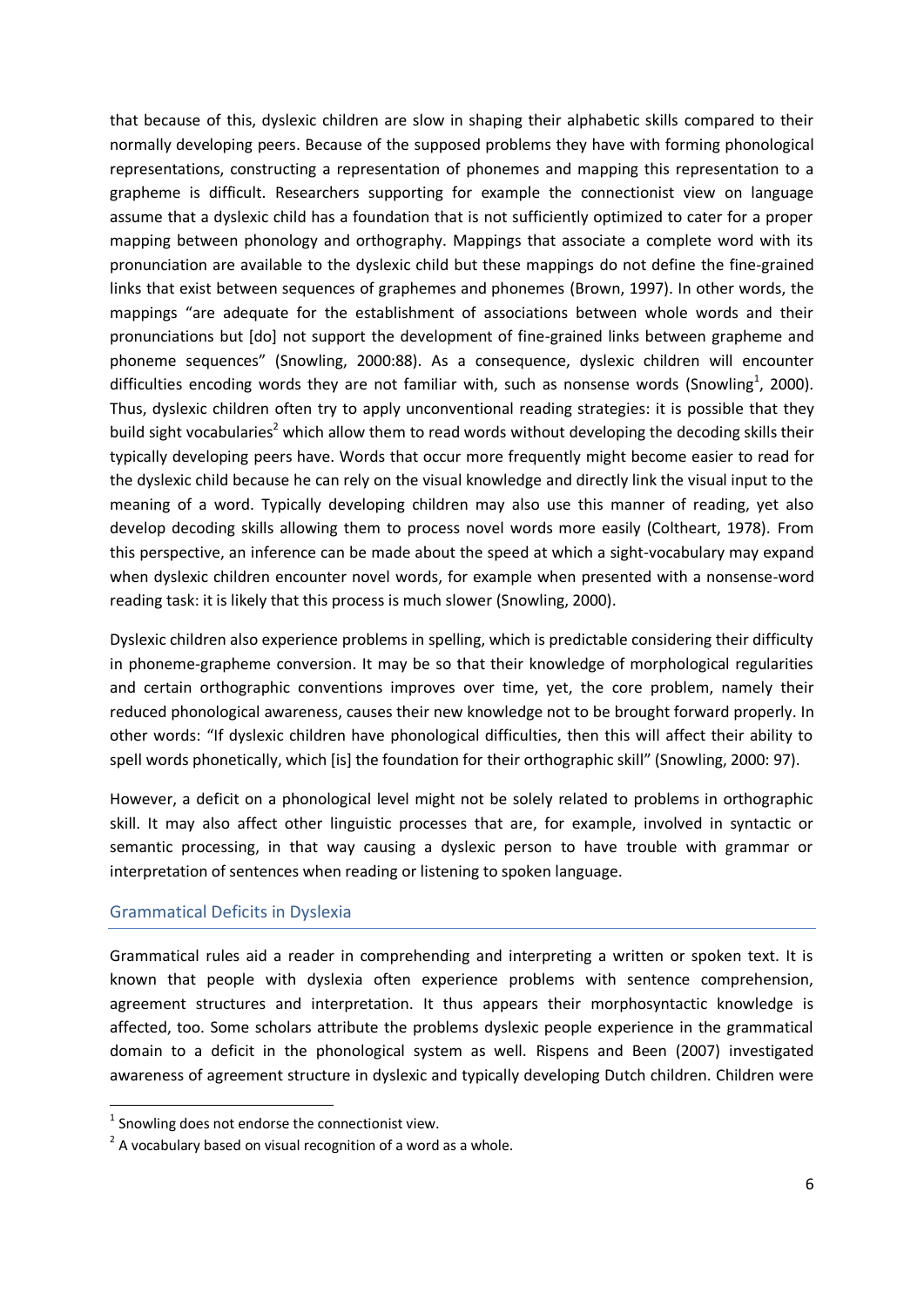presented with sentences like \**de leuke clown maak een grapje* versus *de leuke clown maakt een grapje* (\**the funny clown make a joke* versus *the funny clown makes a joke*) (Rispens and Been 2007). They were asked to indicate whether the sentence presented was correct or incorrect. Rispens and Been found that children with dyslexia were significantly less aware of subject-verb agreement structure than typically developing children. Their performance also correlated with performance on a non-word repetition task, "underscoring the idea that morphosyntactic deficits may stem from a problem with phonological working memory" (2007:303).

With respect to the reading problems and the problems with the interpretation of sentences that people with dyslexia encounter, Shankweiler and Crain (1986) have proposed the *processing limitation hypothesis*, which states that all linguistic structures are mastered before the age at which children begin acquiring literacy skills. It acknowledges that phonological decoding skills are essential in acquiring literacy skills, but also that phonological decoding is not the sole necessary element for reading. Working memory should also work efficiently in order to connect phonological and morphological representations. Assuming that the language faculty is a modular system, Shankweiler and Crain state that

*"[a] modular view of the language mechanism raises the possibility that any number of components of the system might be the source of reading difficulties. At the same time, the fact that these components are related in a hierarchical fashion creates the possibility that a complex of symptoms of reading disorder may derive from a* single *affected component" (1986:140, emphasis in original).*

Shankweiler and Crain identify the "flow of information between the phonological buffer and the higher-level parsers" (1986:152) to be crucial for reading. In a modular system, the phonological information is transferred bottom-up and proceeds from the phonological to the semantic and syntactic parsers. If the phonological information is impaired, this may lead to a bottleneck which affects the flow of information, disturbing other processes in the language faculty, like syntactic processing. In other words, "[because] the bottom up flow of information from the phonological buffer is impeded by the difficulties in accessing and processing phonological information [...] all subsequent processes in the language system will be adversely affected [in dyslexics]" (Crain and Shankweiler, 1990:543). Additionally, the cost for processing orthographic information becomes much higher when the phonological system is impaired. This puts a strain on working memory; resulting in reduced sentence comprehension, a symptom often recognized in dyslexics (Crain and Shankweiler, 1986). Empirical evidence supporting their view comes for example from Gottardo et al. (1996). Using a hierarchical regression analysis with the predictors verbal working memory, syntactic processing and phonological sensitivity, they found that the performance on several reading tasks cannot be predicted by the syntactic processing factor once the factors working memory and phonological sensitivity were entered into the regression model. In other words, phonological sensitivity and working memory are better predictors of the outcome of reading tasks than syntactic processing. Gottardo et al. state that "[t]his finding is certainly consistent with the idea that the predictive power of syntactic processing is an epiphenomenon of more basic limitations in phonological processes" (1996:578), in accordance with the *processing limitation hypothesis* by Crain and Shankweiler (1986).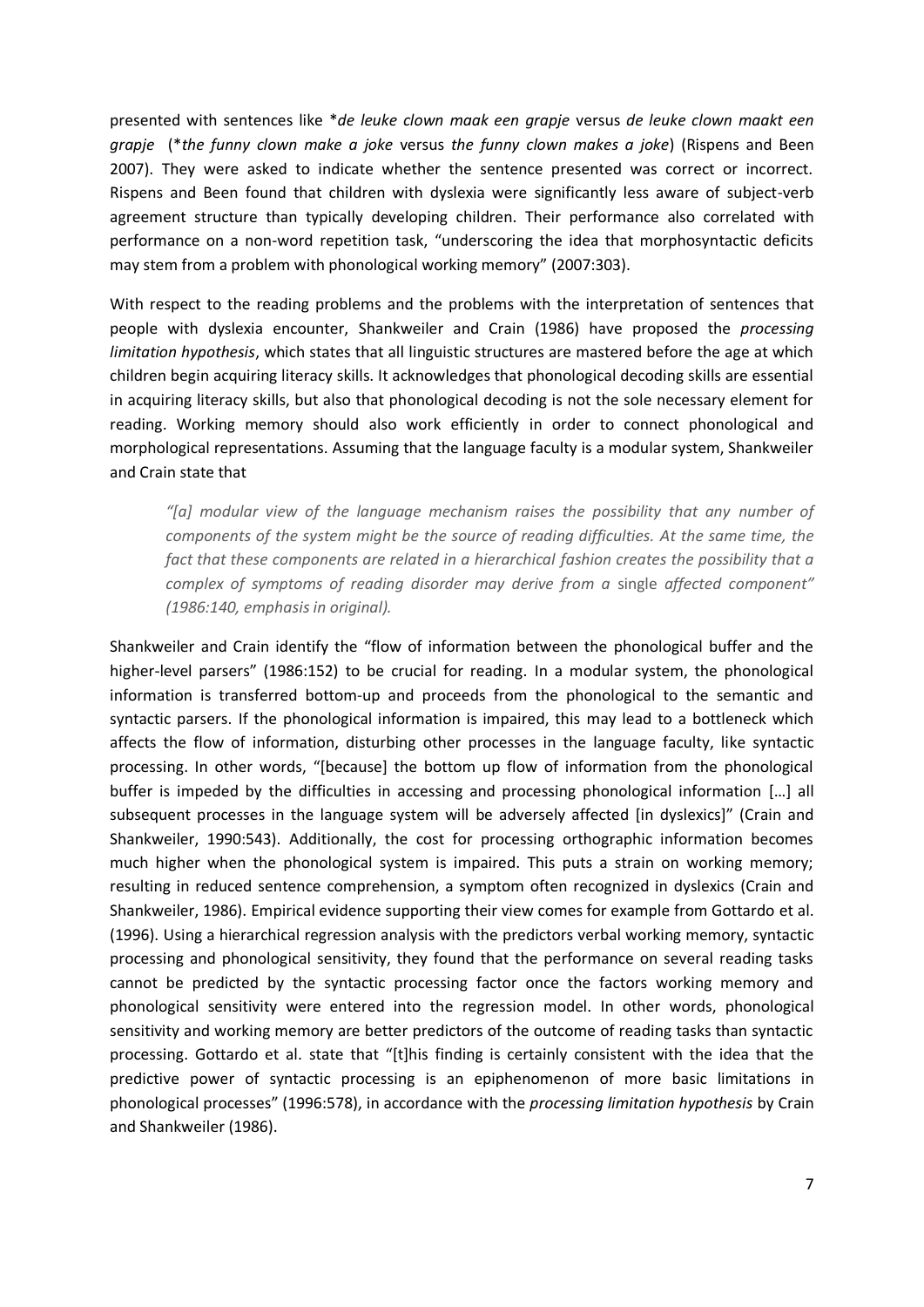Though the *processing limitation hypothesis* can provide an explanation for many difficulties dyslexics encounter in a variety of modules of language, some phenomena can hardly be accounted for by this theory. For example, Stein et al. showed that people with dyslexia tend to attribute the agent-role to the grammatical subject in a passive construction (1984). Structures like *John is eager to please* pose no problem for the dyslexic reader, yet in *John is easy to please* dyslexics interpret *John* as the agent of *please.* The *processing limitation hypothesis* cannot provide a unified explanation for these results because "both structures have identical surface forms, and therefore also an identical load on the verbal [working memory] system" (Rispens, 2004:19). It is possible that grammatical structures are delayed or even impaired, while not related to phonological processing deficits. Together, both impaired or delayed modules may impede on the acquisition of literacy skill.

#### <span id="page-7-0"></span>Sensitivity to Grammatical Patterns in Typically Developing Infants

In order to be able to determine whether the acquisition of grammatical structures is actually delayed in dyslexics, the acquisition of such structures by typically developing children has to be examined first.

A number of scholars have investigated the sensitivity of infants to grammatical patterns in natural language. Santelmann and Jusczyk (1998) investigated sensitivity to morphosyntactic dependencies in typically developing English infants at 15 and 18 months using a Head Turn Preference procedure. The infants were presented with grammatical and ungrammatical dependencies in natural language of the respective type *is X Y-ing* and *can X Y-ing*, where X was an adverb and Y a verb. Santelmann and Jusczyk (1998) found that the infants were more sensitive to the grammatical dependencies at 18 months compared to 15 months olds, since the 15-month olds did not demonstrate a listening preference to the passages where the *is X Y-ing* dependency was maintained. This implies that the sensitivity to the dependency at hand is developed somewhere between 15 and 18 months. However, the 18-month old infants were only sensitive to the dependency when there were no more than 3 intervening syllables between the two key elements. The authors suggested that this was due to a more limited processing window. As age increases, the processing capacity increases and so at a certain point, children are able to process nonadjacent elements with a larger number of intervening syllables. It is thus possible that processing capacity and acquisition of grammatical elements are related.

Höhle et al. (2006) examined sensitivity to grammatical patterns in natural language in 19-month typically developing German infants based on Santelmann and Jusczyk's study. The German infants appeared not to be sensitive to the morphosyntactic dependencies. Given the structural differences between English and German (German has a freer word order, which often results in more than 3 intervening syllables between the nonadjacent elements) Santelmann and Jusczyk's reasoning could not explain Höhle's results. Having a limited processing window would barely allow German children to learn the nonadjacent dependencies in their language. Höhle et al. (2006) therefore suggest that the nature of intervening lexical items might keep the participants in their study from recognizing the nonadjacent dependency. Adverbs in German do not carry a marker, like in English (*-ly*), which might increase the difficulty of classifying these elements. This may lead the infants to focus on adjacent elements more, because they need to categorize the X element first before they can shift their attention towards the nonadjacent elements.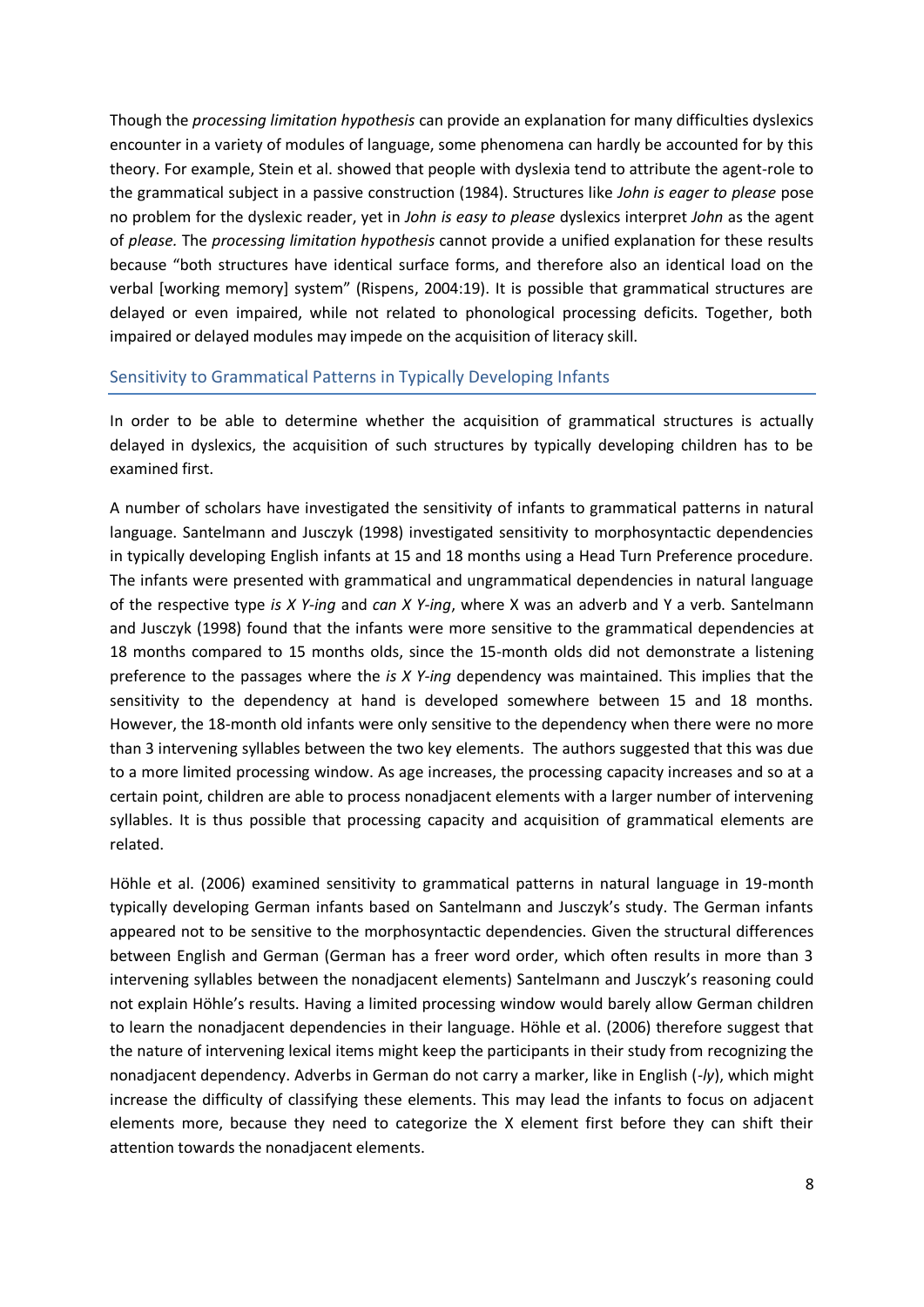Interestingly, Mintz (2003) conducted a corpus study in which he demonstrated that words surrounded by the same frequently occurring frame can be categorized as belonging to a certain grammatical category. A frame here can be defined as two words separated by one intervening word that always occur together, for example *you X it*, where *X* is a transitive verb. An experiment with 12 month-old American infants shows that they are sensitive to these frames (Mintz, 2006). The infants were trained on sentences containing nonsense verbs and nouns, e.g. *She wants to lonk it* vs. *I see the bist in the room.* In the test phase, they were presented with the sentences they were trained on, but also with ungrammatical items, e.g. *She wants to bist it* and *I see the lonk in the room.* The infants showed a preference towards the grammatical sentences, implying they had indeed categorized *lonk*  as a verb and *bist* as a noun. These infants were raised in an English speaking environment, and whether Mintz' findings are also applicable cross-linguistically is not clear. Yet, "[a] fundamental property of a frequent frame is that it is a relatively local context defined by frequently co-occuring units" (Mintz, 2006:39), and in heavily inflected languages these units are likely to be (highly frequent) inflectional morphemes. These morphological frames can still provide the necessary category information (Mintz, 2006). Erkelens, Kerkhoff and De Bree (in prep) conducted a study investigating frequent morpheme frames, based on the assumption that "infants search input for the smallest frequently co-occurring non-adjacent units" (Erkelens, 2009: 114). Using a Head Turn Preference Procedure, 16-month old Dutch infants were presented with sentences containing nonsense words, which were for example affixed with the Dutch diminuative marker *–je* or a plural verb marker *–en,* resulting in sentences like *ik zie een* plif*-je* vs. *wij* sook*-en niet hoor*. In the test phase of the experiment, the infants were presented with *ik zie een* sook-*je* and *wij* plif*-fen niet hoor.*  Infants were expected to have categorized *plif* as a noun, and *sook* as a verb based on the morphological frames in the training phase. Indeed, children listened longer to the consistent than to the inconsistent items, suggesting that by 16-months Dutch infants can use frequent morpheme frames in the categorization of nonsense words.

Though many questions remain unanswered, the studies by Santelmann and Jusczyk (1998), Mintz (2003, 2006), Erkelens, Kerkhoff and De Bree (in prep) and Höhle et. al (2006) all appear to reach the same conclusion in some respect. All studies either implicitly or explicitly "suggest that  $[...]$ distributional information is a viable basis for young children's early word categorization" (Mintz 2003:107). Children may categorize words based on input patterns, and the categorization of words may in turn help to unveil the grammatical structure. Frequency and distributional information thus appear to be an important cue in language learning as a whole. Perhaps then, a deficit in the processing of distributional and frequency information can account for the problems that people with dyslexia experience in the grammatical and phonological domain.

#### <span id="page-8-0"></span>Frequency and Statistical or Sequential Learning

One of the available perspectives attempting to explain the problems dyslexics have was brought forward by Wijnen (2006). He hypothesized that a deficit in implicit sequence learning, which might underlie the categorization of phonological and grammatical elements, could partly cause dyslexia. As Wijnen states, pattern recognition is not only essential in acquiring phonemic categories. It is also important at the lexical, morphological and syntactic level. After all, it has been demonstrated that dyslexic children also experience problems in those areas (Wijnen, 2006). Frequency plays a crucial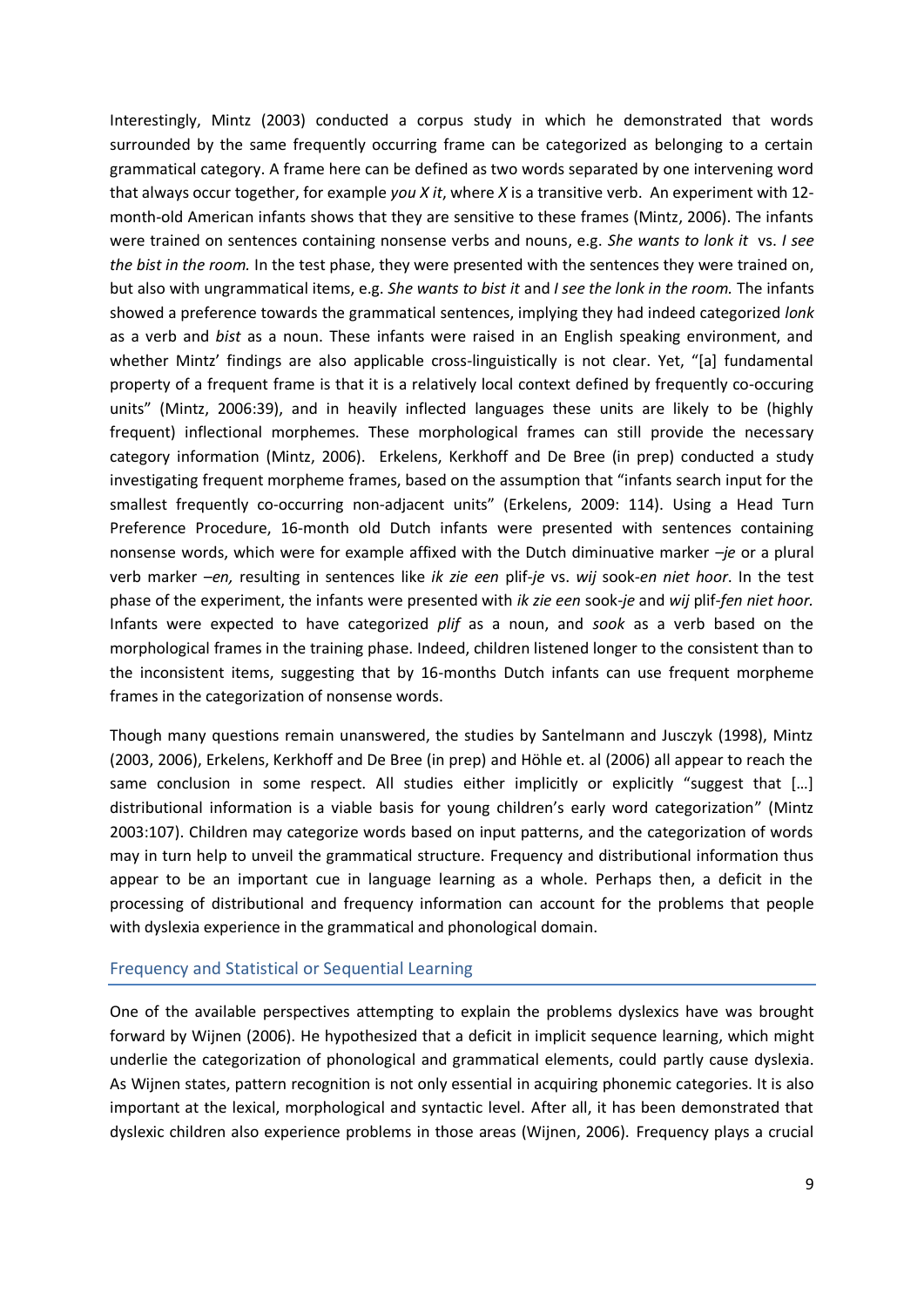role in this type of (statistical) learning, as it proves to be a tool for infants to categorize linguistic input (see Gerken, 2002; Mintz 2003,2006). Taking Wijnen's hypothesis as a starting point, both the grammatical difficulties as well as the phonological developmental problems that dyslexics have can possibly be accounted for. If an infant is unable to extract statistical regularities from a frequently occurring pattern, it is likely that this may cause problems in categorizing linguistic elements in the domains of grammar and phonology, influencing the infant's early language development.

A study that took Wijnen's (2006) theory as a starting point was conducted by Wilsenach (2006). Based on Santelmann and Jusczyk (1998), she studied morphosyntactic dependency learning in Dutch 19-month old infants and infants at-risk of dyslexia. She demonstrated that 19-month old typically developing infants were sensitive to grammatical patterns in sentences such as *de zon heeft helder geschenen* vs. \**de zon kan helder geschenen* (*the sun has shone brightly* vs. \**the sun can shone brightly* where *can* is a modal verb in Dutch). Using a head-turn-preference procedure the children showed a preference for the grammatical sentence. However, the infants at-risk of dyslexia did not display the same pattern. They showed no preference for either the grammatical or ungrammatical sentence. These findings could indicate they were not able to track the morphosyntacic dependency between *heeft* and *ge-,* implying that the at-risk children lagged behind "in their ability to recognize a frequently occurring pattern in the input" (Wilsenach, 2006:78) and thus that their implicit sequence learning might be impaired. Possibly, this might be attributed to a reduced processing capacity in infants at-risk of dyslexia. However, Wilsenach indicated that the typically developing infants possibly only preferred the grammatical passages because *heeft* occurs more frequently than *can* in the input. Yet, a corpus study (van der Ven, 2004) showed that *kan* has a higher frequency than *heeft*, which would lead to the expectation that infants would have to prefer *kan X ge-* over *heeft X ge-* (X in this case being an adverbial expression, such as *helder*)*.* The typically developing infants however did not. However, van der Ven's study also indicated that *heeft* and *ge-* occurred more often than *can* and *ge*which may explain Wilsenach's findings.

#### <span id="page-9-0"></span>Nonadjacent Dependency Learning

Important studies investigating statistical learning in the grammatical domain were conducted by (a.o.) Gómez (2002) and Gómez and Maye (2005). These studies served as a basis for studies with Dutch typically developing infants and adults, and infants at-risk of dyslexia and dyslexic adults (De Bree and Kerkhoff, in prep, see below). The studies by Gómez (2002) and Gómez and Maye (2005), with typically developing American infants, addressed nonadjacent dependency learning based on frequently reoccurring grammatical patterns in artificial language. The dependencies they used resemble the morphosyntactic dependencies in Santelmann and Juszcyk's study (1998), where *is* and *X*–*ing* always occurred together, separated by an adverb – a frequently occurring pattern in English. Though Santelmann and Juszcyk's 1998 experiment was conducted using natural language, Gómez (2002) and Gómez and Maye (2005) used artificial language in their studies. An advantage of using an artificial language is that infants are not familiar with the language. If they use statistical information to extract regularities in their native language, they should be able to learn the workings of the artificial language as well. Gómez and Maye (2005) rightfully point out that there are differences between natural and artificial language which cannot be overlooked. However, if similar trends are found in the studies by Santelmann and Jusczyk (1998) and Gómez (2002) and Gómez and Maye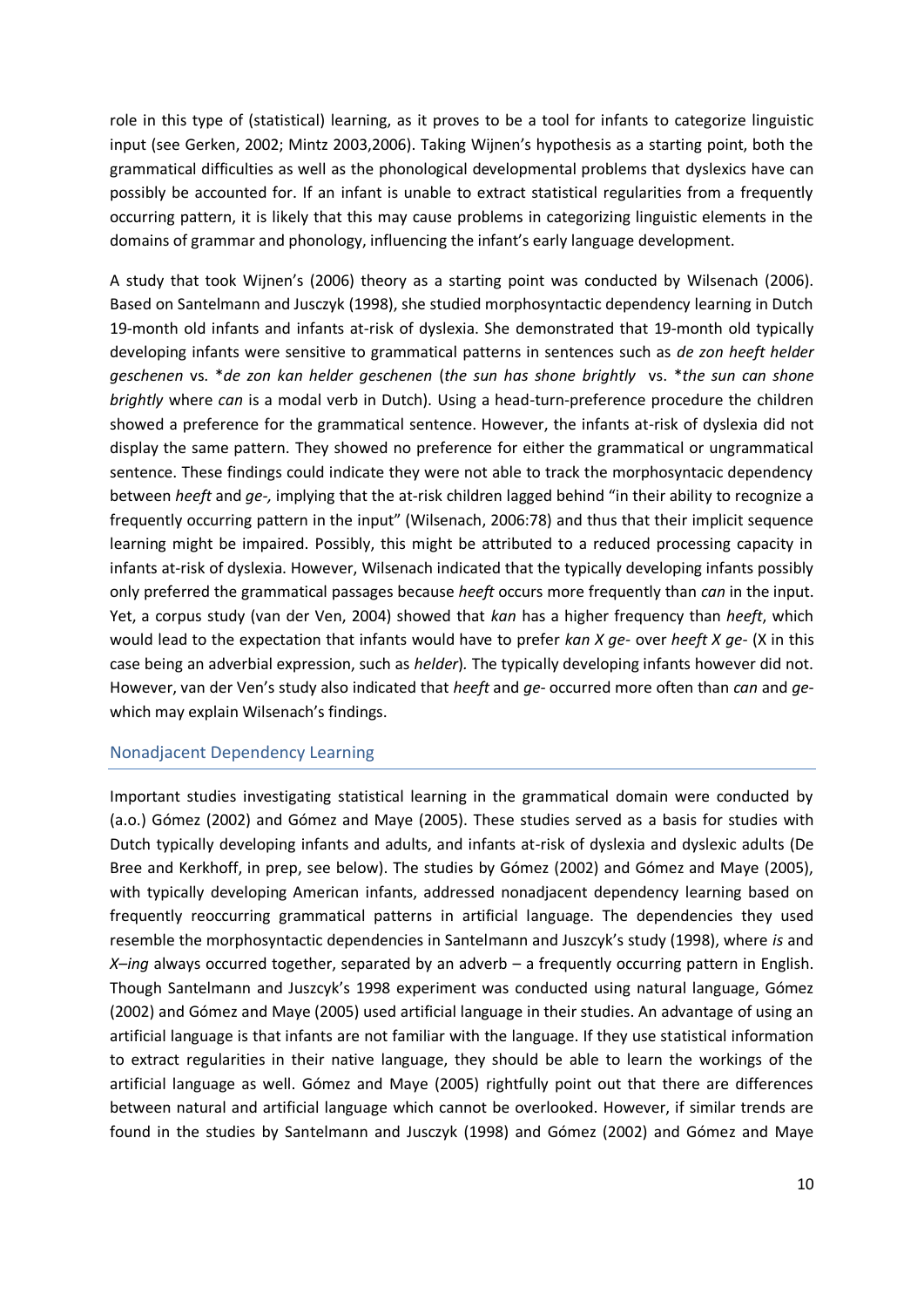$(2005)$ , then this "suggest $[s]$  we are in fact tapping into related sensitivities" (Gómez and Maye, 2005: 187). Results from both Gómez (2002) and Gómez and Maye (2005) seem to support this statement.

Gómez (2002) investigated infants' sensitivity to statistical cues using an artificial language and found that 18-month old infants were able to discriminate untrained stimuli from trained stimuli. These stimuli consisted of 3 words, forming a string, where the first and last word always appeared together and the middle element was always different, forming an aXb and cXd dependency (e.g. *pelwadim-jic*, *pel-kicey-jic*). When infants were trained on an aXb and cXd dependency in the familiarization-phase of the experiment and were presented with an aXb (grammatical) or aXd (ungrammatical) string in the test phase of the experiment, the infants noted the difference between the stimuli (Gómez, 2002). Moreover, Gómez and Maye (2005) demonstrated that the effects found differ depending on the age of the participants. They tested nonadjacent dependency learning (henceforth NADL) on infants of 12, 15 and 18 months of age. 12-month old infants did not appear to track the dependencies<sup>3</sup>, whereas 15- and 18-month olds did. Yet, the ability to differentiate between trained and untrained strings seems to decrease when the set size of the intervening element X decreases. Gómez (2002) also tested NADL with adults, in order to investigate whether adults were also (or, still) sensitive to the dependencies. They were found to perform around chance level for set size  $X = 2$  and  $X = 12$ , yet obtained an accuracy of almost 90% when X was 24. High variability of X thus appears to lead to better perception of nonadjacent dependencies, possibly because when conditional probabilities between adjacent elements are low (so, from A to X, X to B), participants switch their focus to the nonadjacent elements in the string (from A to B directly) (Gómez and Maye, 2005). When X is a 24-element set, the conditional probabilities of adjacent elements would be lower than when X is a set of 2 elements. Hence, it seems likely that the more frequent an X element occurs (thus, when the set size is small), it becomes harder to categorize the third (b) element because the focus is on the first two elements (a and X) leading to an increasing difficulty in detecting the nonadjacent dependency.

De Bree and Kerkhoff (in prep) conducted Gómez's experiment (2002) with Dutch typically developing infants and infants with a familial risk of dyslexia, and with adults, both good and poor readers. They used non-words of the artificial language as designed by Gómez (2002), adapted to Dutch phonotactics to make them sound like Dutch. De Bree and Kerkhoff did not replicate Gómez's results in their infant study. The infants were 18 months old and were trained on two types of dependencies (aXb and cXd), with a set size of 24 for the X elements. The infants did not show a preference for trained or untrained trials in the test-phase, suggesting they did not learn the nonadjacent dependencies. No differences were found between typically developing infants and infants at-risk of dyslexia. Their adult study, however, yielded results. The adults were trained on 3 different dependencies, aXb, cXd and eXf, using an X-set size of 24. In the test-phase, the participants were asked to identify familiar strings by answering yes or no. They answered yes more often if they

 $3$  Lany and Gómez (2008) found, however, that 12-month infants were able to generalize experience with adjacent dependencies to novel nonadjacent dependencies. When familiarized with an artificial language which contained adjacent dependencies, infants showed enhanced learning of nonadjacent dependencies. Infants trained on an artificial language which lacked adjacent dependencies did not display this pattern. This suggests that infants may benefit from prior experience with statistical learning.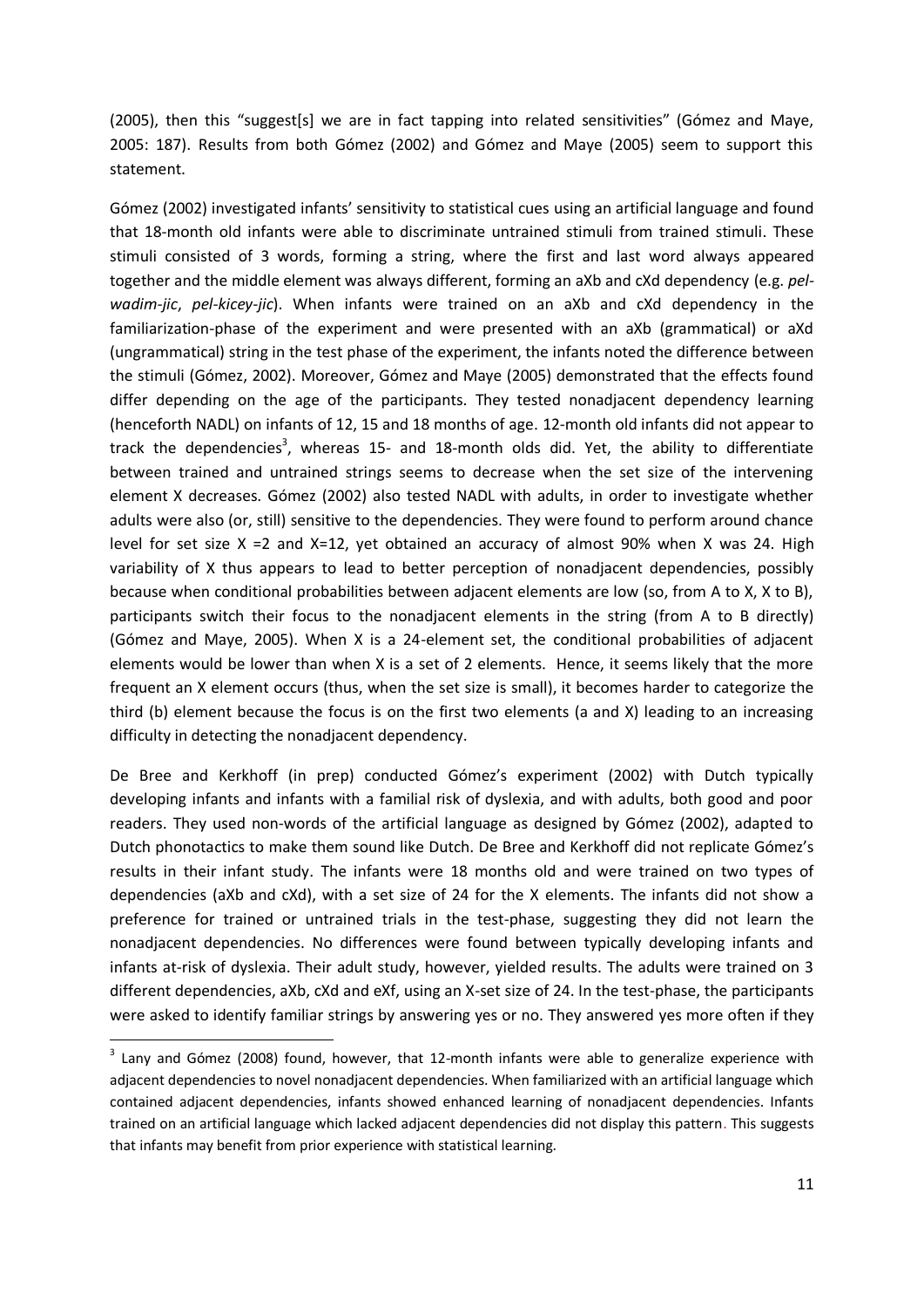heard a trained trial than when they heard an untrained trial, indicating that adults, both the good and the poor readers, are sensitive to the type of grammatical relation presented to them (De Bree, Kerkhoff and Wijnen, 2008). These findings raise some questions. The fact that Dutch-speaking adults are able to learn nonadjacent dependencies but that infants cannot, suggests that nonadjacent dependencies become available somewhere in the period in between infancy and adulthood – but when? The findings with respect to children at-risk of dyslexia on morphosyntactic dependency learning by Wilsenach (2006) suggested that the infants at-risk of dyslexia in De Bree and Kerkhoff's study were likely to perform differently from the typically developing group, yet they did not. Poor reading adults did not even perform differently from a control group at all. Is there an age at which these two groups do perform differently?

The present study sets out to answer these questions by targeting nonadjacent dependency learning in typically developing school-aged children of five and eight years old, and a group of eight-year old poor readers, using the Dutch stimuli developed by De Bree and Kerkhoff (in prep).

#### <span id="page-11-0"></span>Nonadjacent Dependency Learning: Domain Specific or Domain General?

Some scholars have brought forward the idea that a statistical learning mechanism subserving language might not be language specific, but a general learning mechanism that might also aid us in developing our auditory and visual systems (e.g. Wijnen, 2006). Saffran et al. intended to study "whether learning in different domains can be at least partly subserved by the same knowledgeacquisition processes" (1999:28). Next to administering a word-segmentation task<sup>4</sup>, Saffran et al. also presented their participants with a non-linguistic segmentation task. The stimuli here consisted of tones without any phonetic content that had the same statistical distributions as the stimuli in the speech task (Saffran et al., 1999). Both tasks were designed to have a full grammar<sup>5</sup>. Saffran et al. concluded that it is more likely that one segmentation mechanism is responsible for the segmentation of the tone-stream and the artificial language, rather than two domain-specific mechanisms. In a 2002 study, Saffran however hypothesizes that this type of statistical learning might be constrained. "[L]earners perform only a subset of the logically possible computations" (Saffran 2002: 173) so as to avoid irrelevant information in the input that possibly may cause a processing problem. In her study, Saffran aimed to study whether "predictive dependencies affect the learnability of sequential structure" and whether this possible constraint on learning is domaingeneral or domain specific (2002: 174). She found that predictive dependencies in the grammar designed for her experiment are important in acquiring syntax in language, but also in pattern recognition in auditory non-linguistic and visual domains. The predictive dependencies in her grammar seem to have aided the statistical learning process.

Evans et al. (2009) conducted a study similar to Saffran's, with school-aged language impaired (SLI) children between age 6;5 and 14;4. They hypothesized that if SLI could be characterized by a deficit in domain-general implicit learning capacity, they would find that children with SLI would perform

 4 This task was not targeting grammatical development but did investigate into statistical learning.

<sup>&</sup>lt;sup>5</sup> Note the difference with Gómez 2002 and De Bree and Kerkhoff (in prep): their studies highlight a specific element present in a grammar: nonadjacent dependencies, whereas Saffran et al.'s experiment (1999) consisted of a complete grammar.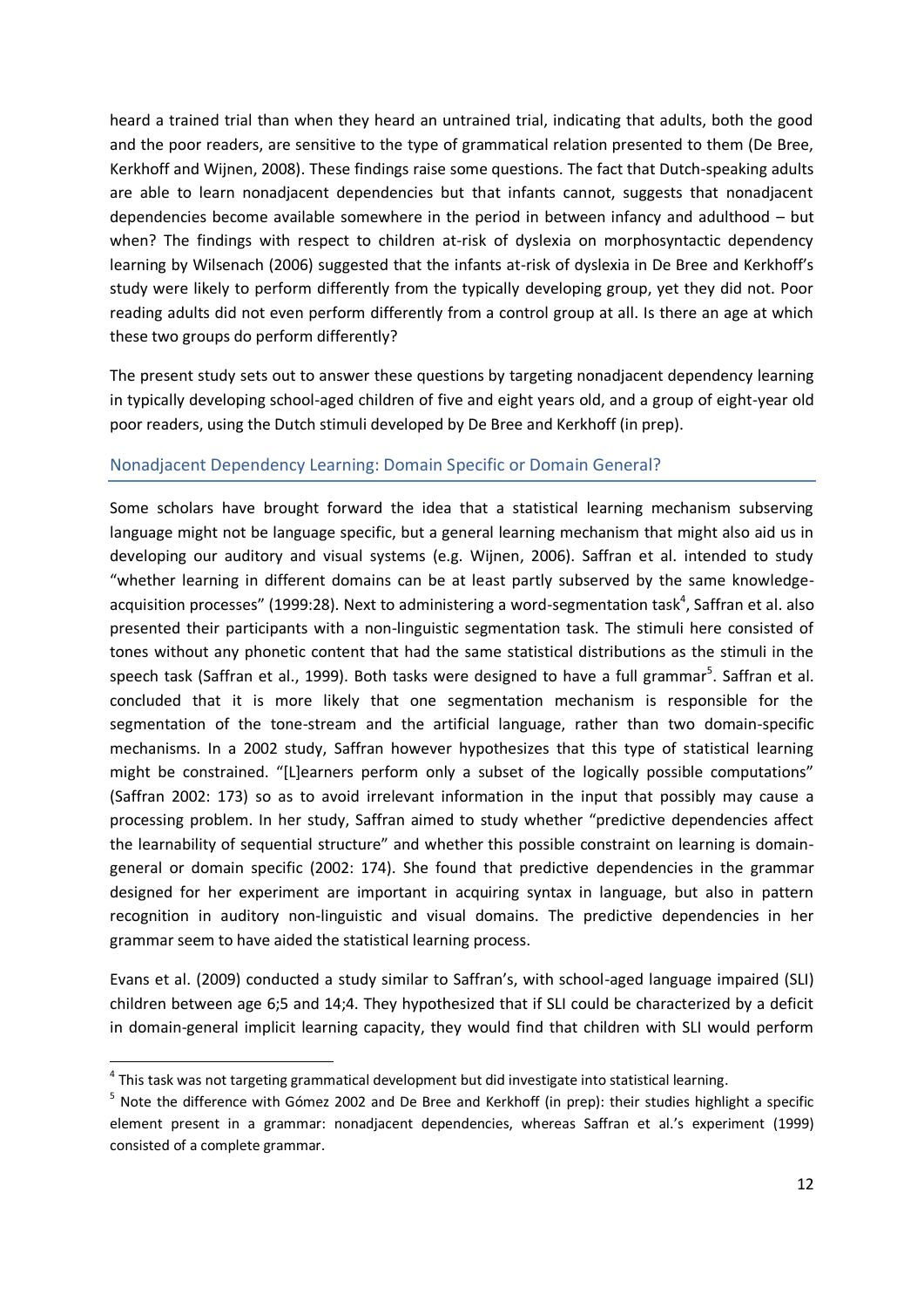poorly on linguistic and non-linguistic stimuli compared to typically developing controls. When presented with a continuous speech stream, SLI children did not appear to be as sensitive to statistical information as typically developing children. After being exposed to the language for 21 minutes, meanwhile drawing a picture on a computer, they did not appear to have learned the existing word boundaries (that were defined by transitional probabilities), contrary to the typically developing children. SLI children needed double the exposure time to learn the word boundaries. A second experiment, using tones analogous to the speech stream, revealed that typically developing children were "able to group sequences of auditory 'events' in the same manner regardless of whether the input is linguistic [...] or non-linguistic" (Evans et al., 2009:330). SLI children were not, suggesting that their mechanism which processes statistical information might not be fully functional. These findings lead to the question whether Dutch school-aged children with poor literacy skills might also experience these problems, since "the language problems of children with SLI and developmental dyslexia show a strong resemblance: the same type of problems are observed in the two clinically distinct groups" (Rispens and Been, 2007:295). The studies by Saffran et al. (1999), Saffran (2002), and Evans et al. (2009) moreover raise the question whether nonadjacent dependency learning might be specific to language, or not. The present study sets out to answer these questions by conducting a non-linguistic nonadjacent dependency experiment with Dutch typically developing five- and eight-year old children, and eight-year old poor readers.

## <span id="page-12-0"></span>**2. Research Questions**

The present study intends to investigate statistical learning in the context of nonadjacent dependencies, by testing Dutch eight-year old children on a task similar to that of Gómez (2002). Eight-year old children are in primary school and have learned how to read and write, hence possible problems in this area can already be identified and differences between good and poor readers can be assessed. Additionally, a group of typically developing five-year olds, who are still in their preliteracy stage of development, will be tested. The performance of both these age-groups may be different and may thus provide more insight into the learning of (novel) nonadjacent dependencies.

Next to investigating whether eight-year old poor readers perhaps experience problems in learning the nonadjacent dependencies, as observed in the SLI participants in the Evans et al. (2009) study, our study also aims to establish whether the learning is domain specific or not in Dutch children (typically developing and poor readers). This will be done by also administering an auditory nonlinguistic NADL task. The study will therefore attempt to answer the following research questions.

- *1. Are school-aged children sensitive to nonadjacent dependencies?*
- *2. Are there any differences in performance between poor readers and typically developing children?*
- *3. Is there a difference in performance on the task between eight-year olds and five-year olds?*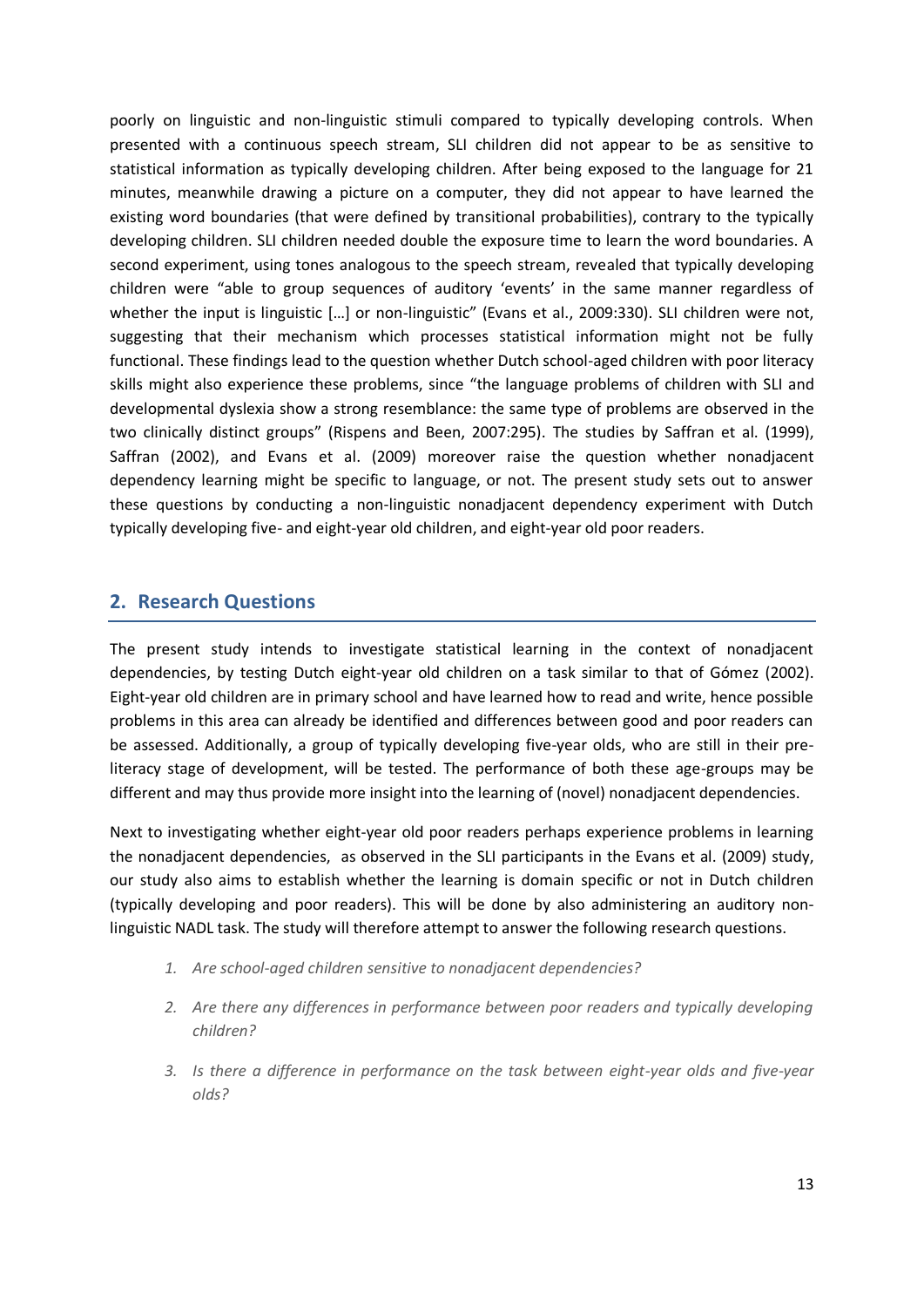*4. Are there differences in the children's performance in the linguistic and non-linguistic domain?*

The study at hand will attempt to answer these research questions by presenting poor readers and typically developing participants with a nonadjacent dependency learning task similar to the task as designed by Gómez (2002) and De Bree and Kerkhoff (in prep) and a similar task using non-linguistic auditory stimuli. Participants will be familiarized with an artificial language or, in the case of the nonlinguistic NADL, tone sequences for 10 minutes, while focusing their attention on coloring a picture. In the test phase of the experiment, they are offered 6 grammatical items, that occurred in the training phase, and 6 ungrammatical, unfamiliar items. They are asked to listen to these items and to indicate on a score sheet whether they are familiar with the item at hand by circling "yes" or "no". If the participants learned the nonadjacent dependencies, they are expected to answer "yes" to all trained items, as these ought to be familiar to them, and "no" to all untrained trials.

The results of the study by Evans et al. (2009) suggest that the results of the present study can be expected to be different for controls and poor readers, but are expected to be roughly the same across domains based on Saffran et al., who found near-identical results in both the linguistic and non-linguistic domain in their 1999 study.

## <span id="page-13-0"></span>**3. A Nonadjacent Dependency Learning Study**

1

The present study consists of 4 nonadjacent dependency learning experiments: a linguistic task and a non-linguistic task administered to eight-year old participants, and a linguistic and non-linguistic task with five-year old participants. In total, 88 children took part in this study.

To examine whether age played a role in learning nonadjacent dependencies, a total of 31 five-year old children participated in the study. They were divided into two groups: 16 children took part in the linguistic version of the experiment (experiment 1), and 15 in the non-linguistic version (experiment 2). Children in these two groups were also asked to complete a series of background measures, assessing (phonological) short term memory and letter naming skill, in order to be able to identify children that might experience reading problems in the future.

The third and fourth experiments were conducted with 33 children without literacy difficulties and 24 eight-year old children at-risk of dyslexia<sup>6</sup> who were, on the basis of a series of background measures, classified as poor readers<sup>7</sup>. These background measures evaluated the children's reading abilities, (phonological) memory and spelling skills (for a description of the background measures, see Appendix II). If children in the control group performed poorly on these tasks, they were transferred to the poor readers group.

 $^6$  Children at-risk of dyslexia are children with at least 1 dyslexic parent. Children who have a dyslexic parent run a larger risk (32 to 66% when both parents are dyslexic) of becoming dyslexic themselves (e.g. Scarborough, 1990)

 $<sup>7</sup>$  Most of them had not received an official diagnosis for dyslexia (yet), but their performance on the</sup> background measures was indicative of reading problems.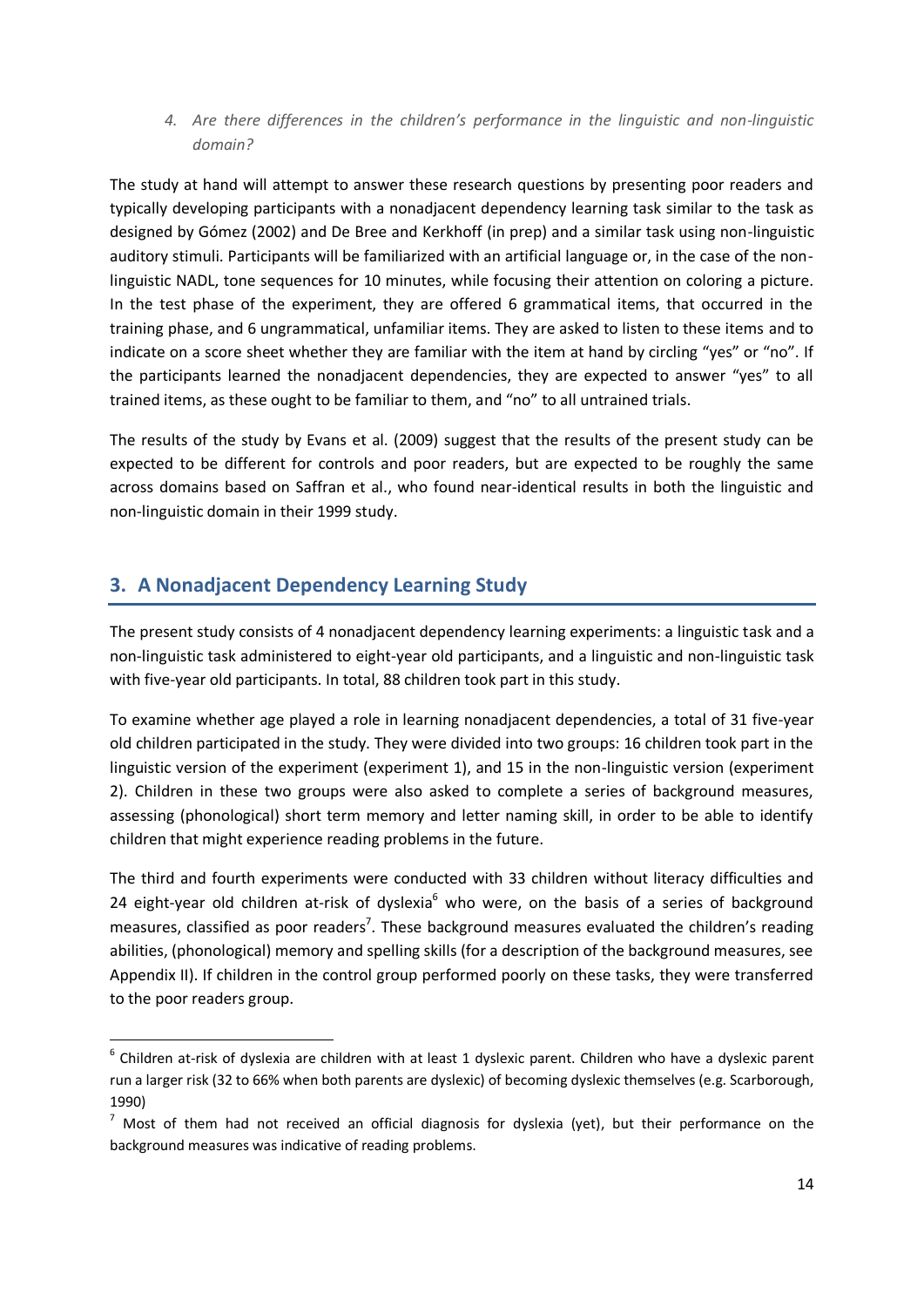The typically developing children and the poor readers took part in both studies to be able to assess within-subject differences across tasks. The first experiment assessed children's ability to learn a linguistic type of nonadjacent dependency, whereas the second tested this ability based on nonlinguistic strings of tones. To avoid any transfer of learning effects, the second experiment was conducted approximately 3 months after the first.

## <span id="page-14-0"></span>**4. Experiment 1: NADL with Five-year Olds**

Experiment 1 investigated whether five-year old typically developing children were able to learn nonadjacent dependencies in an artificial language.

#### <span id="page-14-1"></span>**Participants**

Sixteen control participants between 5;5 and 6;8 (mean 5;4, SD 0;5) took part in this study. All participants were recruited through a primary school in Ooij, the Netherlands. Their primary school verified none of the participants suffered from mental- or health conditions that could have compromised their performance.

#### <span id="page-14-2"></span>Apparatus

Stimuli were presented using an UiL-OTS laptop (Fujitsu Siemens LifeBook S7110), running Linux and the experimental program FEP (Veenker, 1998). Since participants were tested individually, stimuli were presented using Plantronics headphones.

#### <span id="page-14-3"></span>Stimuli

1

In the first experiment, the children listened to one set of artificial language stimuli of the NADL experiment as designed by De Bree and Kerkhoff (in prep), e.g. *tep-wadim-jik, tep-poemer-jik*. For a complete list of stimuli, see Appendix I. There were 2 familiarization languages to ensure a balanced design, L1 and L2. In both languages, the set of X-elements comprised 18 items. The number of different dependencies was set to 2 considering the age of the participants.<sup>8</sup> In total, there were 36 different strings in each language,  $aX_{1-18}b$ , and  $cX_{1-18}d$  in L1, and  $aX_{1-18}d$  and  $cX_{1-18}b$  in L2. Strings were presented randomly during the training phase, allowing for several repetitions of the same type of dependency. Each unique string was presented 6 times, totaling 216 strings. After the listening period, lasting approximately 10 minutes using an interstimulus interval of 750 ms, children were presented with 12 test stimuli; strings from L1 (6 strings) and L2 (6 strings). No dependency type was

 $8$  In De Bree and Kerkhoff's infant study, the set size for X was 24 with 2 dependencies, and for the adult study it was 18 with 3 dependencies. Considering the age of the children taking part in the current study, 3 dependencies are possibly too difficult. However, completely adopting the infant paradigm might result in the task becoming too easy. Hence, the participants were presented with a mixture of the adult and infant experiment.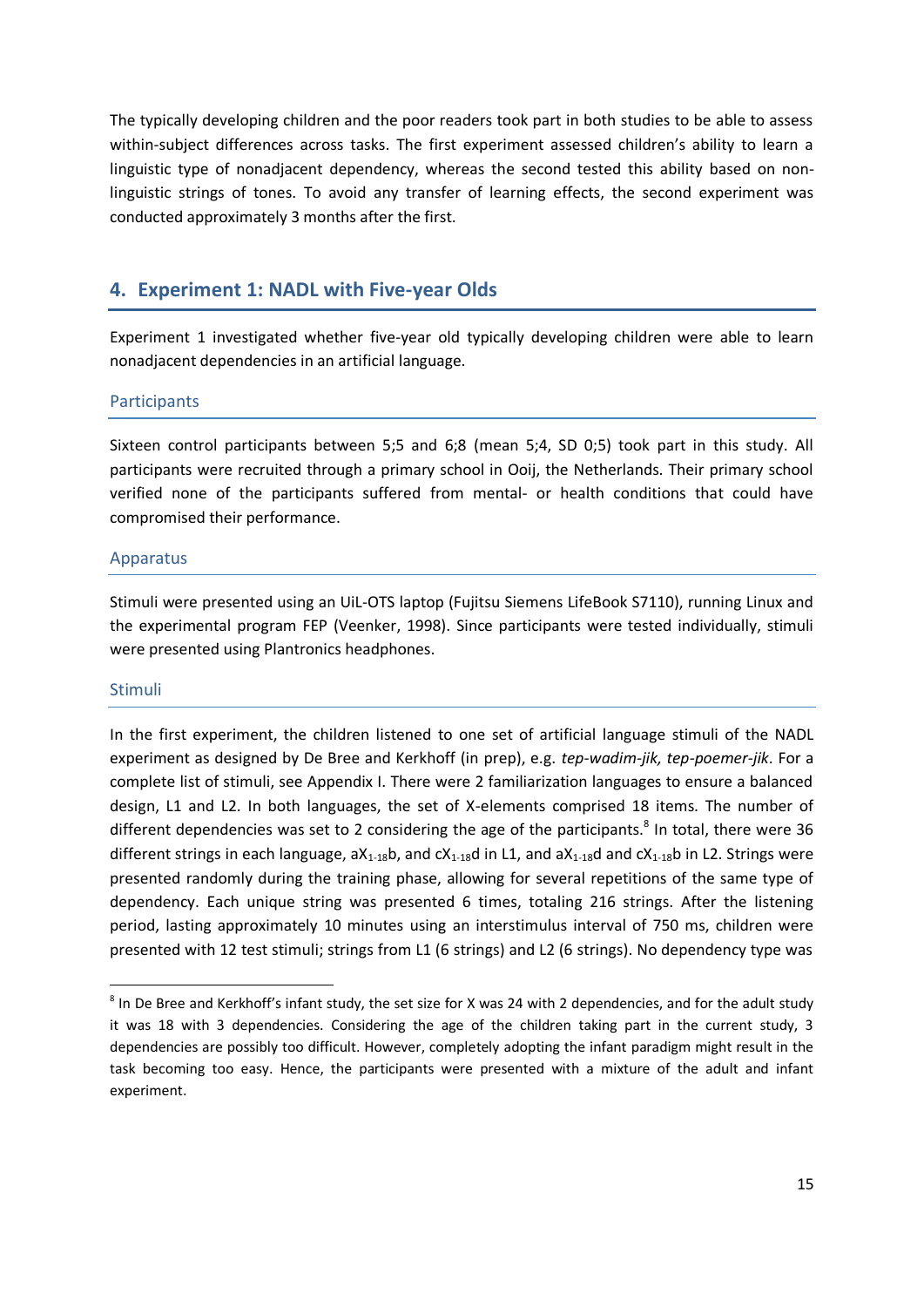repeated more than two times in a row. The participants were asked to answer "yes" when they thought they had heard the string before, and "no" if they had not. Because they had been familiarized with all adjacent pairs (aX..., cX...) they were expected to note the crucial differences between the nonadjacent elements in the test stimuli. For an illustration of the stimuli used in the test-phase, see Table 1 (De Bree, Kerkhoff and Wijnen, 2008).

|            |           | l 1       |           | L <sub>2</sub> |
|------------|-----------|-----------|-----------|----------------|
| aXb<br>cXd |           | aXd       | cXb       |                |
|            | tep-1-lut | sot-1-jik | tep-1-jik | sot-1-lut      |
|            | tep-2-lut | sot-2-jik | tep-2-jik | sot-2-lut      |
|            | tep-3-lut | sot-3-jik | tep-3-jik | sot-3-lut      |

**Table 1 –** Stimuli in the test-phase artificial language by De Bree and Kerkhoff. For children familiarized with L1, stimuli from L2 are ungrammatical and vice versa (De Bree, Kerkhoff and Wijnen, 2008).

#### <span id="page-15-0"></span>Procedure

1

Children were tested individually. They were instructed to listen to strings of words. Using a Dutch example (*de mooie poes* vs. *poes de mooie, the pretty cat* vs. *cat the pretty*), the experimenter emphasized that the order of the words was important, as one particular word order in the artificial language denotes grammaticality. Pupils were presented with a coloring-picture which they could complete while listening to the stimuli. After the training phase, lasting approximately 10 minutes, the participants were told they would be presented with 12 strings of words in a particular order that they may or may not have heard during their familiarization. They were told that they would be asked whether they had heard the strings, with the words in that particular order, before. They were asked to answer with "yes" or "no". The experimenter then emphasized once more that the order of the words was important because if this would not be done, children would be more likely to interpret the question as "have you heard these words before". This might lead to the participants focusing on adjacent instead of nonadjacent elements, resulting in only "yes"-answers. After the instruction, the pupils were presented with the test-items, one by one. The experimenter entered their answers into the computer. For the full instructions, see Appendix III.

Each five-year old completed three background measures that may predict future literacy skills: a non-word repetition task (Gathercole et al., 1994) , a digit span forwards<sup>9</sup> (Wechsler, 2008) and a letter naming task (Wentink et al., 2008) to assess (phonological) memory and letter-sound recognition. Scores on these tasks may aid in identifying children that may experience reading problems in the future (which might influence their performance on the main task). For a complete description of the background measures, see Appendix II.

<sup>&</sup>lt;sup>9</sup> Previously, five-year old children were tested on a digit span backwards, but this proved to be too difficult for them. Hence the choice for the forward version.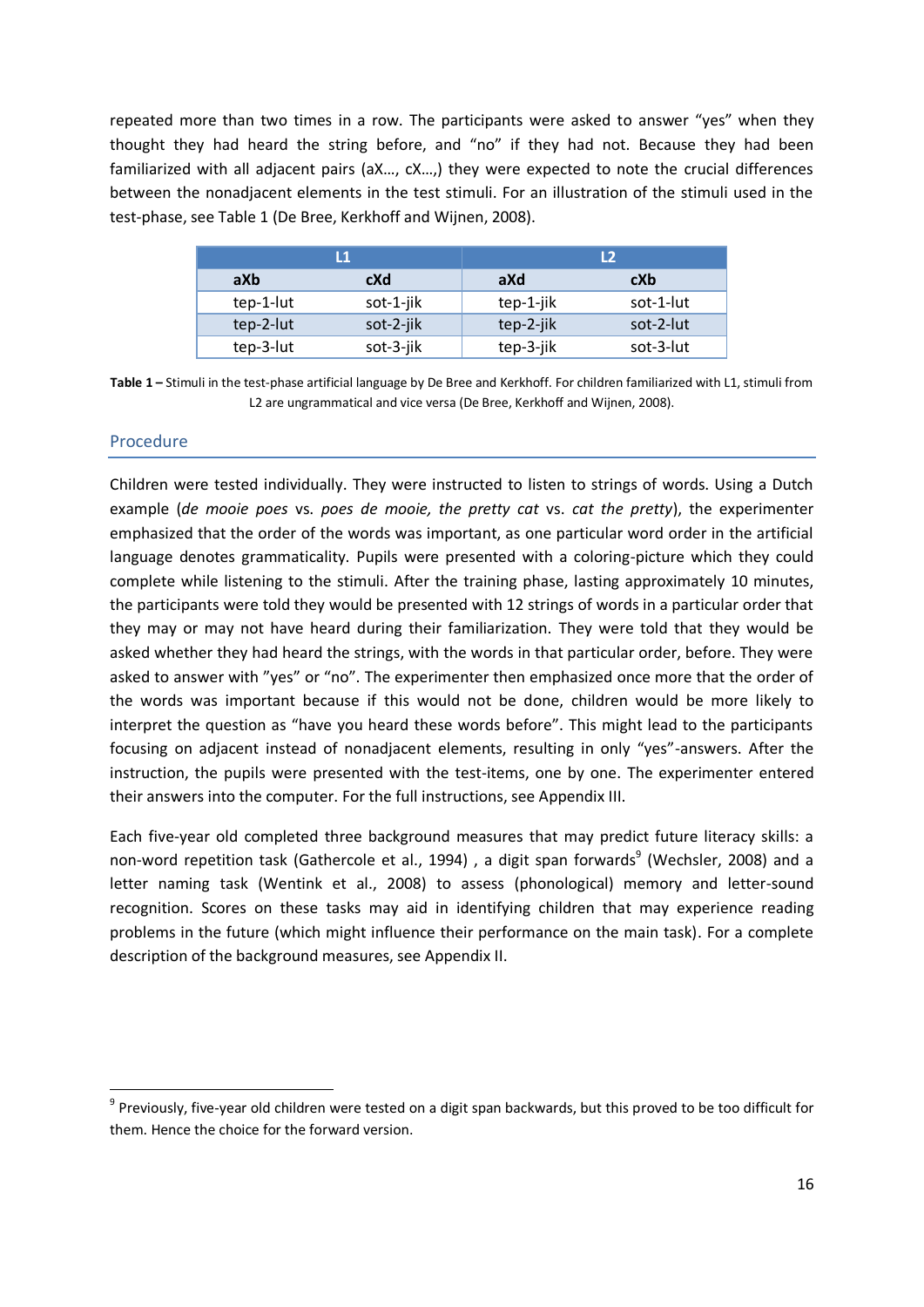#### <span id="page-16-0"></span>Results

This section presents the results on the background measures and of Experiment 1.

#### <span id="page-16-1"></span>Background Measures

| <b>Background Measures - Overview</b> |             |  |  |  |
|---------------------------------------|-------------|--|--|--|
| <b>Mean Score</b><br><b>Measure</b>   |             |  |  |  |
| NRT                                   | 21.4(6.1)   |  |  |  |
| Digit Span FWD                        | 6.2(1.2)    |  |  |  |
| Letter naming                         | 15.2 (10.5) |  |  |  |

**Table 2 –** Mean scores and standard deviations (in brackets) of five-year old participants on background measures.

Only one child obtained weak scores on all three background measures, as her score was more than 1 standard deviation below the mean in all instances. Her score on these tasks might be indicative of future reading problems. Her scores on the main task were, however, not left out of the eventual analysis as in- or exclusion of her data did not influence the results.

#### <span id="page-16-2"></span>**NADL**

Before analyzing the data, the participants' yes and no answers were converted into percentages of endorsements (yes-answers), per grammatical and ungrammatical (i.e. the familiar and unfamiliar) test trials. This was done because it was expected that the participants would answer yes to all trained trials and no to all untrained trials if they had learned the nonadjacent dependencies, resulting in 100% and 0% endorsements respectively. By calculating the percentages of endorsements, the trained and untrained condition could be compared properly.

Table 3 displays mean percentage endorsements for the group of participants as a whole, and divided by gender.

| <b>NADL - Overview</b> |    |                                                 |                                                   |
|------------------------|----|-------------------------------------------------|---------------------------------------------------|
| Group/gender           | n  | <b>Mean % endorsements</b><br>on trained trials | <b>Mean % endorsements</b><br>on untrained trials |
| Control 5 yo           | 16 | 76.0 (25.1)                                     | 72.9 (30,9)                                       |
| female                 | 6  | 66.6 (38.0)                                     | 55.5 (40.4)                                       |
| male                   | 10 | 81.6(12.3)                                      | 83.3 (19.2)                                       |

**Table 3 –** NADL overview. Mean percentage endorsements in the trained and untrained condition for the 5 year-old participants as a group, and per gender.

A Repeated Measures ANOVA with percentage endorsements as a dependent variable, with the within-subjects variable "grammaticality" (two levels: trained vs. untrained trials) and gender (male, female) as a between-subjects factor indicated there was no main grammaticality effect ( $p=0.47$ ). Participants answered "yes" as often in the trained as in the untrained condition. Though differences in mean percentage endorsement appeared large, no main effect for gender was found ( $p=0.10$ ). There were no interaction effects for gender and grammaticality either ( $p=0.33$ ). Boys and girls did not score significantly different from each other.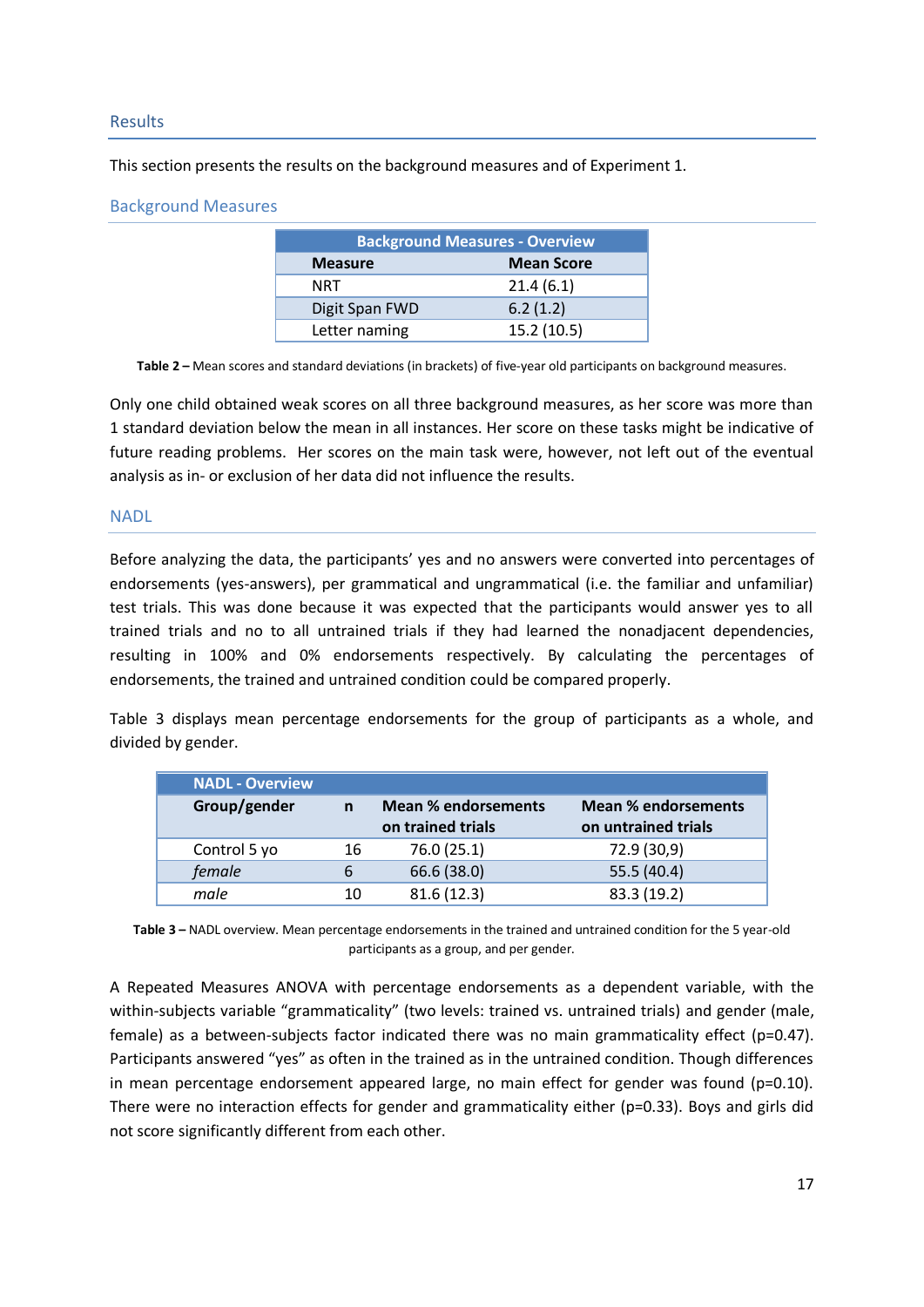To assess whether this learning is domain-specific for language, a non-linguistic NADL experiment (henceforth NL-NADL) was conducted with a second group of five-year old children.

## <span id="page-17-0"></span>**5. Experiment 2: NL-NADL with Five-year Olds**

Experiment 2 investigated non-linguistic nonadjacent dependency learning in five-year old typically developing children.

#### <span id="page-17-1"></span>**Participants**

15 participants between 5;7 and 6;8 (mean 5;7, SD 0;5) took part in this study. All participants were recruited through a primary school in the Netherlands. None of the participants suffered from mental- or health conditions that could have compromised their performance, which was confirmed by the school.

#### <span id="page-17-2"></span>Apparatus

#### See Experiment 1.

#### <span id="page-17-3"></span>Stimuli

1

Stimuli in this experiment resembled stimuli in the linguistic task as much as possible. Each stimulus was built from 4 musical tones, forming an aXb/cXd sequence. In total, there were 36 different strings in each familiarization language,  $aX_{1-18}b$ , and  $cX_{1-18}d$  in L1, and  $aX_{1-18}d$  and  $cX_{1-18}b$  in L2. The tones were chosen such that the string would not be melodic, to construct a nonsensical sequence like in the artificial language used in Experiment 1. The 18 different X-elements consisted of 2 tones, which both had half the duration of the first and last tone. This way, the non-linguistic strings were analogous to the four syllables forming the linguistic strings. The X-elements were chosen such that none of them contained the tones that comprised the a, b, c and d elements. Both a and c were tones in the lower register of the piano, and b and d in the higher register. This way, differences between L1 and L2 were reduced.<sup>10</sup>

All tones were recorded onto an Athlon 64 computer using a Korg SP250 stagepiano, and then edited for duration with Audacity for Windows. The average duration of the stimuli was 2 seconds. Stimuli were presented using FEP (Veenker, 1998) with an interstimulus interval of 750 ms. The training period lasted approximately 10 minutes, equivalent to a total number of 216 strings - each unique

 $10$  If a and b both would have been tones in the higher register in L1, it would become easier to distinguish strings from L2 in the test phase of the experiment. In L1, aXb would have been highXhigh and cXd would have been lowXlow. In L2, aXd and cXb would respectively have become highXlow and lowXhigh, a difference more easily distinguishable. The actual stimuli used for this experiment maintained their lowXhigh structure and thus continuity was preserved, as in the linguistic version of the experiment.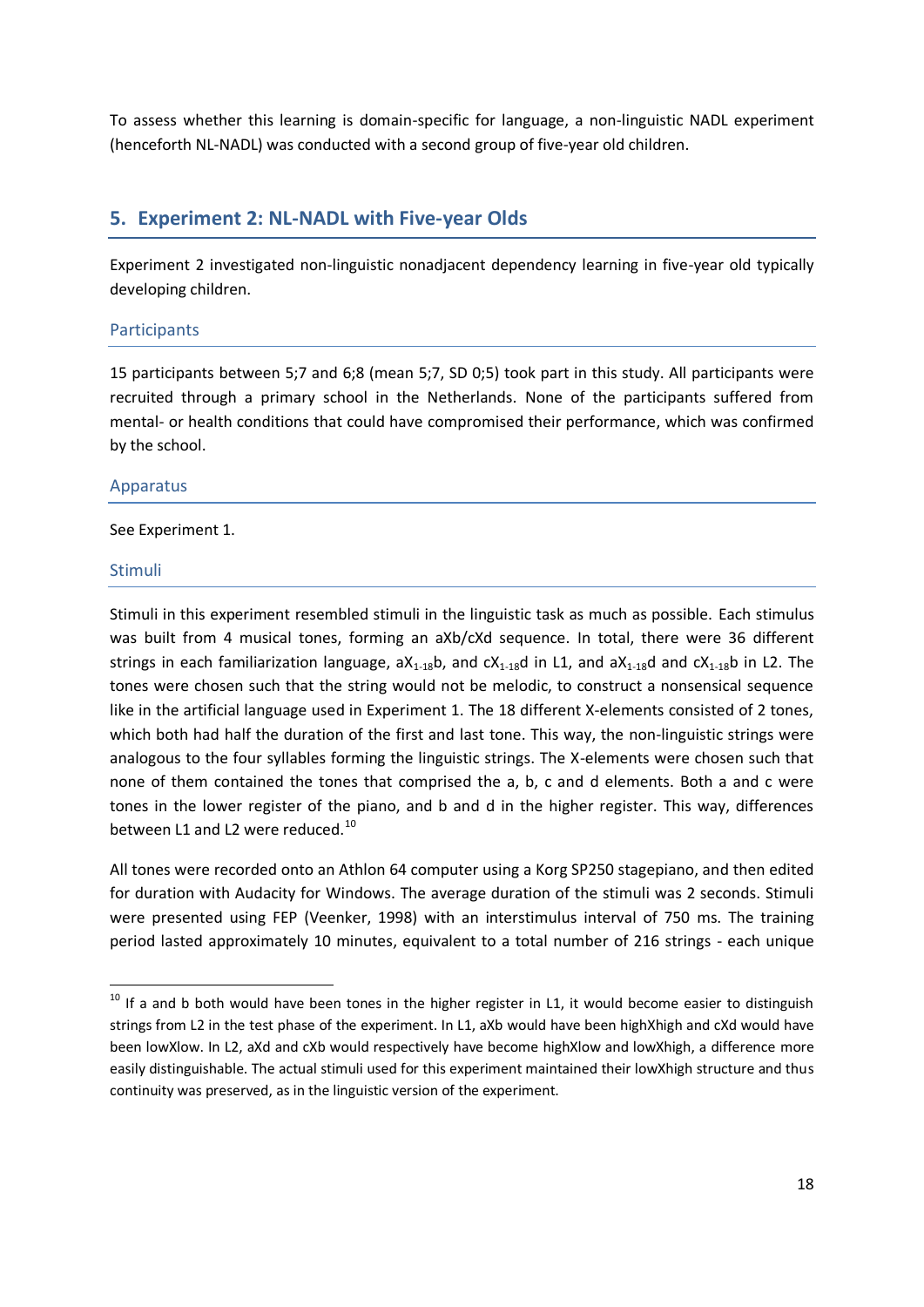string was presented 6 times. Strings were presented randomly during the training phase, allowing for several repetitions of the same type of dependency. Participants were either trained on L1 or L2. After the training phase, children were presented with 12 test stimuli; strings from L1 (6 strings) and L2 (6 strings). No dependency type was repeated more than two times in a row. The participants were asked to answer "yes" when they thought they had heard the string before, and "no" if they had not. Because they had been familiarized with all adjacent pairs (aX..., cX...,) they were expected to note the crucial differences between the nonadjacent elements in the test stimuli. For an illustration of the stimuli used in the test-phase, see Table 4 and 5. For an overview of the stimuli, see Appendix I. For children familiarized with L1, stimuli from L2 are ungrammatical and vice versa.



**Table 4 –** L1 stimuli in the test-phase of the non-linguistic NADL



**Table 5 –** L2 stimuli in the test-phase of the non-linguistic NADL

#### <span id="page-18-0"></span>Procedure

See Experiment 1. The instruction text was slightly altered for the NL-NADL: participants were told they were going to listen to sequences of musical tones, similar to language in that the order of the tones was important. This was exemplified using the *de mooie poes* example from Experiment 1 again. See Appendix III for the full instructions.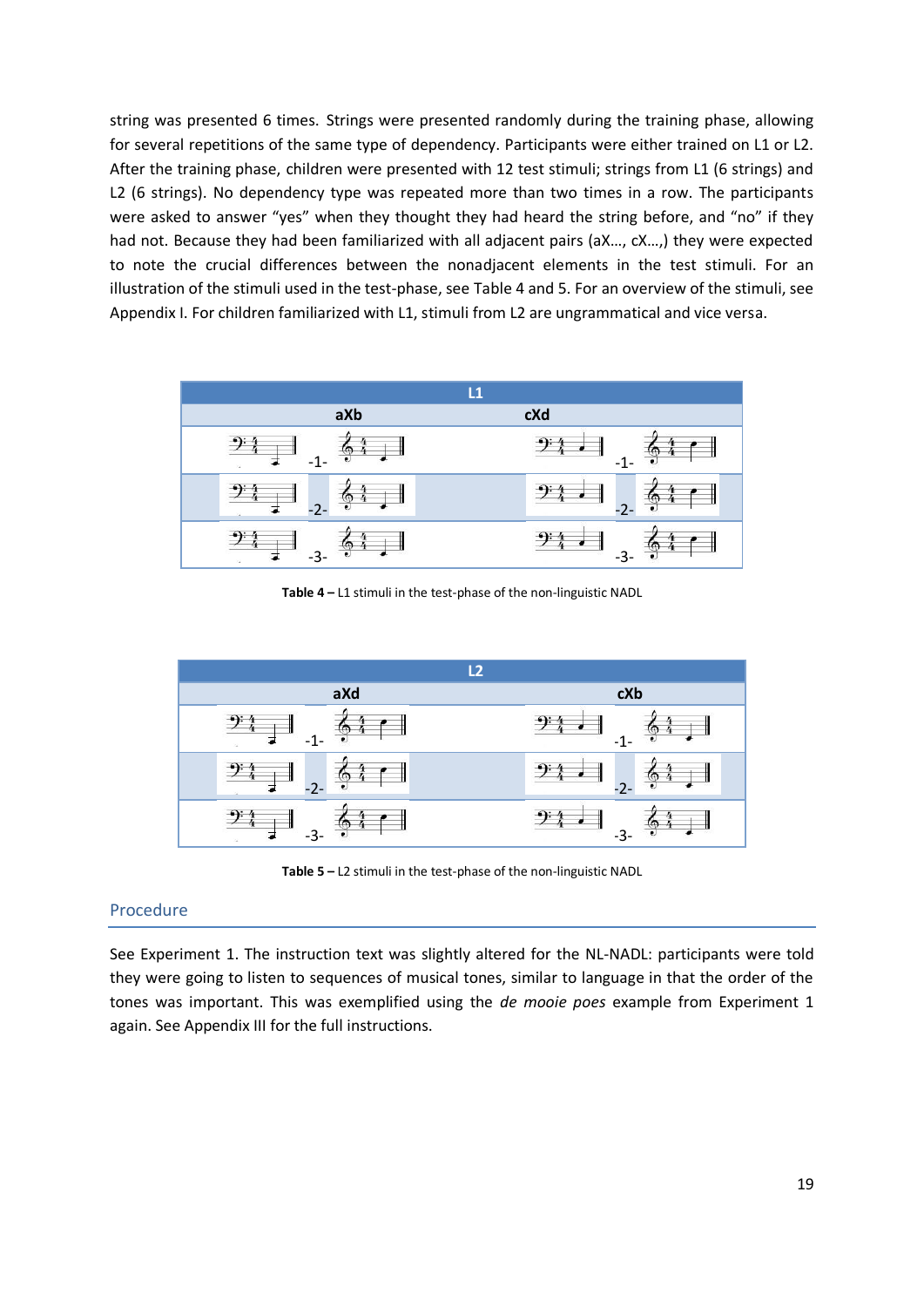#### <span id="page-19-0"></span>Results

The results of the NL-NADL can be found below, in addition to a comparison between the scores of the five-year olds that partook in the NADL task and the NL-NADL task.

#### <span id="page-19-1"></span>NL-NADL

Table 6 represents the mean percentage endorsements on the NL-NADL.

|              | <b>NL-NADL - Overview</b> |                            |                            |  |  |
|--------------|---------------------------|----------------------------|----------------------------|--|--|
| Group/gender | n                         | <b>Mean % endorsements</b> | <b>Mean % endorsements</b> |  |  |
|              | on trained trials         |                            | on untrained trials        |  |  |
| Control 5 yo | 15                        | 83.3 (17.8)                | 82.2 (19.3)                |  |  |
| female       |                           | 91.6(12.6)                 | 95.8(7.7)                  |  |  |
| male         |                           | 73.8 (18.9)                | 66.6 (16.6)                |  |  |

**Table 6 –** NL-NADL overview. Mean % endorsements in the trained and untrained condition for the 5 year-old participants as a group, and per gender.

A Repeated Measures ANOVA with dependent variable percentage endorsements , with the withinsubjects variable "grammaticality" (two levels: trained vs. untrained trials) and gender (male, female) as a between-subjects factor indicated there was no main grammaticality effect (p=0.65). No interaction effect for grammaticality and gender was found ( $p=0.10$ ). However, there was a main effect for gender ( $F(1,13)=12.4$ ,  $p=0.004$ ), indicating that males and females scored differently on the task. In this case, this specifically means that girls answered "yes" significantly more often than boys (see Table 6).

#### <span id="page-19-2"></span>NADL and NL-NADL Compared

To investigate whether children experienced more difficulty with NADL or NL-NADL, percentages of endorsements in the trained and untrained conditions were used to calculate difference scores for both experiments. An independent t-test (two-tailed) with the difference scores on NADL and NL-NADL as a dependent variable and the group of five-year olds as an independent variable indicated that the mean scores on the tasks (NADL: mean 3.1 (24.5), NL-NADL: mean 1.1 (13.3)) did not differ significantly (p=0.78). This suggests that both tasks were equally difficult for the five-year olds.

The outcomes of Experiment 1 and 2 suggest that Dutch five-year old children are not able to learn nonadjacent dependencies in either the linguistic or non-linguistic domain. To assess whether their age may have influenced this, both the NADL and NL-NADL experiments were repeated with a group of typically developing eight-year old children. In addition, a group of poor readers took part in the study to assess whether there are differences in nonadjacent dependency learning between typically developing children and poor readers.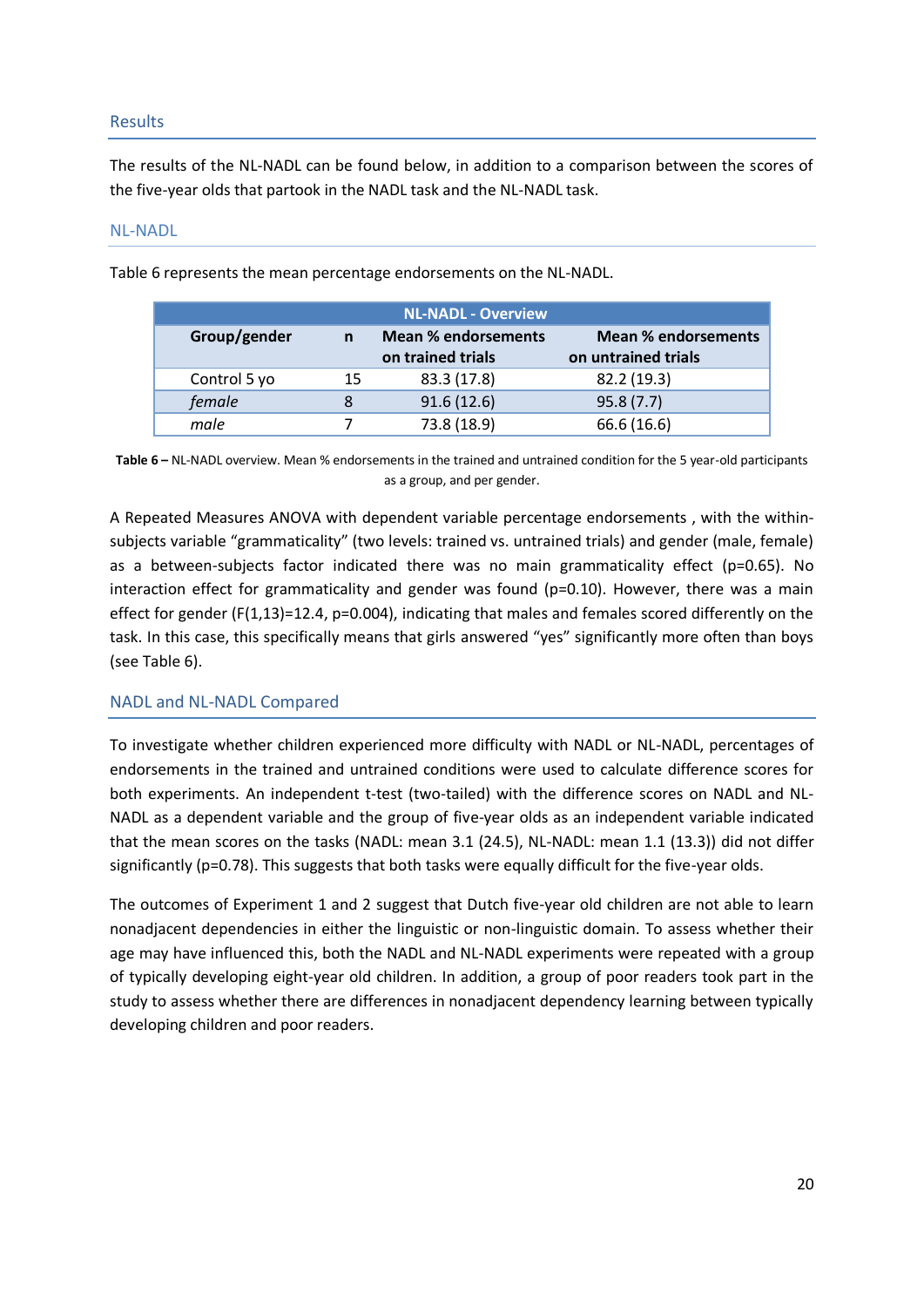## **6. Experiment 3: NADL with Eight-year Olds**

<span id="page-20-0"></span>The third experiment studies nonadjacent dependency learning with an artificial language in typically developing eight-year olds and poor readers.

#### <span id="page-20-1"></span>**Participants**

Thirty-three control participants between 8;1 and 9;11 (mean 8;4) and 24 poor readers between 7;7 and 9;1 (mean 8;2, SD 0;5) took part in this experiment. The participants were recruited through several primary schools in the Netherlands, where the teachers identified them as poor readers, and through the participant-database of a Utrecht University study entitled "Early language development in specific language impairment and dyslexia: A prospective and comparative study", conducted at the Utrecht Institute of Linguistics OTS. All children's native language was Dutch. Participation of bilingual children was minimized.<sup>11</sup> Teachers and parents confirmed none of the other participants suffered from mental conditions or hearing problems that might have compromised their performance on the main task $^{12}$ .

#### <span id="page-20-2"></span>Apparatus

See Experiment 1. Stimuli were presented to a group of pupils using a portable speaker system or, in the case of most<sup>13</sup> poor readers, a pair of headphones. Participants received coloring pictures and pencils, and a scoresheet on which they could note down their answers.

# <span id="page-20-3"></span>Stimuli

See Experiment 1.

#### <span id="page-20-4"></span>Procedure

1

Similar to Experiment 1. However, in the case of the typically developing eight-year old children, the experiment took place in a classroom setting, using a portable speaker system. Instead of entering answers into the computer, children were given an answering sheet. If they thought they had heard a string with a particular word order before, they were instructed to circle "yes" on the answering sheet, and "no" if they thought they had not. After the instruction, the pupils were presented with the test-items, one by one. When all participants filled out their answer, the experimenter proceeded to play the next sound fragment, until all 12 questions were answered. For the score-sheet and the exact instructions, see Appendix III.

 $11$  The 2 bilingual children in the control group that partook in the study did not perform differently from the Dutch natives and were therefore included in the study. Their data being in- or excluded did not influence the results.

 $12$  One male participant in the poor reader-group suffered from the Von-Recklinghausen syndrome (neurofibromatosis, which may influence language development) but was not excluded from the study because in- or exclusion of his data did not influence the results.

<sup>&</sup>lt;sup>13</sup> Seven poor readers, who all attended the same primary school, were tested simultaneously, following the procedure employed for control participants.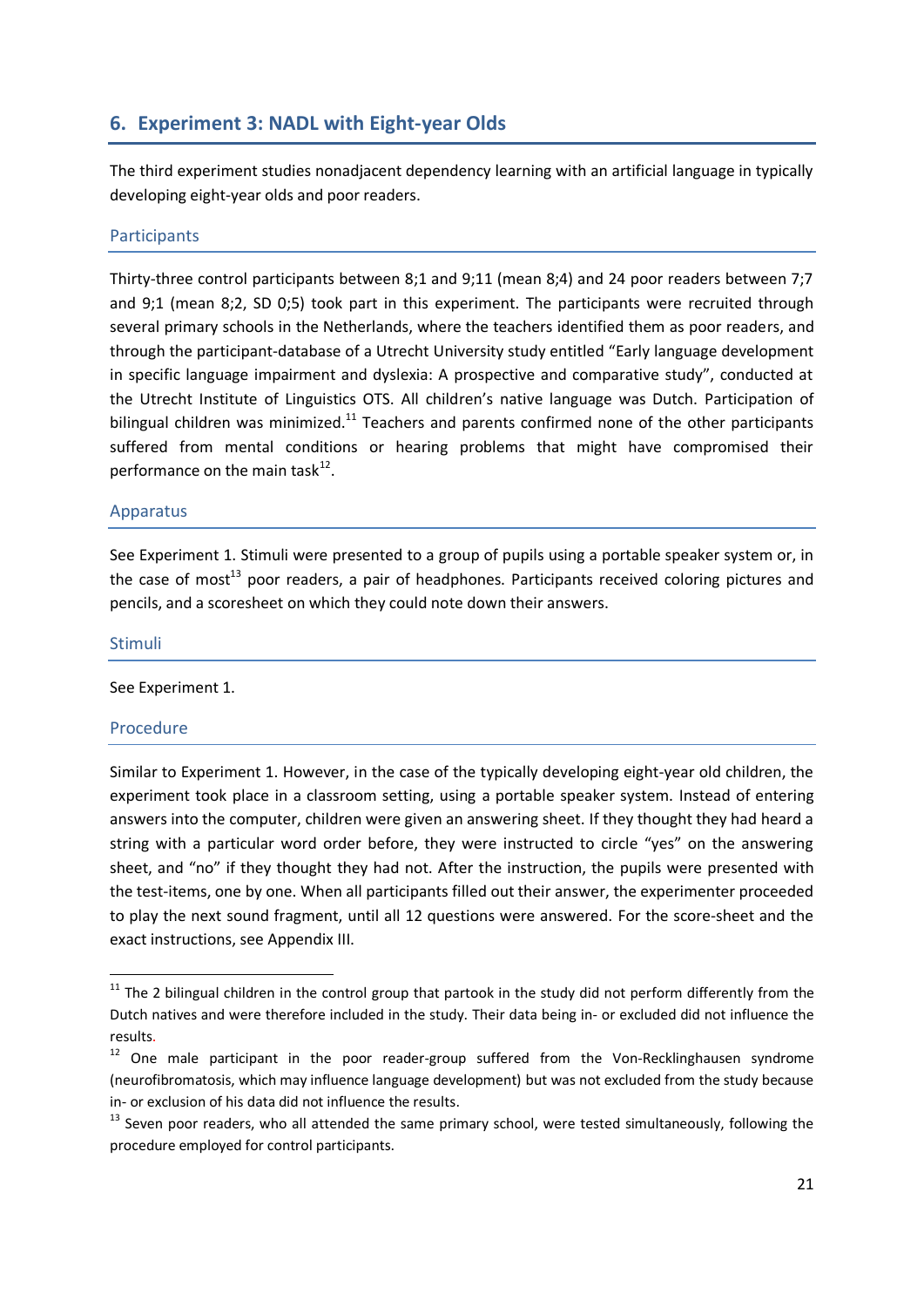The poor readers were mostly tested individually. The procedure used was almost identical to the procedure for the typically developing children, except that the experimenter entered their answers to the questions directly into the computer instead of using a score sheet.

Either before or after the main task, each child individually completed the Een-Minuut-Test (Brus and Voeten, 1972), De Klepel (van den Bos et al., 1994) a digit span backwards (Wechsler, 2003), AVIreading task (Visser et al., 1994) and a non-word repetition task (Gathercole et al., 1994) which were used to assess the child's reading abilities, working memory (a measure of intelligence) and phonological short term memory. Additionally, a dictation test (van den Bosch et al., 1993) was administered to assess the child's spelling skills. Scores on these tasks were used to identify poor readers in the control group. For a full description of the background measures, see Appendix II.

#### <span id="page-21-0"></span>**Results**

This section presents the results of the administered background measures, and those of Experiment 3. The differences between the five-year olds and the eight-year olds will also be presented.

#### <span id="page-21-1"></span>Background Measures

Before analyzing the data of Experiment 3, the participants' performance on the background measures was evaluated using an independent t-test, with EMT, Klepel, NRT, AVI, Digit Span Backwards and Dictation as test variables and group (i.e. typically developing or poor reader) as a grouping variable.

|                | <b>Background Measures - Overview</b> |                     |                             |
|----------------|---------------------------------------|---------------------|-----------------------------|
| <b>Measure</b> | <b>Typically</b>                      | <b>Poor Readers</b> | Independent t-test          |
|                | <b>Developing</b>                     |                     |                             |
| *EMT           | 55.1(16.0)                            | 33.0 (17.9)         | t= 4.8, df 1,55, p=0.00     |
| *Klepel        | 46.5 (23.9)                           | 23.6(16.3)          | t= 4.0, df 1,55, p=0.00     |
| *NRT           | 30.1(5.7)                             | 26.5(6.9)           | $t = 2.1$ , df 1,54, p=0.03 |
| *AVI           | 7.0(2.1)                              | 4.1(2.6)            | t= 4.5, df 1,54, p=0.00     |
| Digit Span BWD | 4.5(1.2)                              | 4.6(1.2)            | t=-0.2, df 1,54, p=0.80     |
| *Dictation     | 34.8(3.9)                             | 20.9(11.3)          | $t=6.2$ , df 1,51, p=0.00   |

**Table 7 –** The mean scores and standard deviations (in brackets) for all background measures per group, including t-test outcomes (\* indicates significant differences).

These background measures were conducted in order to establish the children's literacy skills. The means obtained by the typically developing children differed significantly from the mean scores of the children at-risk of dyslexia on all background measures except the Digit Span Backwards (see Table 7). Based on their performance on the background measures, children in the control group could be identified as poor readers. Each typically developing child completed the background measures and was by default assigned a reading profile, based on their (standardized) scores on the EMT and Klepel, two Dutch norm-referenced word-reading tests. Their combined scores result in a ++, +-, -+ or - - reading profile. Two plusses indicate a good score on both EMT and Klepel, + indicates a good score on EMT and a poor performance on Klepel, whereas -+ indicates a poor performance on EMT and a good score on Klepel. Two minuses indicate a poor score on both tasks.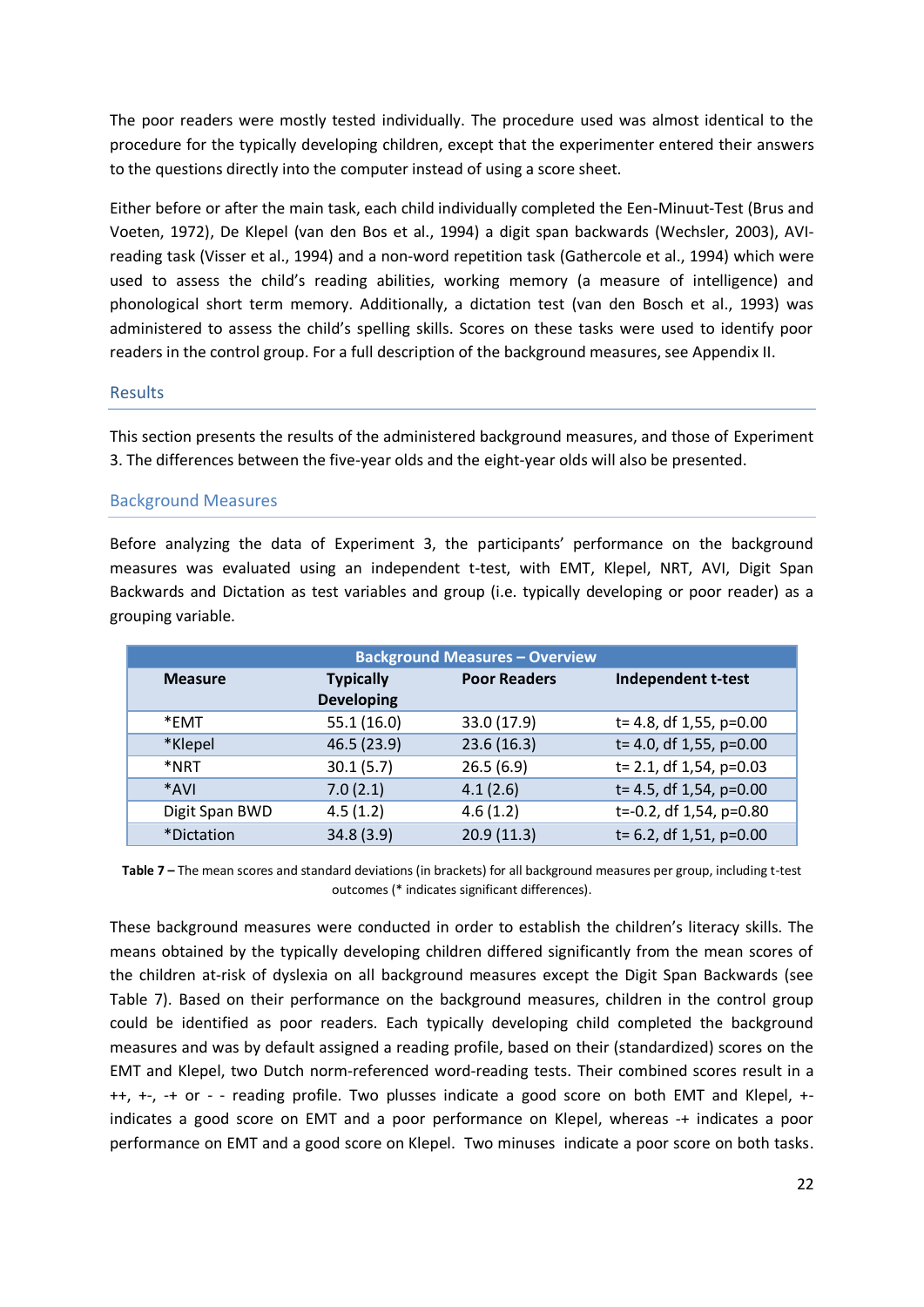Children in the control group who were assigned  $a + -$ ,  $a +$  or  $a -$  reading profile and who scored more than one standard deviation below the group mean on at least two other tasks out of the NRT, AVI, and Dictation<sup>14</sup>, were placed in the poor readers-group. This resulted in a transfer of 6 children. The analysis of the NADL experiment was thus conducted with a group of 27 typically developing children and 30 poor readers.

|                   | <b>NADL-Overview</b> |                            |                            |  |  |
|-------------------|----------------------|----------------------------|----------------------------|--|--|
| Group/gender<br>n |                      | <b>Mean % endorsements</b> | <b>Mean % endorsements</b> |  |  |
|                   |                      | on trained trials          | on untrained trials        |  |  |
| Control           | 27                   | 74.7 (19.2)                | 73.5 (16.2)                |  |  |
| female            | 17                   | 75.5 (20.5)                | 76.5(16.5)                 |  |  |
| male              | 10                   | 73.3 (17.9)                | 68.3 (16.6)                |  |  |
| Poor Readers      | 30                   | 66.7 (17.5)                | 68.3 (22.9)                |  |  |
| female            | 13                   | 69.2 (15.0)                | 69.2 (21.3)                |  |  |
| male              | 17                   | 64.7 (19.4)                | 67.6 (24.6)                |  |  |

#### <span id="page-22-0"></span>NADL

1

**Table 8 –** NADL overview. Mean percentage endorsements in the trained and untrained condition per gender, group, and gender per group. Standard deviations are between brackets.

Both groups' performance on NADL was assessed using a Repeated Measures ANOVA. The dependent variable was the percentage of endorsements, with as the within-subject variable grammaticality, which had two levels: trained trials vs. untrained trials. This way it was possible to investigate whether children were able to distinguish grammatical from ungrammatical strings. The factors group (typically developing vs. poor readers) and gender (male, female) were the betweensubject variables, to investigate whether typically developing children and at-risk children performed differently and to identify possible gender-based differences.

No main effect for grammaticality was found, indicating that the percentage of "yes" responses in the trained, grammatical condition did not differ significantly from the percentage of endorsements in the untrained, ungrammatical condition (p=0.93). No main effect was found for group (p=0.17) and for gender (p=0.32), suggesting that there were no differences in performance on the task between the typically developing children and the poor readers, and between males and females. There were no significant interaction effects for grammaticality x group (p=0.59), grammaticality x gender  $(p=0.81)$  and grammaticality x group x gender  $(p=0.49)$  either. This indicates that both groups and both genders did not score significantly different from each other on each grammatical condition, and that both genders in each group did not score significantly different from each other on each grammatical condition.

<sup>&</sup>lt;sup>14</sup> Digit Span Backwards assesses working memory, not a type of literacy skill. Therefore, only the performance on the core literacy tasks was used to classify the participants. The children had to score poorly on EMT, Klepel and at least two other tasks, because the children in the poor readers group on average also scored poorly on EMT, Klepel and two other measures out of NRT, AVI and Dictation (excluding Digit Span Backwards).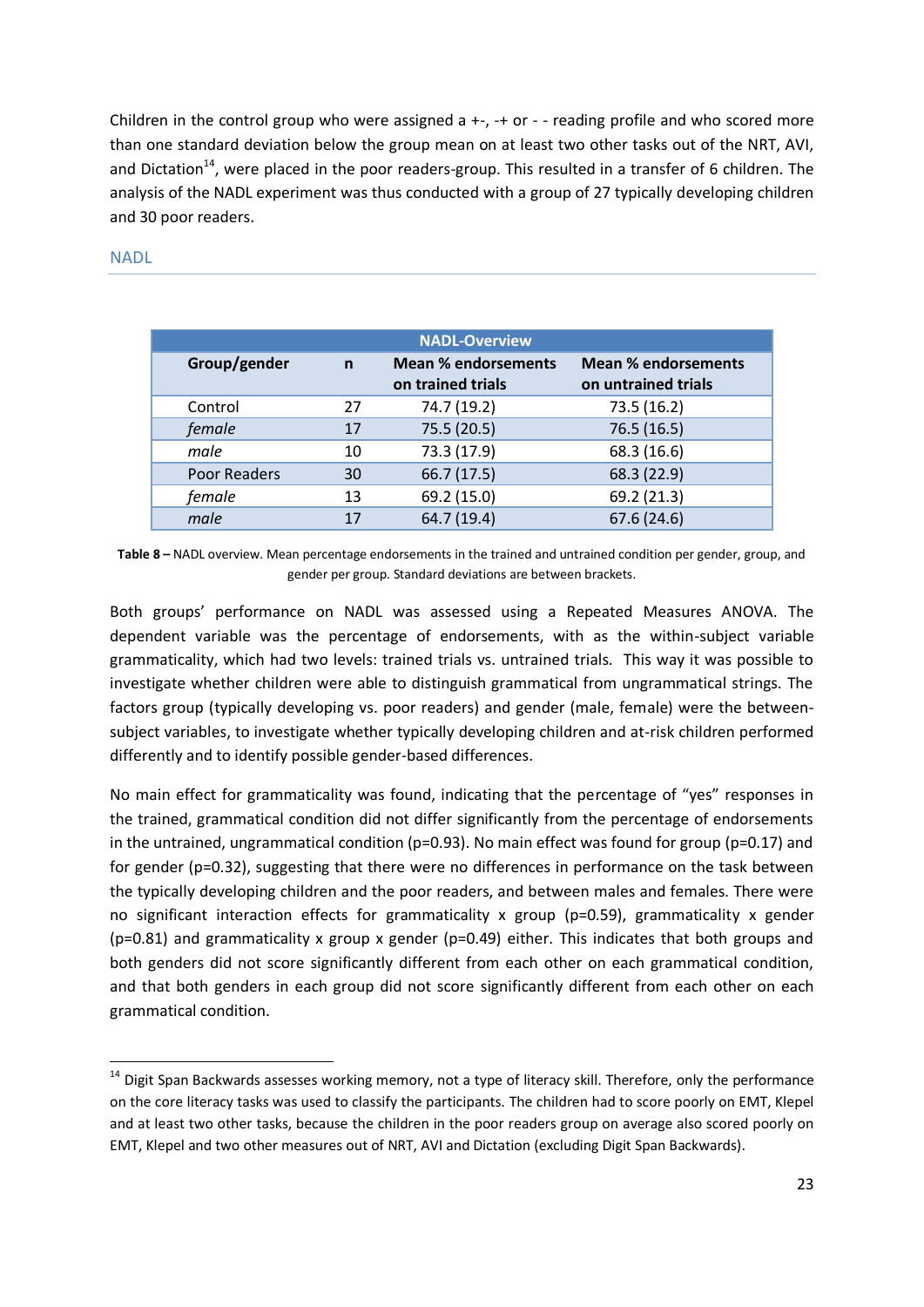To ensure that both familiarization languages were equally difficult to learn, the effect of the familiarization language on grammaticality judgment was evaluated using a Repeated Measures ANOVA with grammaticality as within subject variables and familiarization language as a between subjects factor. This analysis yielded no significant result (p=0.56), ensuring the training languages did not differ from each other to the extent that it would have influenced the results.

A Repeated Measures ANOVA with the percentages of endorsements on trained and untrained trials as within-subjects variable and group as a between-subjects variable was conducted to test for a difference between five-year olds and eight-year olds, yet yielded no significant outcome (p=0.46). This implies there is no difference in performance between the five-year old children, the typically developing eight-year old children and the poor readers.

The results of Experiment 3 suggest that neither typically developing children nor poor readers at age 8 are able to learn linguistic nonadjacent dependencies in an artificial language. To assess whether this learning is domain-specific for language, NL-NADL was conducted with the same groups of children, 3 months after the linguistic version to prevent learning effects.

## <span id="page-23-0"></span>**7. Experiment 4: NL-NADL with Eight-year Olds**

Experiment 4 investigates the domain generality of nonadjacent dependency learning by subjecting eight-year old typically developing children and poor readers to auditory, non-linguistic nonadjacent dependencies.

#### <span id="page-23-1"></span>**Participants**

See Experiment 3. Some participants were not able to participate due to personal circumstances, and in some cases, a system failure prevented participants from continuing the task. Hence, 24 control participants between 8;1 and 9;5 (mean 8;4, SD 0;5) and 15 eight-year old poor readers between 7;7 and 9;1 (mean 8;3, SD 0;5) took part in Experiment 4.

#### <span id="page-23-2"></span>Apparatus

The apparatus used was identical to that in Experiment 3.

#### <span id="page-23-3"></span>Stimuli

See Experiment 2.

#### <span id="page-23-4"></span>Procedure

See Experiment 3. The instruction text was slightly altered for the NL-NADL: participants were told they were going to listen to sequences of musical tones, similar to language in that the order of the tones was important. This was exemplified using the *de mooie poes* example from Experiment 1 again. See Appendix III for the full instructions.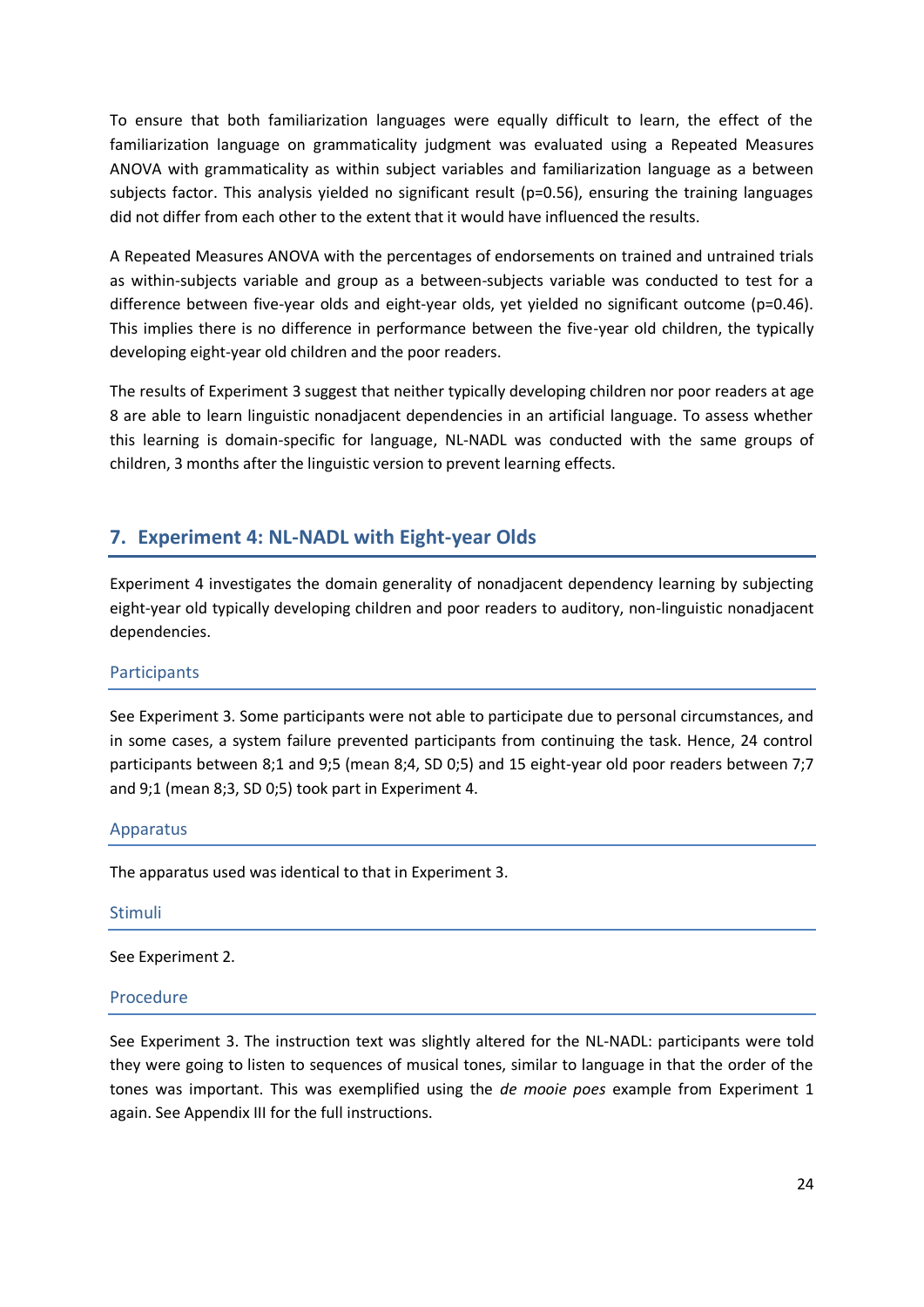#### <span id="page-24-0"></span>Results

The following section presents the results of Experiment 4 and the results of a comparison between the results of Experiment 3 and 4, and the results of a comparison between the eight-year olds and five-year olds.

#### <span id="page-24-1"></span>NL-NADL

Table 9 displays mean % endorsement scores on NL-NADL obtained by typically developing children and poor readers in both the trained and untrained condition.

| <b>NL-NADL - Overview</b>    |    |                        |                            |  |  |
|------------------------------|----|------------------------|----------------------------|--|--|
| Group/gender<br>$\mathsf{n}$ |    | Mean % endorsements on | <b>Mean % endorsements</b> |  |  |
|                              |    | trained trials         | on untrained trials        |  |  |
| Control                      | 24 | 73.6 (23.5)            | 68.8 (26.2)                |  |  |
| female                       | 17 | 74.5 (21.3)            | 66.6 (26.3)                |  |  |
| male                         |    | 71.4 (29.9)            | 73.8 (26.9)                |  |  |
| Poor Readers                 | 15 | 75.5 (17.6)            | 75.5(21.7)                 |  |  |
| female                       | 6  | 63.9 (19.5)            | 69.4 (19.5)                |  |  |
| male                         | 9  | 83.3 (11.8)            | 79.6 (23.2)                |  |  |

**Table 9 –** NL-NADL overview. Mean % endorsements in the trained and untrained condition per gender, group and gender per group. Standard deviation between brackets.

Both groups' performance on NL-NADL was assessed using a Repeated Measures ANOVA. The dependent variable was the percentage of endorsements. The within-subject variable was grammaticality, which consisted of the two levels trained trials and untrained trials. This way it was possible to investigate whether children were able to distinguish grammatical from ungrammatical strings. The factors group (typically developing vs. poor readers) and gender (male, female) were the between-subject variables, to investigate whether typically developing children and at-risk children performed differently and to identify possible gender-based differences.

No main effect for grammaticality was found, indicating that the percentage of "yes" responses in the trained condition did not differ significantly from the percentage of endorsements in the untrained condition (p=0.87). No main effect was found for group (p=0.67) or for gender (p=0.16), suggesting that there were no differences in performance on the task between the typically developing children and the poor readers or between males and females. There were no significant interaction effects for grammaticality x group ( $p=0.73$ ), grammaticality x gender ( $p=0.96$ ) and grammaticality x group x gender ( $p=0.37$ ) either. This indicates that both groups and both genders did not score significantly different from each other on each grammatical condition, and that both genders in each group did not score significantly different from each other on each grammatical condition.

The differences in average percentage endorsements on trained and untrained trials between the eight-year olds and five-year olds were assessed using a Repeated Measures ANOVA with the percentages of endorsements on trained and untrained trials as within-subjects variable and group as a between-subjects variable. The differences in performance were found not to be significant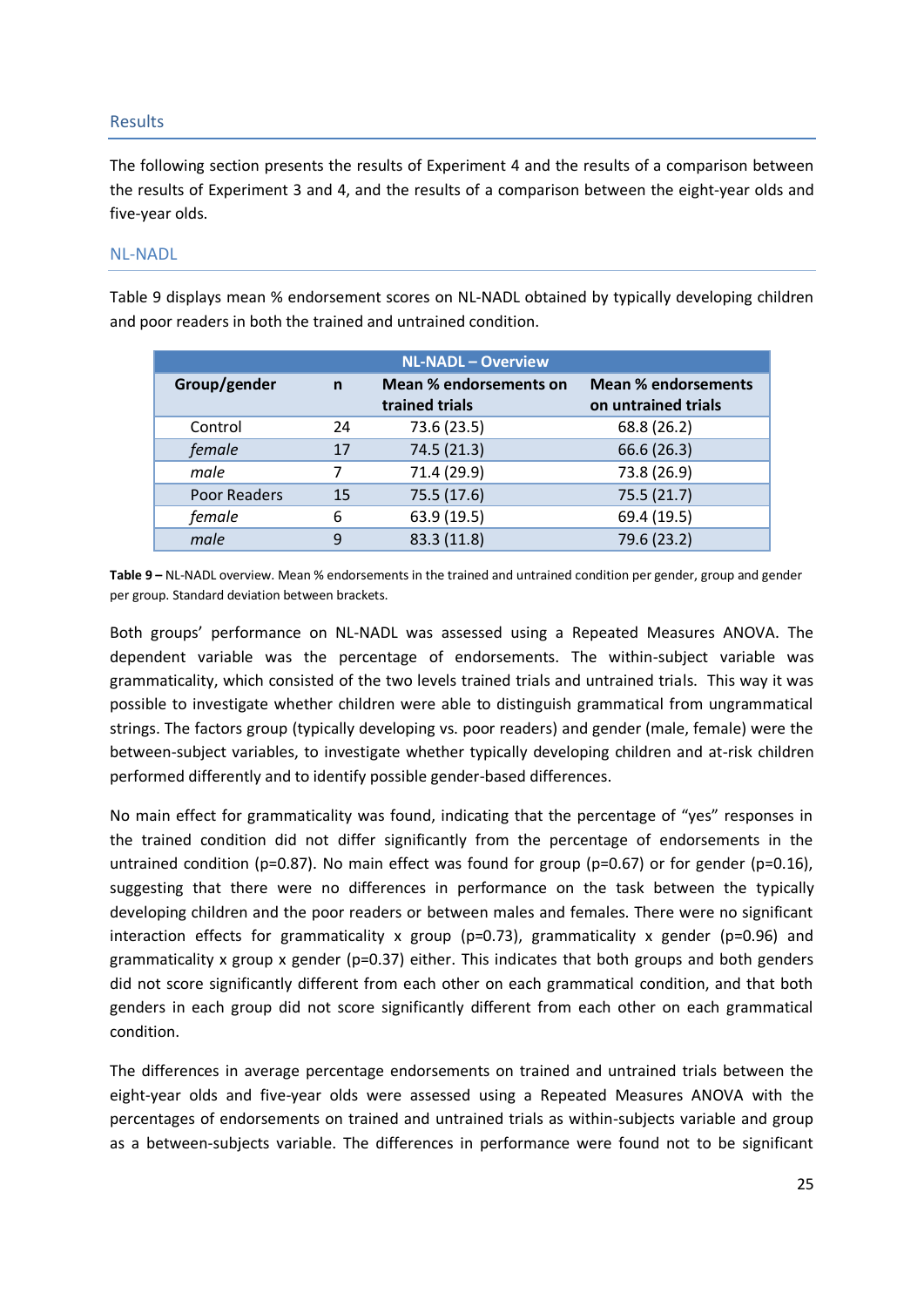(p=0.75). There was no main effect for group (p=0.29) and there were no interaction effects between grammaticality and group (p=0.79).

To ensure that both familiarization languages in NL-NADL were equally difficult to learn, the effect of the familiarization language on grammaticality judgment was evaluated using a Repeated Measures ANOVA with trained and untrained endorsement percentages as within subject variables and familiarization language as a between subjects factor. This analysis yielded no significant result (p=0.41), ensuring the training languages did not differ from each other to the extent that it would have influenced the results.

#### <span id="page-25-0"></span>NADL and NL-NADL compared

Neither Experiment 3 nor Experiment 4 yielded significant results. Taking reported difficulties participants had with non-linguistic NADL experiments (e.g. Evans et al. 2009) into consideration however, it is possible that Experiment 3 was still "easier" for participants than Experiment 4, despite the lack of learning effects in both tasks. To investigate this, the percentages of endorsements for the untrained condition of both experiments was subtracted from the percentage endorsements of the trained trials, resulting in a difference-score on each task. The difference scores on NADL and NL-NADL were compared for each group using a paired-samples t-test.

|              | <b>Difference NADL and NL-NADL</b> |                     |
|--------------|------------------------------------|---------------------|
|              | <b>Mean NADL</b>                   | <b>Mean NL-NADL</b> |
| Control      | 0.7(20.5)                          | 4.8(35.2)           |
| Poor readers | 8.9(24.3)                          | 0.0(21.8)           |

**Table 10 –** L2 stimuli in the test-phase of the non-linguistic NADL

There was no significant difference in the difference scores between the two tasks for controls (p=0.62) and for poor readers (p=0.22). A Pearson correlation showed no relation between difference scores on NADL and NL-NADL for controls (r=-0.03, p=0.89) or poor readers (r=0.3, p=0.27). Both tasks appear to have been equally difficult.

## <span id="page-25-1"></span>**8. General Discussion**

#### <span id="page-25-2"></span>Expectations and Outcomes

Experiment 1 and 2 were conducted to provide an answer to the question whether school-aged children are sensitive to nonadjacent dependencies across domains. NADL-studies with Dutch infants and adults (De Bree and Kerkhoff, in prep) demonstrated that infants were not able to track the discontinuous dependencies in the stimuli, but adults were. This suggests that as age increases, at some point the ability to process and identify nonadjacent elements should become available. Hence, next to the group of eight-year old participants, a group of typically developing five-year old children took part the study to assess whether there were differences between them and the eightyear old controls and poor readers.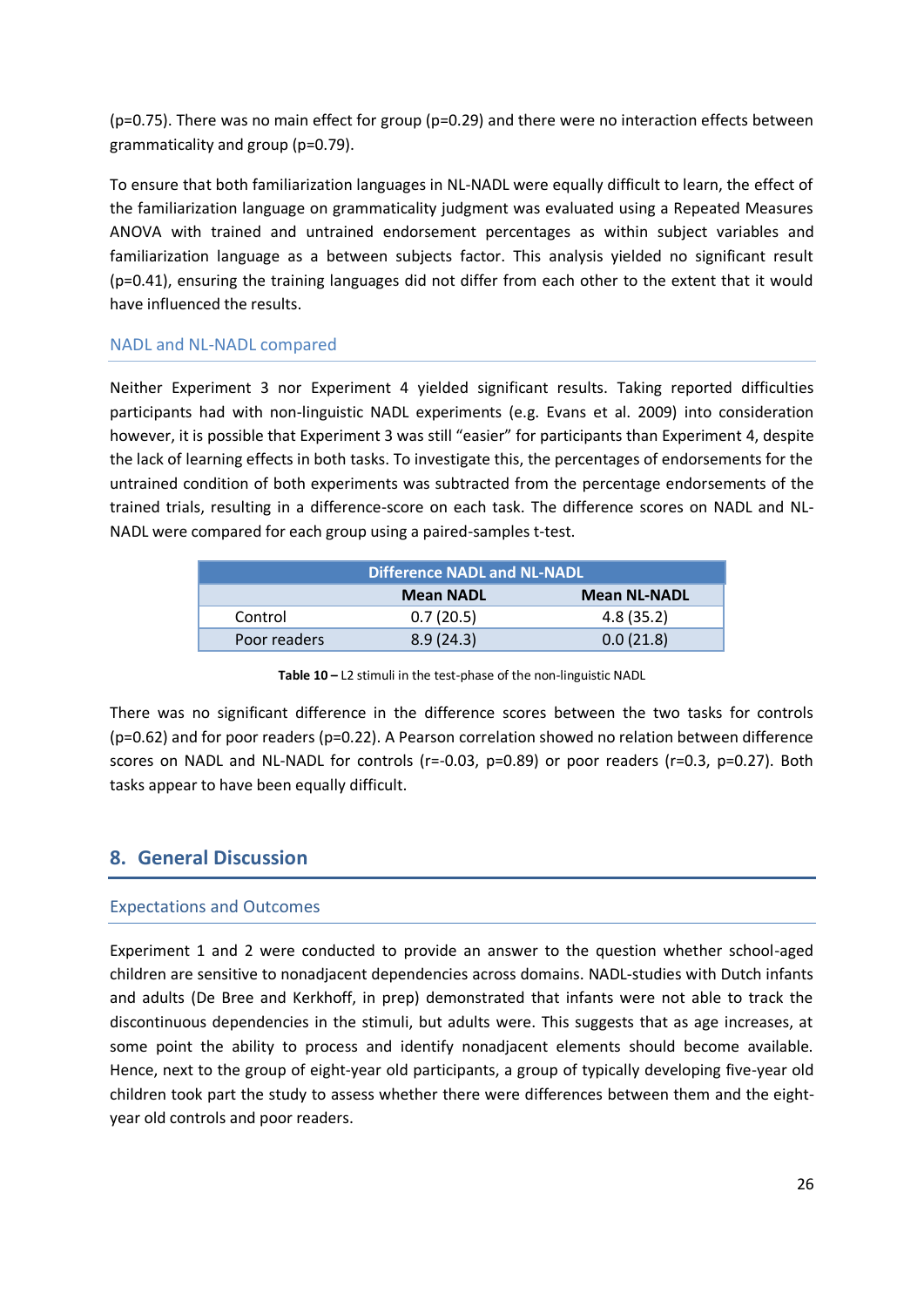The results on Experiment 1, the linguistic NADL, suggest that the five-year olds have not perceived the pattern in the stimuli. The outcome of Experiment 2, the NL-NADL, implies that the children were not sensitive to the dependencies between the tonal stimuli either. In both cases, the mean percentage endorsements in the trained and untrained condition did not differ significantly from one another. Comparing the difference scores between the two experiments did not yield any significant outcome either, suggesting that the five-year olds perform equally poorly on the linguistic and nonlinguistic task.

Experiment 3 and 4 meant to provide answers to the questions of whether age plays a role in the sensitivity to nonadjacent dependencies, whether this sensitivity is domain-general or domainspecific and whether typically developing children perform differently from poor readers. Results of previous studies suggest that typically developing infants, but also school-aged children are able to learn certain linguistic patterns implicitly and that this type of learning is domain-general (Evans et al., 2009; Gómez, 2002; Saffran, 2002). Yet, language impaired children need more exposure time to recognize linguistic patterns and that non-linguistic input is more difficult (Evans et al. 2009). Based on similarities between dyslexia and SLI, these difficulties were expected to surface in the results of the poor readers that took part in the present study.

The results of Experiment 3, the linguistic version of NADL, suggest that eight-year old children, both typically developing and poor readers, are not sensitive to the nonadjacent patterns in the stimuli. The results of both groups of participants on Experiment 4, the NL-NADL, did not meet the expectations either, as the children appeared not to have learned the dependencies. In that respect, the (absent) learning of nonadjacent dependencies appears to be domain-general, though considering the outcome of these experiments the evidence for domain-generality is not conclusive enough. After all, the poor performance on both tasks could have been influenced by extraneous factors (see below). A comparison between the two tasks revealed that the participants did not perform better on NADL than on NL-NADL or vice versa, which was also the case for five-year olds, suggesting both tasks were equally difficult for both groups. A comparison of scores between the eight-year olds and five-year olds did not yield any significant results either. This leads to the assumption that five-year olds and eight-year olds were not capable of acquiring the nonadjacent dependencies, both groups scored equally poorly. It could be observed that percentages endorsements on NADL were much higher for the five-year old boys, but this difference was not significant. The percentages endorsements on NL-NADL were much higher for girls, and here the difference between genders was significant. These results are difficult to interpret, but may be related to the relatively small number of participants that participated in each experiment.

#### <span id="page-26-0"></span>Interpretation of the Outcomes

The outcomes of the four experiments did not match the expectations based on the literature. There are several possible methodological factors that may have influenced the results of both NADL and NL-NADL: testing method, the set-size of X, familiarization time, the cognitive demands on the tasks and in the case of NL-NADL the stimuli themselves.

The outcome of the NL-NADL may have been affected by exposure time and the number of Xelements (among others, see below), but it is possible that the obtained results were also influenced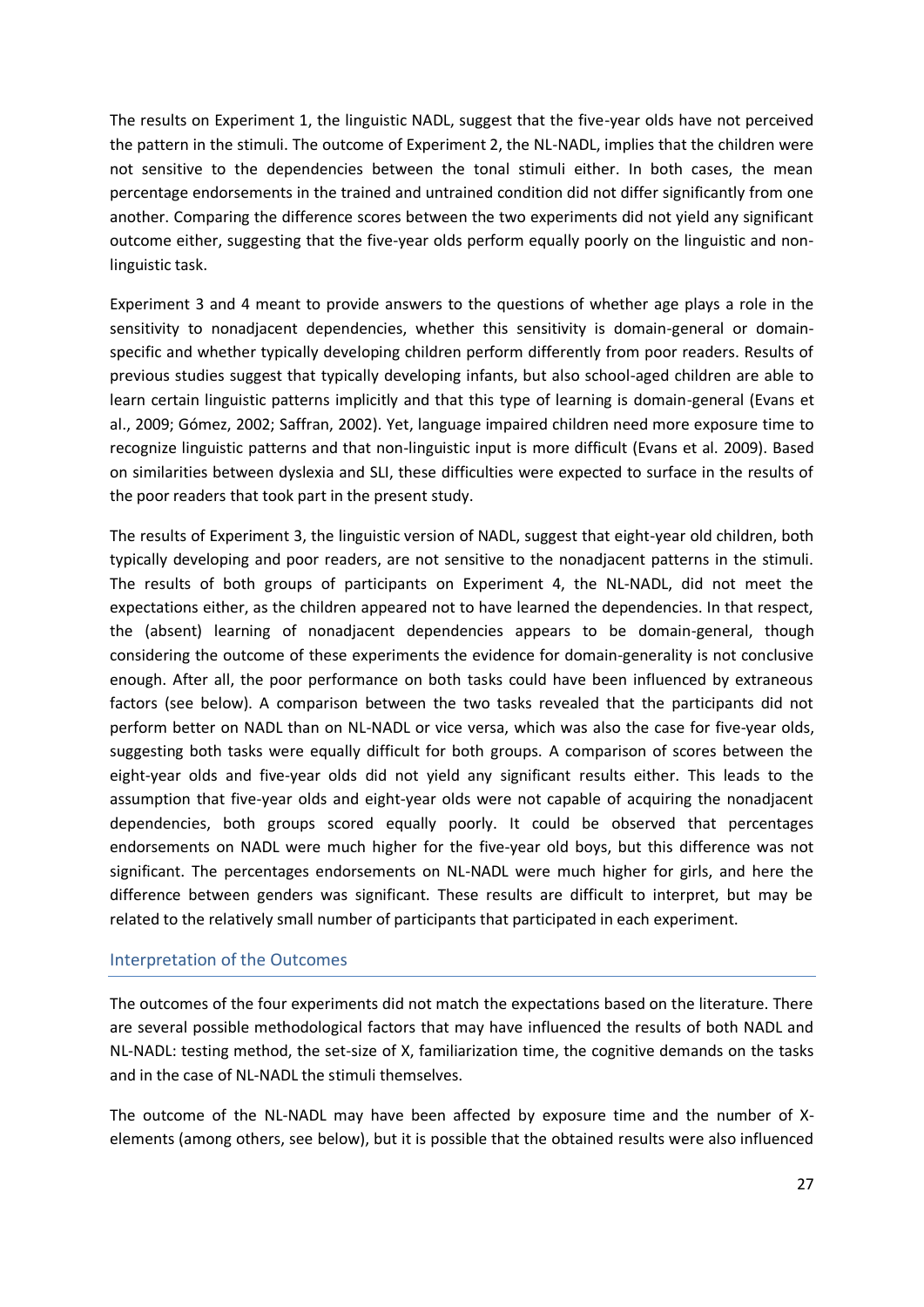by the type of stimuli used. As mentioned, the musical tones used in the NL-NADL resembled an actual melody as little as possible to maintain the resemblance to the artificial language stimuli used in the linguistic version of the experiment. However, according to musicologist Wiering (p.c.) the perception of a tone in a sequence of 4 will always be dependent on the tone that has preceded it, which might have increased the difficulty of the NL-NADL. A way to solve this problem would be to devise sequences of 5 tones, which increases the number of intervals to 4. However, if this is done then firstly this would jeopardize the analogy between NADL and NL-NADL, and secondly, listeners would immediately perceive a key in the melody. This is not desirable, because then the stimuli would sound like actual music. Wiering (p.c.) advises, if the sequence has to consist of 4 tones, to use different types of instruments to create these tones. Perhaps an NL-NADL with that type of stimuli will yield different outcomes. However, the sounds of different instruments could be perceived as different voices pronouncing one word after another, which is undesirable as it might influence the perception. Also, the elements in the string would be more easy to label because some instruments are easily recognizable, which may influence the results. Children with a musical background would then have an advantage. The option as proposed by Wiering (p.c.) was actually taken into consideration before devising the stimuli, but was refuted based on the aforementioned problems.

The testing method employed in NADL and NL-NADL for typically developing eight-year olds, fiveyear olds and poor readers was different, one being in a classroom format and the other two on an individual basis. It is possible that the observed difference in mean percentage endorsement scores would have been higher if the typically developing eight-year old children had been tested individually as well. The poor readers and five-year olds might then have scored lower than the typically developing eight-year olds, the first group because they have difficulty extracting regularities from input, and the five-year olds because their learning mechanism still needs to develop further before they can complete a task successfully while at the same time being presented with distractor tasks. What could have happened presently, though, is that the group of eight-year old participants got distracted more easily during the task due to more prominent background noise from the classroom. Background noise is usually blocked when a participant wears headphones, which might positively influence performance. Perhaps, a future study could shed more light on this matter by examining all participants individually. If this does not yield different results, then the fact that poor readers do not score differently from controls may have to do with their grammatical abilities generally being less affected than their reading and spelling abilities (e.g. Snowling, 2000). This would then surface in the results of the linguistic NADL.

Another possible explanation for the absence of learning effects is the set size of the X-elements. Nonadjacent structures are not easy to learn. Onnis et al. suggest that this is because "learners have to overcome the bias toward adjacent transitional probabilities [first]" (2004: 1051). Gómez and Maye (2005) indicated that a larger set size of X makes it easier to perceive nonadjacent dependencies. The higher the number of X's, the more transitional probabilities between adjacent elements decrease. This makes it easier to focus on nonadjacent elements. The present study had 18 X-elements, which may explain the relatively high yes-bias: transitional probabilities between adjacent elements were relatively high, which may have led the participants to focus on adjacent elements only. All adjacent pairs in the test-phase had indeed been heard before, so when the children were asked whether they had heard a string of words or tones in a particular order before,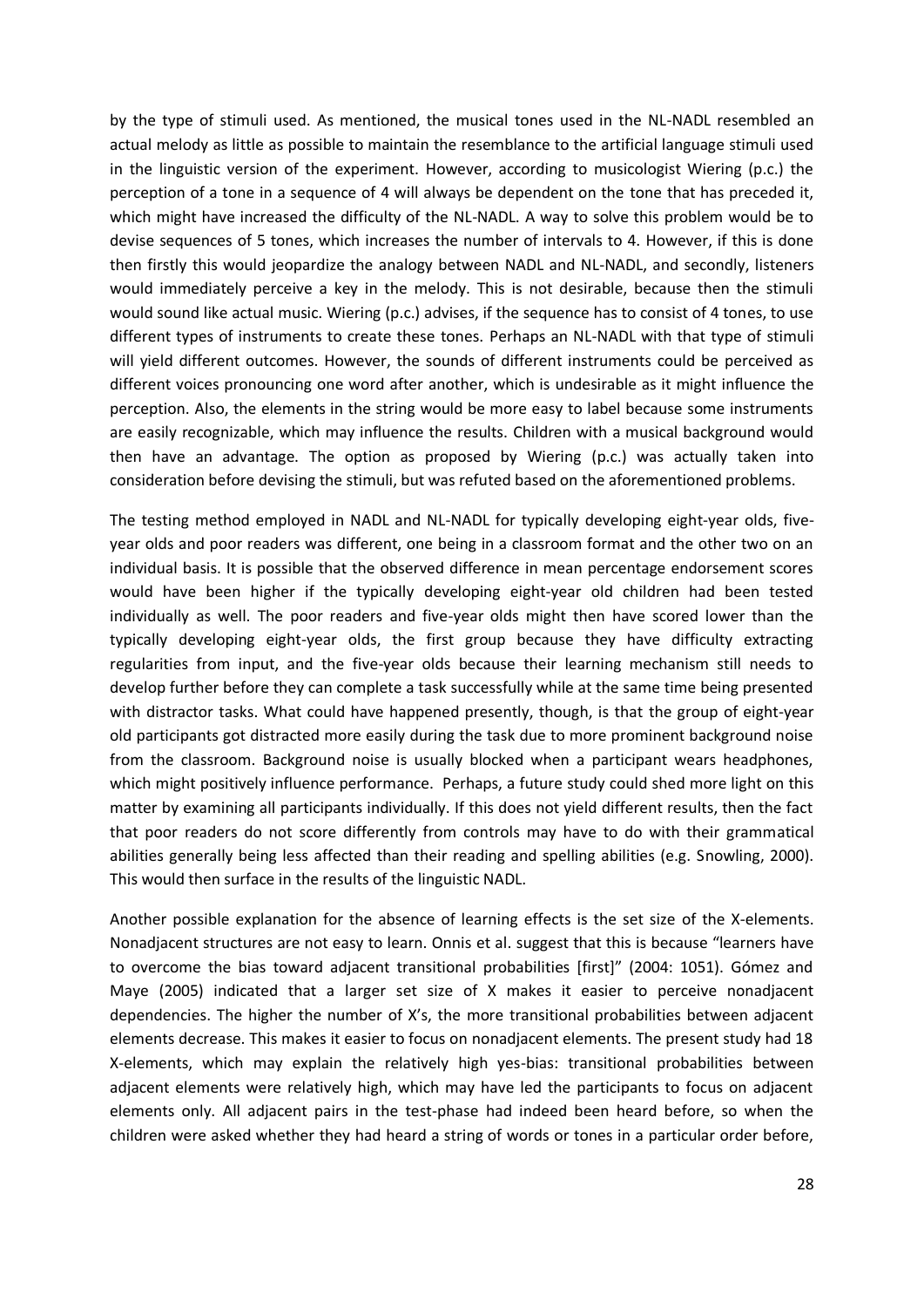they were more likely to say yes. They were familiar with the adjacent words and had failed to focus on the nonadjacent words due to the high(er) transitional probabilities between the adjacent elements. An increase of the set size of X, for example to 24 or 30, may reduce the focus on adjacent pairs and yield a different outcome overall because it reduces the overall difficulty of the task (but, see below).

Familiarization time might also have influenced the results. Evans et al. (2009) demonstrated that language impaired children require more input in order to be able to extract regularities from a continuous speech stream than typically developing children. Language impaired children needed 42 rather than the 21 minutes of training typically developing children needed, before they were able to distinguish boundaries in an artificial language. Also, it seems that adults need a lot of input when it concerns auditory non-linguistic stimuli. Gebhart et al. (2009) trained adults on dependencies consisting of 4 types of computerized noise triplets that were presented in a continuous stream. In the test phase, they listened to a part triplet and a triplet, and were asked with which of the two they were most familiar. Adults were not able to do this after 40 or 80 minutes of training. The investigators found that the participants needed 100 minutes of exposure time before they could identify the nonadjacent dependencies to be the familiar items.<sup>15</sup> Though Evans et al.'s experiment (2009) and Gebhart et al.'s experiment (2009) were slightly different in nature from the experiments in the present study, their outcomes do indicate that the amount of exposure time influences learning. It is possible that children, both typically developing and poor readers, need more exposure time to learn the nonadjacent dependencies than the mere 10-12 minutes of familiarization in the present study. However, De Bree and Kerkhoff (in prep) demonstrated that a familiarization time of approximately 12 minutes is enough time for adults to learn a total number of 3 dependencies with a set size of X=18 in an artificial language. Perhaps the cognitive capacity of children is still too limited to be able to analyze frequency patterns in the stimuli over such a short timeframe while at the same time focusing their attention on a distractor task, even though they were presented with only 2 dependencies. The size of the set of X-elements may even further increase the difficulty of the task (see above), so perhaps 10-12 minutes of familiarization with 18 different X-elements was just not sufficient for them. Yet, this raises the question why the *infants* in the study by Gómez (2002) were able to learn 2 nonadjacent dependencies with 18 different X-elements with only about *3 minutes* of exposure – their cognitive capacity is supposedly lower than that of school-aged children and the degree of difficulty of the stimuli is the same. It thus appears strange that the Dutch school-aged children show no learning effects. Evans (2009) suggests that the differences between the testing methods employed for infants and children have an influence on the learning. Because infants are subject to a preferential looking paradigm, they have a smaller cognitive load when listening to the stimuli than the school-aged children. Children need to complete a distractor task, coloring a picture,

<sup>&</sup>lt;sup>15</sup> Stoimenovski (2009) also conducted a non-linguistic NADL, not with auditory but with visual stimuli. Good and poor adult readers were exposed to the stimuli for 10 minutes and were able to distinguish trained from untrained items. This is in sharp contrast with the results of Gebhart et al. (2009), but it might be attributable to the nature of the dependencies. Visual information can perhaps be labeled more easily than non-linguistic auditory information, in that the stimuli can be described, which might have aided the learning process.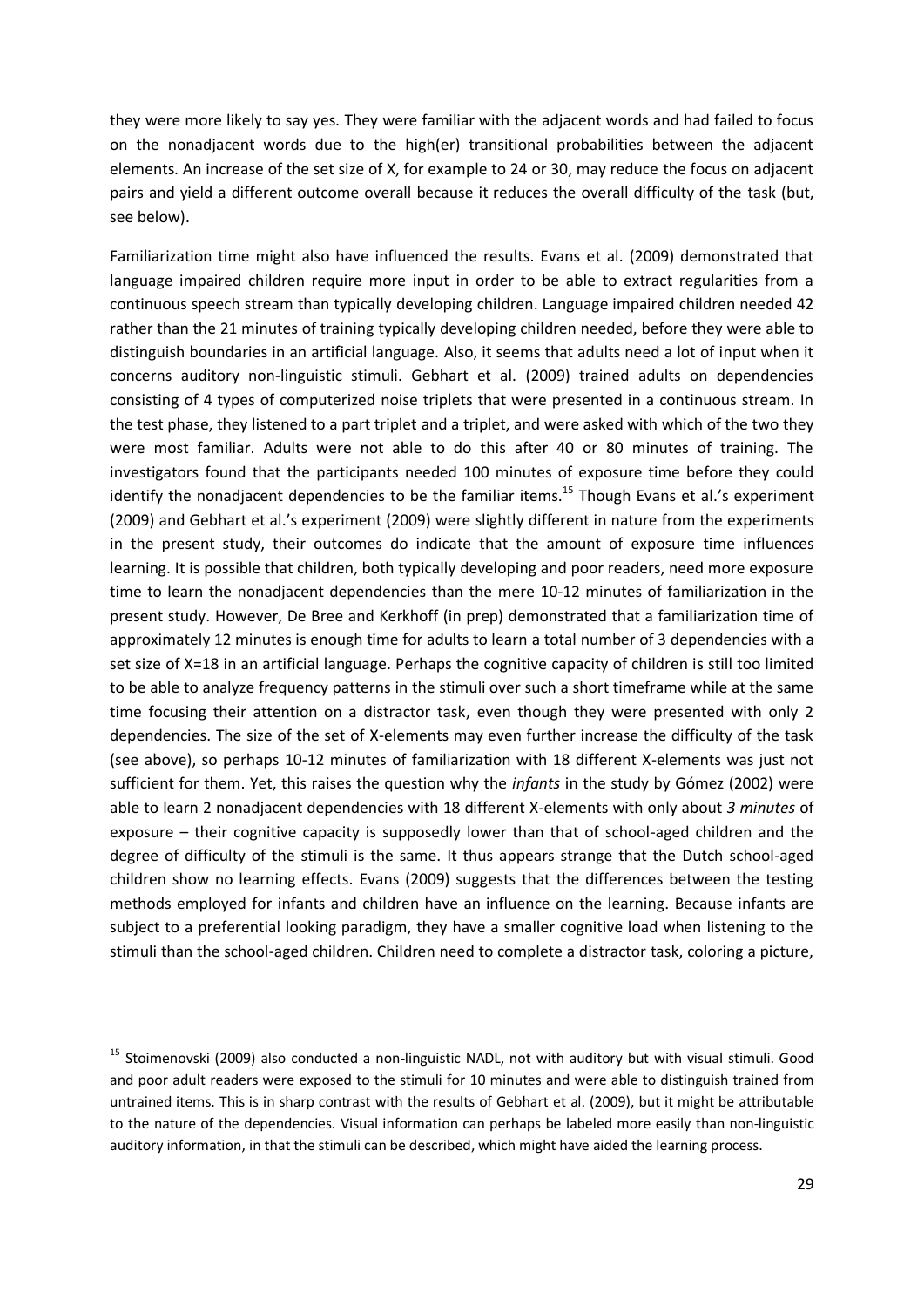to prevent them from actively listening to the stimuli<sup>16</sup>. The infants were not burdened with completing other tasks, making it easier for them to focus on what they hear, learning hereby becoming more explicit. This might explain why the infants in the studies of Gómez (2002) and Gómez and Maye (2005) did react to ungrammatical strings after a short exposure time, and also why the children in the present study did not, even though their familiarization phase lasted longer. This explanation, however, leaves the results of the adult study by De Bree and Kerkhoff (in prep) unaccounted for. The adults, both the controls and the poor readers, were able to distinguish trained from untrained nonadjacent items after 12 minutes of training. They also had to complete a distractor task, but their results on the main task imply that this did not cause any problems with respect to their cognitive load. A possible explanation for the adults' performance may be that they actually are aware that they are completing another task (the coloring), to distract them from the stimuli. The knowledge that they should focus on something other than what they hear can make them reflect more consciously on the stimuli (and learn them explicitly) because they want to perform well. They expect to be questioned about something specific present within the auditory material. It is possible that they are afraid that they will not identify this when they concentrate on the distractor task too much. Perhaps the children in the present study would have been able to learn the nonadjacent dependencies as well if they would have focused more of their attention on the stimuli instead of on the coloring. However, this almost requires them not to complete a distractor task, or a very simple one. However, not completing a distractor task would take away from implicit learning, and implicitness is an important premise of statistical learning. It is likely that the adults in De Bree and Kerkhoff (in prep) did not learn implicitly. The question thus arises whether they actually learned statistically or whether they employed conscious learning strategies.

The idea that infants can learn nonadjacent dependencies because they have a lower cognitive load, attributable to the testing method, is not only not applicable to the adult study by De Bree and Kerkhoff (in prep): it does not hold for the infant study by De Bree and Kerkhoff (in prep) either. Despite the fact that the infants are able to fully focus their attention on the stimuli during the training phase, they do not demonstrate the slightest learning effects in the test phase. It thus appears that a different explanation has to be found, one that, perhaps, can provide a unified explanation for the results of the Dutch infant and school-aged children studies. After all, it is highly unlikely that some humans, e.g. the infants in Gómez (2002) and Gómez and Maye (2005) and the children in Evans et al. (2009), are able to learn implicitly, but that others are not.

A major difference, and perhaps the only real major difference, between the present study and De Bree and Kerkhoff (in prep) and Gómez (2002) and Gómez and Maye (2005) and Evans et al. (2009) which can be identified is that the participants did not share the same native language. The children in the present study and in De Bree and Kerkhoff (in prep) have Dutch as their mother tongue, whereas the participants' native language in the other studies was English. It is possible that there is, then, to some extent, some L1 transfer to the artificial languages. As word order in Dutch is freer compared to English, it might be harder for Dutch infants and children to categorize the X element in

 $^{16}$  But, see Andrade (2009): doodling may have a positive effect on learning. Coloring is not entirely the same but there are similarities, so instead of having enhanced the children's cognitive load, it could have enhanced the learning, though this was not apparent.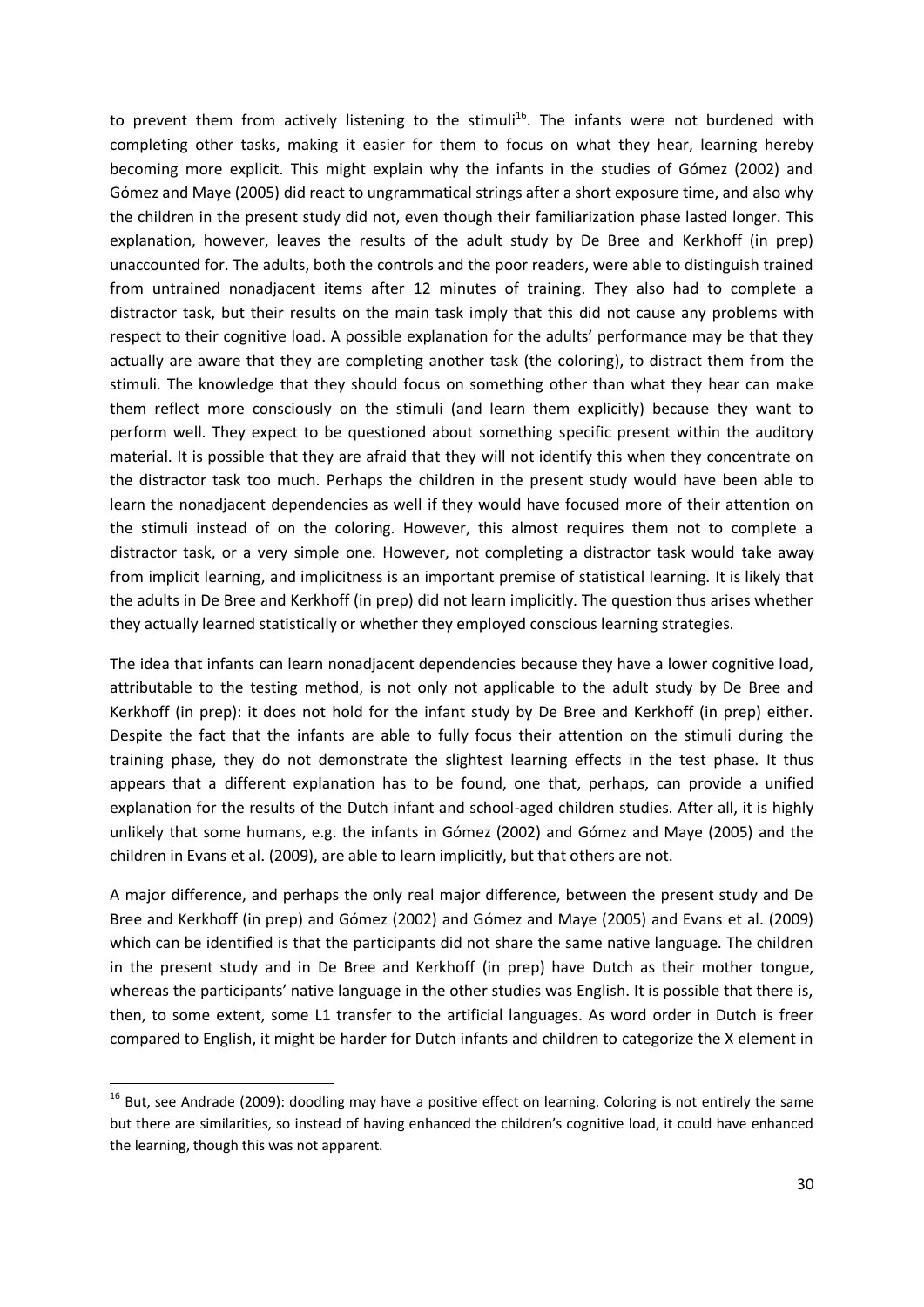an artificial language because they know from their native language that there are several options to choose from. In a sentence such as *is X aan het Y* , (English: *is X Y-ing*), where Y is an infinitive, the Xelement could be a noun, but also an adverb. An illustration: *is de tafel aan het schoonmaken* (*is cleaning the table)* or *is grondig aan het schoonmaken (is thoroughly cleaning).* In the English construction *is X Y-ing,* X can only be an adverb. Putting a noun in that position would render the sentence ungrammatical: \**is the table cleaning*. It is possible that because Dutch native speakers have more categorization options for X available, their processing load increases when they try to apply L1 knowledge to an artificial structure, hence making it more difficult to learn the nonadjacent dependency because they spend more time on categorizing X. This could be happening in both the Dutch infants and in the school-aged children.<sup>17</sup> Höhle et al. (2006) demonstrated that German infants were not able to discern nonadjacent elements in natural language because it was harder for them to categorize the X, whereas the native-English infants in Santelmann and Jusczyk (1998) were able to, also using natural language. They suggest that indeed the grammatical content of X plays a role.

The explanation in terms of L1 transfer would also explain Evans et. al's (2009) and Gebhart et al.'s (2009) results on their studies with auditory non-linguistic stimuli in children and adults, mainly why such a long exposure time was needed. Because the stimuli were non-linguistic in nature and did thus not carry intrinsic word order information, it was not possible to transfer L1 knowledge onto the tonal stimuli.<sup>18</sup> Categorization had to start "from scratch" - assuming that the learning mechanism in place is domain-general. This may call for a longer exposure time. L1 knowledge is built by many hours of exposure. Applying this knowledge to a novel language should theoretically not take up much time, but as soon as this knowledge cannot be relied upon anymore, more input is needed. This would also explain why the children who partook in the NL-NADL experiment in the present study were not able to learn the dependencies. Perhaps an increase of exposure time would yield different results.

Though the L1 transfer-view may provide explanations, some problems arise concerning the linguistic version of NADL. An artificial language structure of the type aXb is analogous to multiple structures in natural language, for example *the X-s, and is X-Ying.* The construction *the X-s* is the same in English and Dutch, hence the difference in L1 should not influence the categorization of X, because in both languages X ought to be categorized as a noun. No other options are available, which should lead the participants to be able to focus their attention on the nonadjacent elements faster, and thus to learn the dependencies (learning also still depends on the set size of X). So, possibly, L1 transfer only applies to verbal constructions of the type *is X-Ying.* However, it is of course impossible to determine which type of structure the participants assign to the dependent elements in the artificial language – though the results of Gómez (2002) and Gómez and Maye (2005) versus those of De Bree and Kerkhoff (in prep) suggest that it was one of the type *is X-Ying*, as that would explain why the infants in Gómez (2002) and Gómez and Maye (2005) were able to learn the dependencies and the infants in

 $17$  The fact that Dutch adults are able to learn the dependencies, as mentioned above, can be attributed to a more conscious learning process.

<sup>&</sup>lt;sup>18</sup> Though the visual stimuli in Stoimenovski (2009) did not carry word-order information intrinsically either, the fact that the adults in the study were able to learn the dependencies may have been due to the fact that the stimuli were easier to define and label.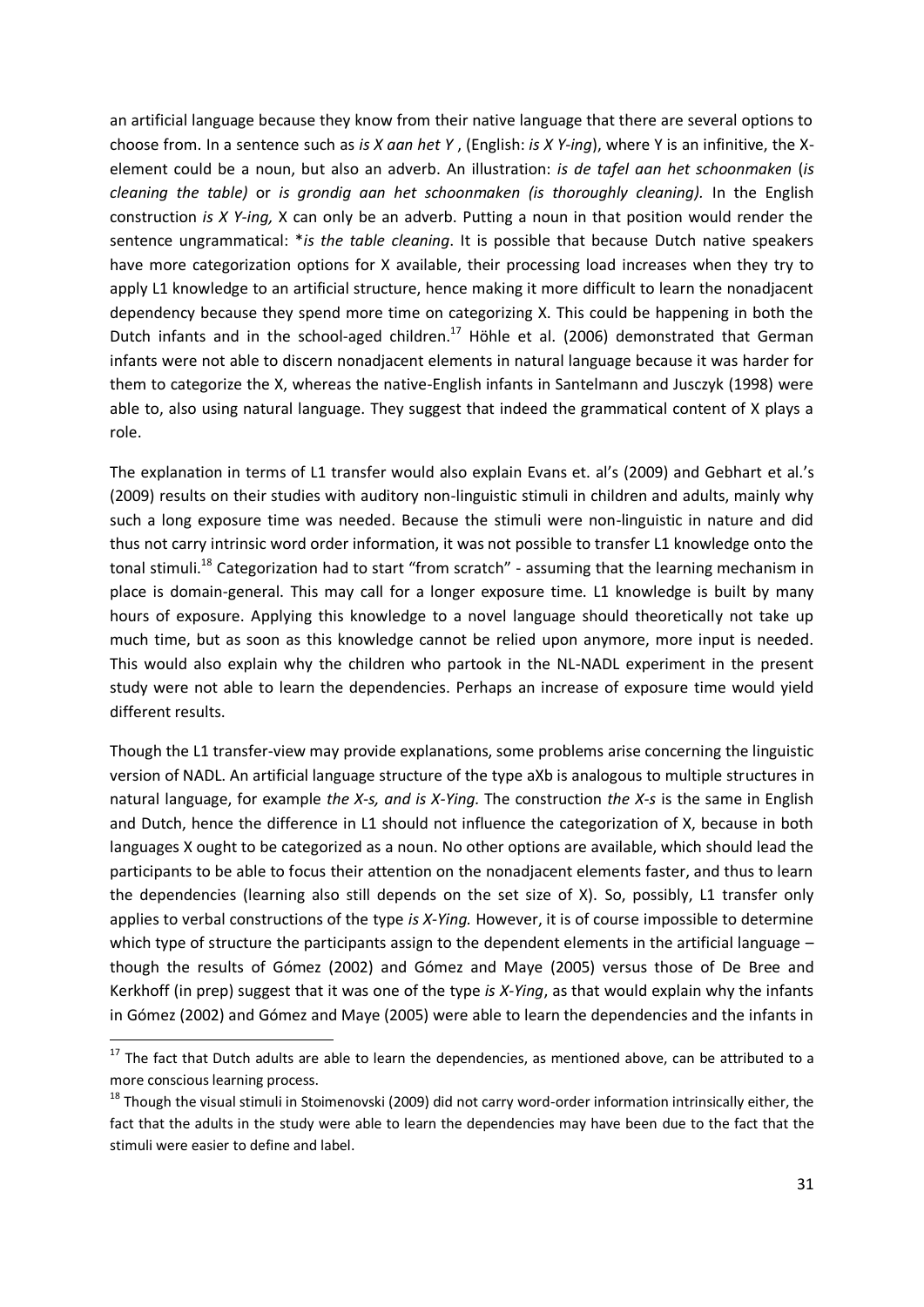De Bree and Kerkhoff (in prep) were not. A comparative study investigating nonadjacent dependency learning with both Dutch and English children could perhaps shed more light on this matter. Using explicit instruction, two groups of children, one English and one Dutch, can be made aware that in one case a, b, c and d elements in the artificial language are verbal constructions, and another two groups can be made aware that these are part of a nominal construction. Based on the differences between Dutch and English, the English group can be expected to learn the nonadjacent dependencies in the verbal construction because they experience no difficulty in categorizing the X, whereas the Dutch children cannot. The groups are not expected to differ on the other task. The outcomes of such a study could contribute to the knowledge about nonadjacent dependency learning as such, and provide insight into why children in the present study were not able to learn them. It will also be interesting to include poor readers in the proposed study. If it was indeed the case that none of the children were able to learn the nonadjacent dependencies because of the ambiguous X-category, in that they could assign X to multiple categories, then disambiguation should reveal possible differences between poor readers and typically developing children, for example if poor readers need a longer exposure time to be able to extract information from the input.

## <span id="page-31-0"></span>**9. Conclusion**

This study attempted to evaluate nonadjacent dependency learning in Dutch typically developing children at age 8 and 5, and poor readers at age 8 across the non-linguistic and linguistic domains. Overall, the outcome of the study suggests that Dutch children at age 5 and 8 do not perceive nonadjacent dependencies in the linguistic or non-linguistic domain. It is not clear why the children in the current study were not able to learn the nonadjacent dependencies, whereas children in other studies were. Also, why no differences were found between the poor readers and the typically developing children remains unclear. All differences between the results of the present study and those of other studies may be attributed to the amount of exposure time to the training language, cognitive demands, the variability of the X-element and testing methods. In the case of NL-NADL the type of stimuli may also have played a role. However, the fact that infants and children in other studies are able to extract information from input implicitly using the same experimental procedures and settings, does raise questions about the workings of statistical learning. It is possible that not only transitional probabilities play a role in learning nonadjacent elements, but also the categorization of X and the participants' native language. Perhaps, a study looking into L1 knowledge transfer may provide more insight into this.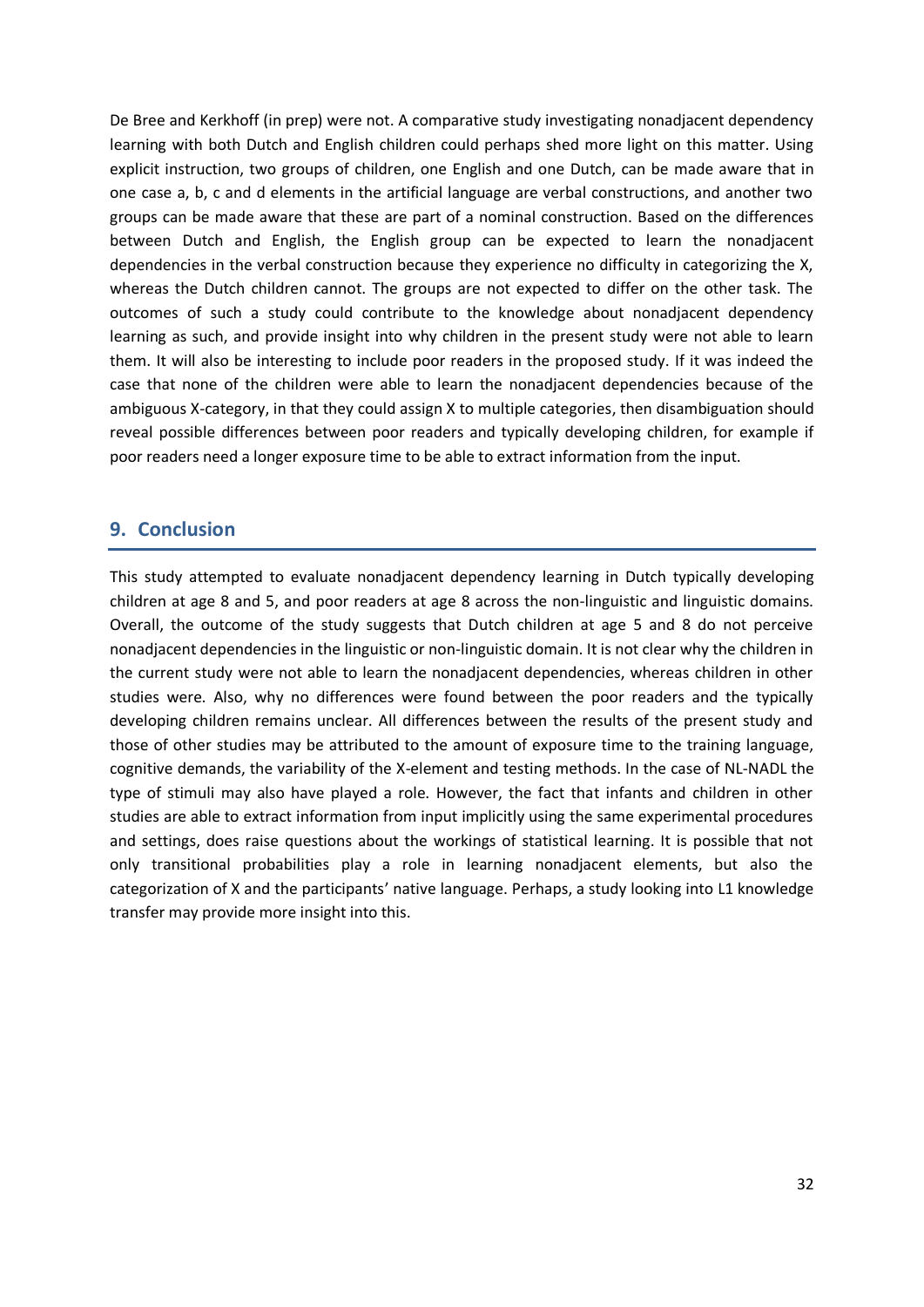## **Acknowledgements**

<span id="page-32-0"></span>First and foremost I would like to say that in general, working on this thesis has been great fun. I have a bunch of people to thank for that. NADL-meisjes, in particular supervisors Annemarie and Elise, it has been great working with all of you. Thank you for your patience, our talks, and the theekransjes with or without brownies. Frank, Desiree, and all the other "Monday-morning-labmeeting"-regulars, thank you for all your valuable input. Girls from the "dungeon", thanks for making working in the dark much more pleasant, I had a blast. To all my other friends and loved ones, Tasja in particular: thank you for putting up with me, and for showing interest in what I was doing, even though you probably had no idea what "naddul" was.

Last, but not least, I would like to express my gratitude to all children and their parents, and the schools who partook in this study. Your contribution was invaluable.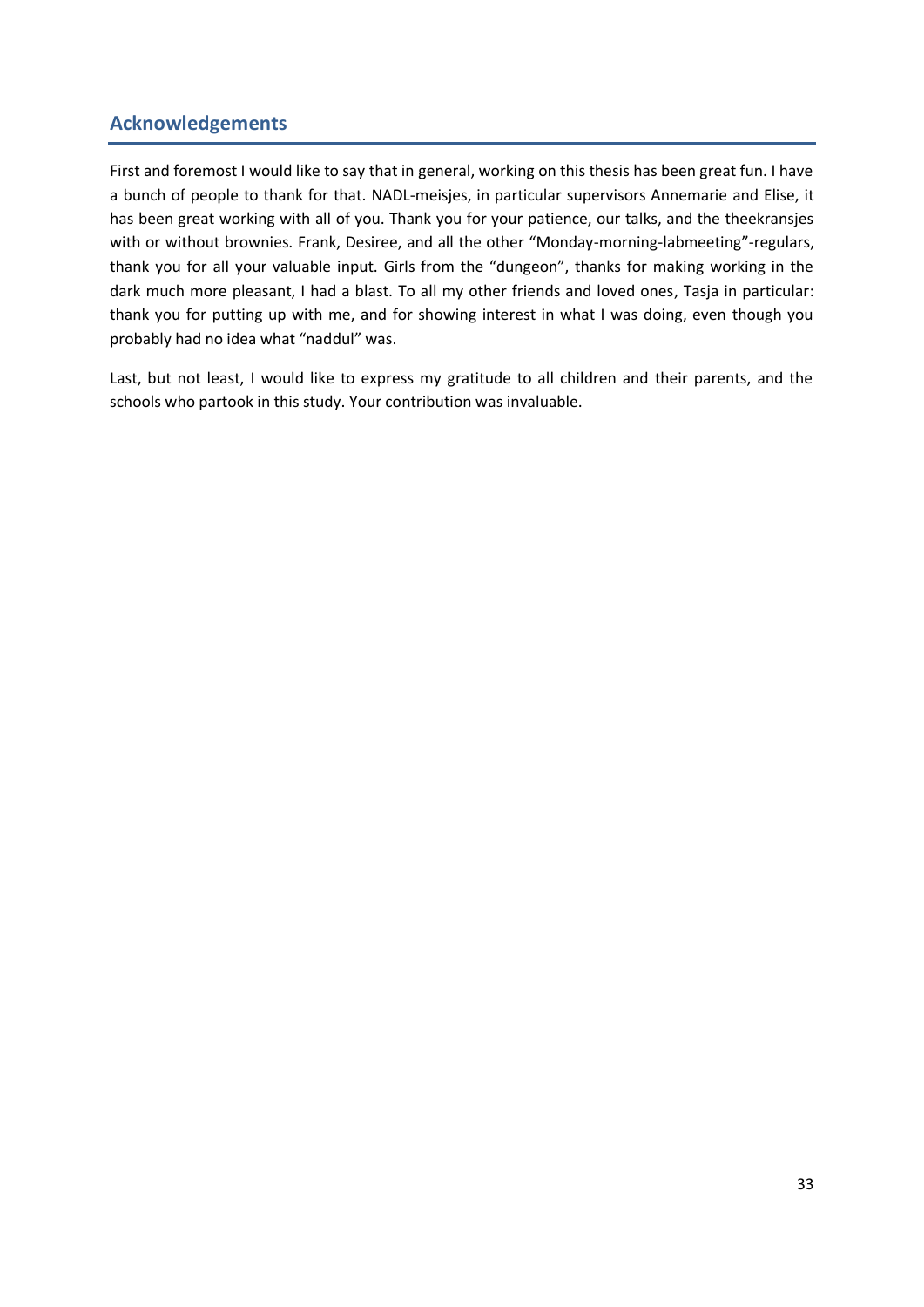## **References**

- <span id="page-33-0"></span>Andrade, J. (2009). "What Does Doodling Do?" *Applied Cognitive Psychology.* Published online by Wiley InterScience.
- Bernhardt, B.H., and Stemberger, J.P. (1998). *Handbook of Phonological Development.* New York: Academic Press.
- Bos, K.P van den, Lutje Spelberg, H.C. Scheepstra A.J.M. and Vries J.R. de. (1994). *De Klepel, een Test Voor de Leesvaardigheid van Pseudowoorden. Verantwoording, Handleiding, Diagnostiek en Behandeling*. Nijmegen: Berkhout.
- Bosch, L., van den, Gillijns, P., Krom, R., and Moelands, F. (1993). *Leerling Volgsysteem: Schaal Vorderingen in Spellingvaardigheid 1, Groep 3– 4. Handleiding.* Arnhem: CITO.
- Brady, S.S. (1997). "Ability to Encode Phonological Representations: An Underlying Difficulty of Poor Readers". In B.A. Blachman (ed.) *Foundations of Reading Acquisition and Dyslexia: Implications for Early Intervention.* Mahwah: Lawrence Erlbaum, 21-48.
- Bree, E. H. de (2007). *Dyslexia and Phonology: A Study of the Phonological Abilities of Dutch Children At-Risk of Dyslexia*. Academisch Proefschrift, Universiteit Utrecht / Landelijke Onderzoeksschool Taalwetenschap. No. 155.
- Bree, E. H. de and Kerkhoff, A. O. (in prep). *Nonadjacent Dependency Learning in Children (At-risk of) Dyslexia and Adults with Dyslexia.* Unpublished manuscript. Utrecht, UiL-OTS.
- Bree, E. H. de, Kerkhoff, A. O. and Wijnen, F. N.K. (2008). *Plif, Saen, Jik and Lut: Category Formation in Phonology and Grammar in Infants.* Psychologie, Pedagogiek en Taal-Seminar. 11 dec. 2008
- Brown, G. D. A. (1997). "Connectionism, Phonology, Reading, and Regularity in Developmental Dyslexia". *Brain and Language*. 59: 207-235.
- Brus, B. Th., and Voeten, M. J. M. (1972). *Een-Minuut Test. Vorm A en B.* Nijmegen: Berkhout.
- Coltheart, M. (1978). "Lexical Access in Simple Reading Tasks." In G. Underwood (ed.), *Strategies of Information Processing,* London: Academic Press, 151-216.
- Crain, S. and Shankweiler, D. (1990). "Explaining Failures in Spoken Language Comprehension by Children with Reading Disability." In: D.A. Balota, G.B. Flores d'Arcais, and K. Rayner (eds.) *Comprehension Processes in Reading.* Hillsdale, NJ: Lawrence Erlbaum Associates.
- Erkelens, M. A. (2009). *Learning to Categorize Verbs and Nouns.* Academisch Proefschrift, Universiteit van Amsterdam / Landelijke Onderzoeksschool Taalwetenschap. No. 211.
- Erkelens, M.A., Kerkhoff, A.O. and Bree, E.H. de (in prep). *Dutch 16-month-olds Categorize Nonsense Words Based on Frequent Morpheme Frames.* Unpublished manuscript, Amsterdam, ACLC / Utrecht, UiL-OTS.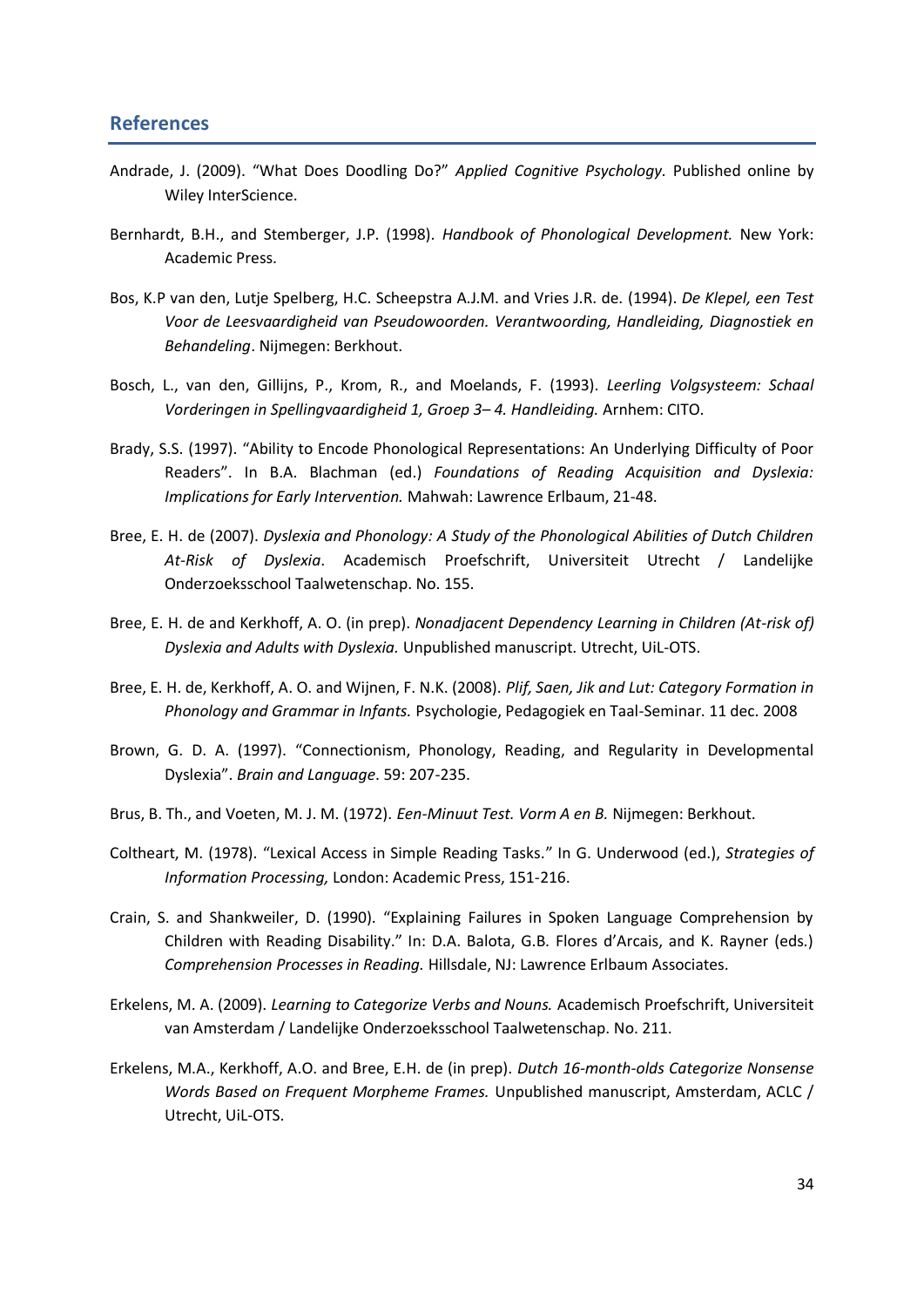- Evans, J. L., Saffran, J. R. and Robe-Torres, K. (2009) "Statistical Learning in Children with Specific Language Impairment". *Journal of Speech, Language, and Hearing Research*. 52: 321-335.
- Gathercole, S.E., Willis, C.S., Baddeley, A.D., and Emslie, H. (1994). "The children's test of nonword repetition: A test of phonological working memory." *Memory,* 2: 103-127.
- Gebhart, A.L., Newport, E.L. and Aslin, R.N. (2009). "Statistical Learning of Adjacent and Nonadjacent Dependencies among Nonlinguistic Sounds". *Psychonomic Bulletin and Review,* 16: 486-490.
- Gerken, L. (2002). Early sensitivity to linguistic form. *Annual Review of Language Acquisition*. 2: 1-36.
- Gómez, R. (2002) "Variability and Detection of Invariant Structure". *Psychological Science,* 13: 431- 436.
- Gómez, R. and Maye, J. (2005). "The Developmental Trajectory of Nonadjacent Dependency Learning". *Infancy*, 7: 183-206.
- Gottardo, A., Stanovich, K. and Siegel, L. (1996). "The Relationships between Phonological Sensitivity, Syntactic Processing, and Verbal Working Memory in the Reading Performance of Third-Grade Children". *Journal of Experimental Child Psychology*, 63: 563-582.
- Höhle, B., Shmitz, M., Santelmann, L.M., and Weissenborn, J. (2006). "The Recognition of Discontinuous Verbal Dependencies by German 19-Month-Olds: Evidence for Lexical and Structural Influences on Children's Early Processing Capacities". *Language Learning and Development*, 2: 277–300.
- Ingram, D. (1981). *Procedures for the Phonological Analysis of Children's Language.* Baltimore: University Park Press.
- Lany, J. and Gómez, R. (2008). "Twelve-Month-Old Infants Benefit from Prior Experience in Statistical Learning". *Psychological Science*, 19: 1247-1252.
- Mintz, T.H. (2003). "Frequent Frames as a Cue for Grammatical Categories in Child Directed Speech". *Cognition,* 90: 91-117.
- Mintz, T.H. (2006). "Finding the Verbs: Distributional Cues to Categories Available to Young Learners". In K. Hirsh-Pasek and R. M. Golinkoff (Eds.), *Action Meets Word: How Children Learn Verbs*. Oxford: Oxford University Press, 61-63..
- Muter, V., Hulme, C., Snowling, M., and Taylor, S. (1998). "Segmentation, Not Rhyming, Predicts Early Progress in Learning to Read". *Journal of Experimental Child Psychology,* 71: 3-27.
- Ramus, F., Rosen, S., Dakin, S.C., Day, B.L., Castellote, J.M., White, S. and Frith, U. (2003). "Theories of Developmental Dyslexia: Insights from a Multiple Case Study of Dyslexic Adults". *Brain*, 126: 841-865.
- Rispens, J. E. (2004). Syntactic and Phonological Processing in Developmental Dyslexia. Doctoral Dissertation. Groningen: Grodil. No. 48.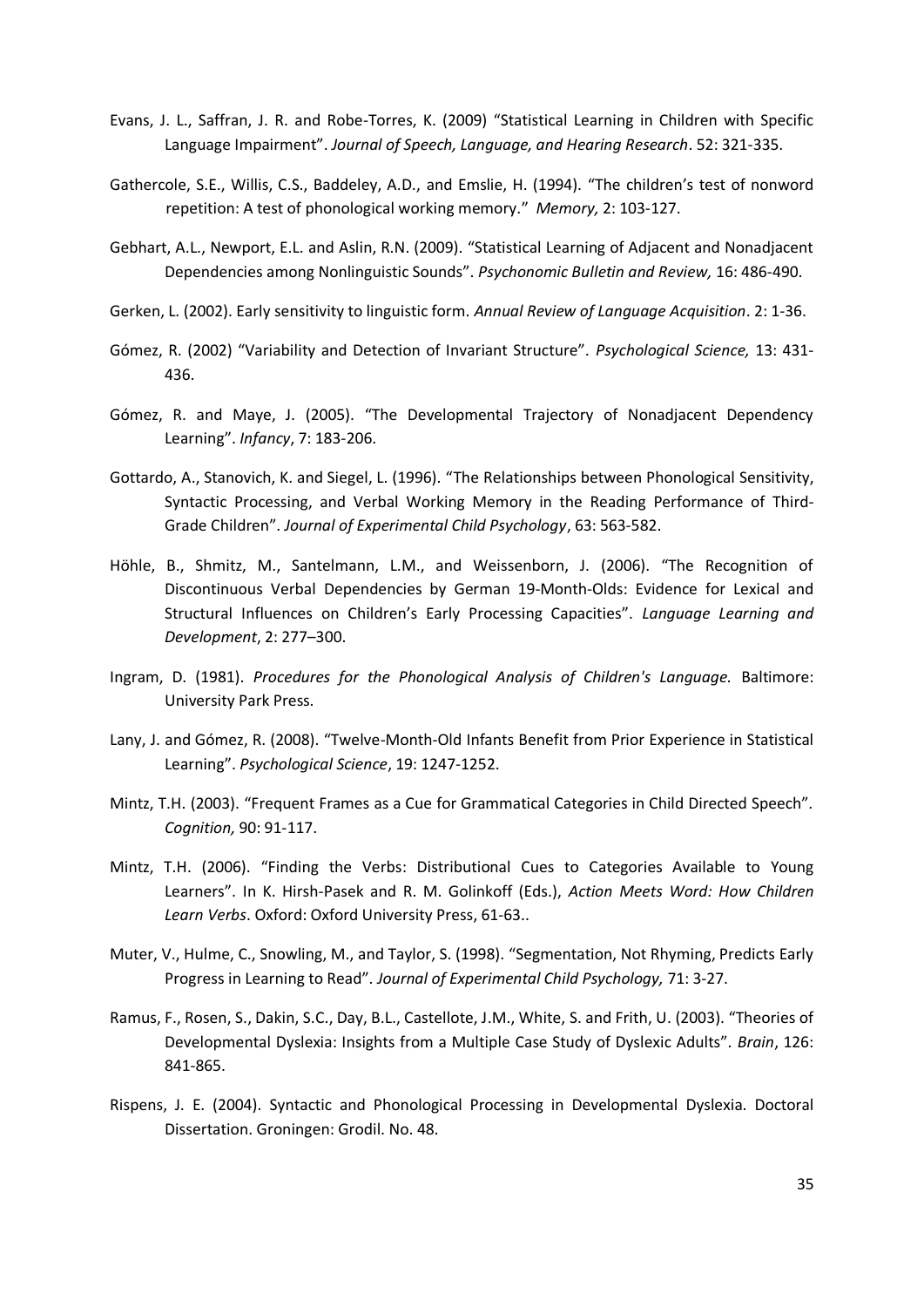- Rispens, J. E. and Been, P.H. (2007). "Subject-verb agreement and phonological processing in developmental dyslexia and SLI: A closer look". *International Journal of Language and Communication Disorders*, 42: 293-305.
- Saffran, J.R. (2002). "Constraints on Statistical Language Learning". *Journal of Memory and Language,* 47: 172-196.
- Saffran, J.R., Johnson, E.K., Aslin, R.N. and Newport, E.L. (1999). "Statistical Learning of Tone Sequences by Human Infants and Adults". *Cognition*, 70: 27-52.
- Santelmann, L.M. and Jusczyk, P. W. (1998). "Sensitivity to Discontinuous Dependencies in Language Learners: Evidence for Limitations in Processing Space". *Cognition*, 69: 105-134.
- Scarborough, H.S. (1990). "Very Early Language Deficits in Dyslexic Children". *Child Development,* 61: 1728-1743.
- Shankweiler, D. and Crain, S. (1986). "Language Mechanisms and Reading Disorder: A Modular Approach". *Cognition,* 24: 139-168.
- Snowling, M.J (2000). *Dyslexia.* Oxford, Blackwell Publishers Ltd.
- Stein, C., Cairns, H.S., and Zurif, E. (1984). "Sentence Comprehension Limitations Related to Syntactic Deficits in Reading Disabled Children". *Applied Psycholinguistics,* 5: 305-321.
- Stoimenovski, M. (2009). *Non-Adjacent Dependency Learning in Adults and Adults with Dyslexia: The Visual Domain*. Unpublished manuscript. Utrecht, UiL-OTS.
- Veenker, T. (1998) *FEP.* Experimental script for UiL-OTS Labs.
- Ven, S. van der (2004). *Developmental Dyslexia and Implicit Knowledge of Morphosyntactic Agreement: a Preferential Listening Study with 19-month-old Infants.* Unpublished manuscript. Utrecht, UiL-OTS.
- Vellutino, F.R., Fletcher, J. M., Snowling, M.J. and Scanlon, D.M. (2004). "Specific Reading Disability (Dyslexia): What Have We Learned in the Past Four Decades?" *Journal of Child Psychology and Psychiatry.* 45: 2-40.
- Visser, J., Laarhoven, A. van, and Beek, A. ter (1994). *AVI toetspakket: Handleiding.* KPC: 's Hertogenbosch.
- Wiering, F. (2009). Personal Communication, May 2009.
- Wechsler, D. (2003). "Digit Span Backwards". *Wechsler Intelligence Scale for Children –IV*. Pearson: San Antonio.
- Wechsler, D. (2008). "Digit Span Forwards". *Wechsler Adult Intelligence Scale-IV.* Pearson: San Antonio.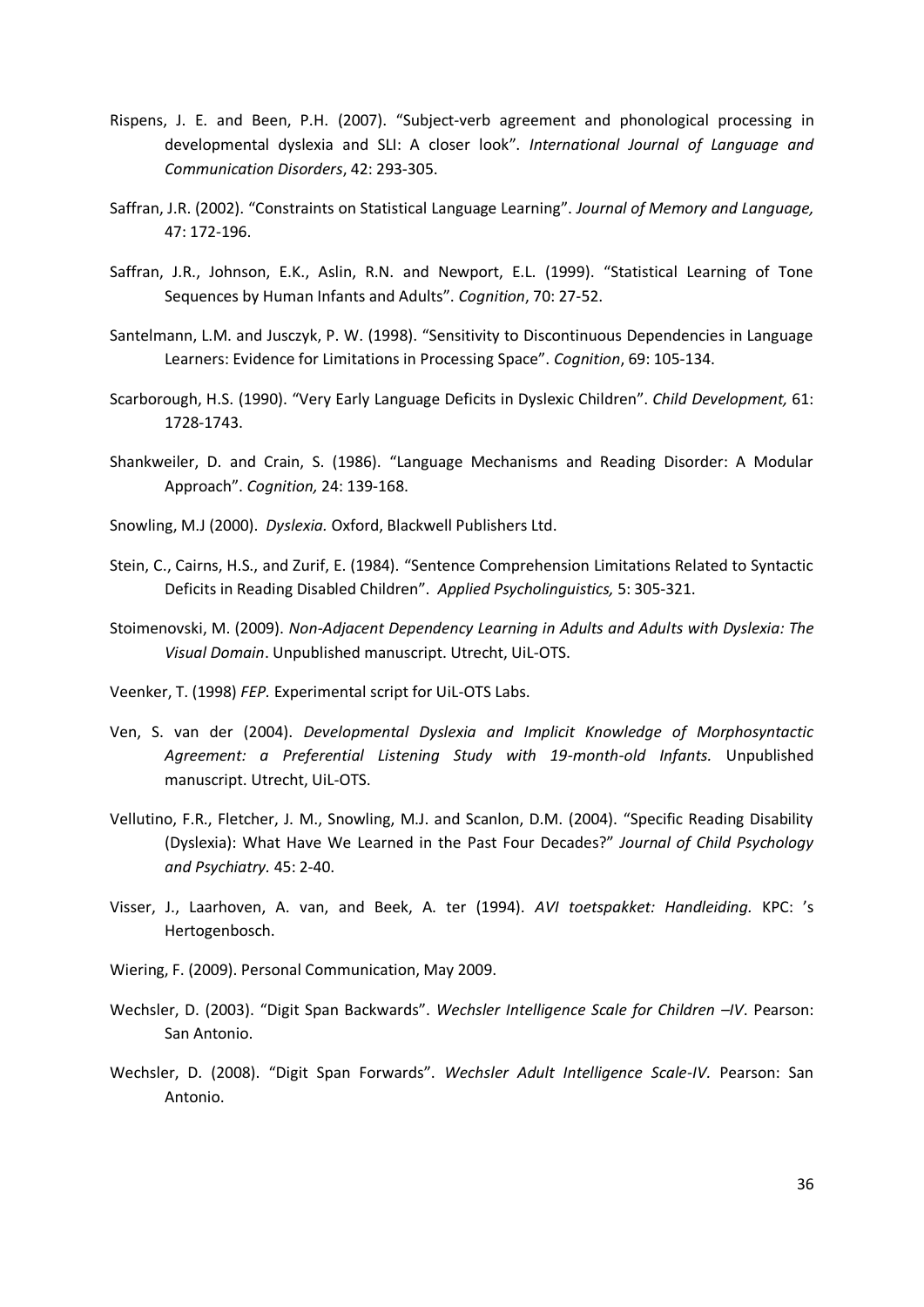## **Appendix I**

<span id="page-36-0"></span>This appendix contains the stimuli of NADL and NL-NADL respectively.

#### <span id="page-36-1"></span>NADL stimuli

The dependencies used in the linguistic NADL were the following:

- a. Tep  $(tep)$
- b. Lut  $(\vert \gamma t)$
- c. Sot (sot)
- d. Jik (jīk)

resulting in tep-X<sub>1-18</sub>-lut, tep-X<sub>1-18</sub>-jik, sot-X<sub>1-18</sub>-jik and sot-X<sub>1-18</sub>-lut. The X-elements can be found in the table below.

| <b>X-Elements - Overview</b> |                  |               |                                      |               |                 |  |
|------------------------------|------------------|---------------|--------------------------------------|---------------|-----------------|--|
| <b>Number</b>                | X                | <b>Number</b> | Χ                                    | <b>Number</b> | X               |  |
|                              | Wadim ('wadim)   |               | Godem $('$ $\chi$ od $\varphi$ m $)$ | 13            | Rogges ('roχəs) |  |
|                              | Kasi ('kaisi)    | 8             | Naspoe ('naspu)                      | 14            | Deuzem ('døzam) |  |
| 3                            | Poemer ('pumar)  | 9             | Hiftam ('hiftam)                     | 15            | Fidang ('fidan) |  |
| 4                            | Kengel ('kenal)  | 10            | Ditsja ('dit $[a]$                   | 16            | Gepag ('3epαχ)  |  |
|                              | Domo ('domo)     | 11            | Vaki ('vaki)                         | 17            | Seta ('seta)    |  |
| 6                            | Loga (' $loga$ ) | 12            | Snigger ('sniχar)                    | 18            | Noeba ('nuba)   |  |

**Table 11 –** The phonetic transcription of all 18 X-elements used in the linguistic NADL

#### <span id="page-36-2"></span>NL-NADL stimuli

The dependencies used in the non-linguistic NADL are displayed in the table below.

| <b>Dependencies - Overview</b> |                              |                |  |  |  |
|--------------------------------|------------------------------|----------------|--|--|--|
| <b>Dependency</b>              | <b>Visual representation</b> | Note name      |  |  |  |
| a                              |                              | C <sub>2</sub> |  |  |  |
| b                              |                              | $C_4$          |  |  |  |
| C                              |                              | $C_3$          |  |  |  |
| d                              |                              | C <sub>5</sub> |  |  |  |

**Table 12 -** Dependencies for NL-NADL

The dependencies thus are  $C_2$ - X<sub>1-18</sub>-  $C_4$ ,  $C_2$ -X<sub>1-18</sub>-  $C_5$ ,  $C_3$ -X<sub>1-18</sub>-  $C_5$  and  $C_3$ -X<sub>1-18</sub>-  $C_4$ . The X-elements can be found in the table below.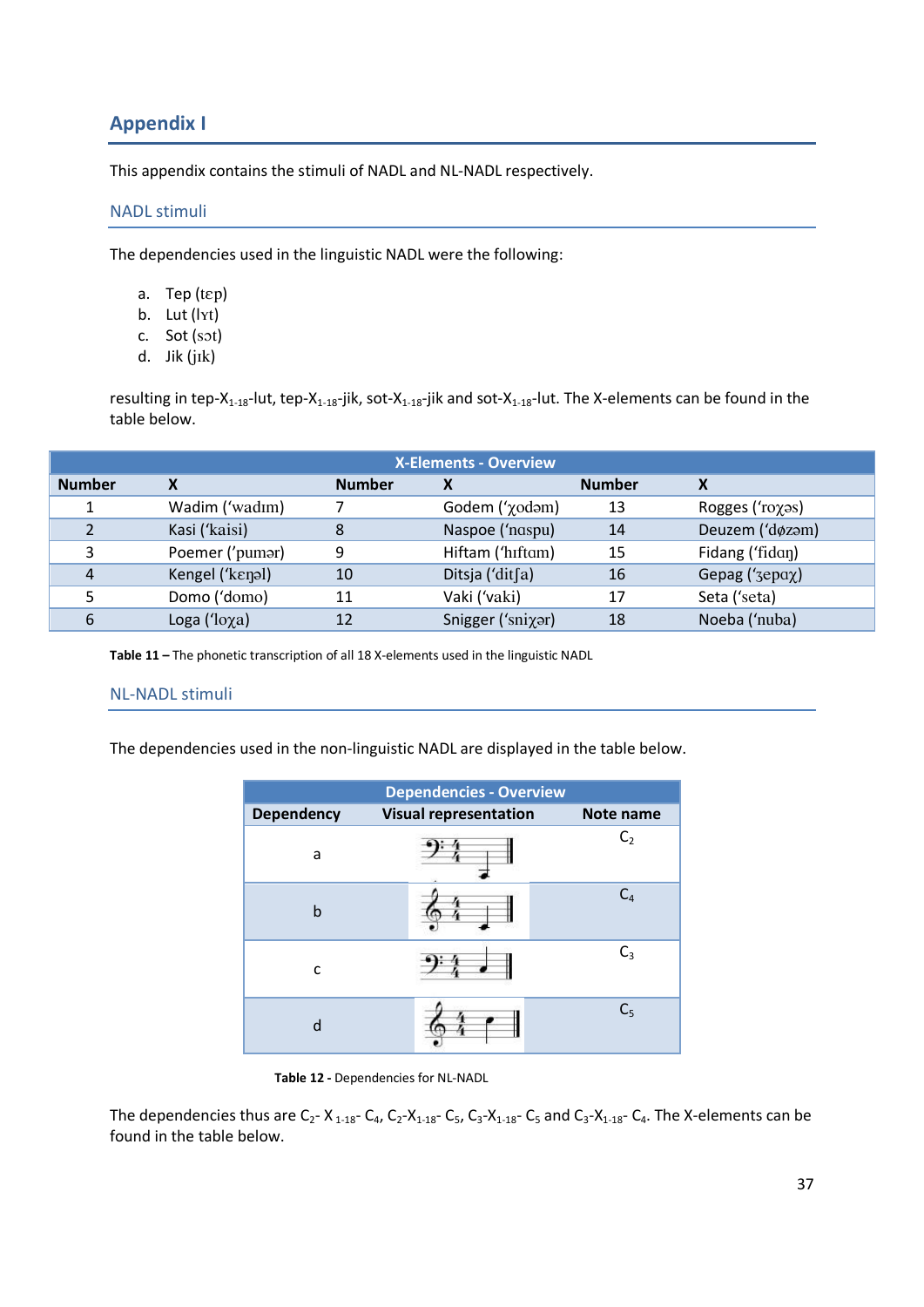| <b>X-Elements - Overview</b> |                              |                              |                    |                              |                               |  |
|------------------------------|------------------------------|------------------------------|--------------------|------------------------------|-------------------------------|--|
| $\boldsymbol{X}$             | <b>Visual representation</b> | Note name                    | $\pmb{\mathsf{X}}$ | <b>Visual representation</b> | Note name                     |  |
| $\mathbf 1$                  |                              | $D_4 F_4$                    | $10\,$             |                              | $D_5 B_5$                     |  |
| $\overline{2}$               |                              | $\mathsf{E}_4\,\mathsf{A}_5$ | 11                 |                              | $A_5E_4$                      |  |
| $\overline{3}$               |                              | $G_4 D_5$                    | 12                 |                              | $\mathsf{F}_4$ $\mathsf{B}_4$ |  |
| $\overline{4}$               |                              | $D_3$ $G_3$                  | 13                 |                              | $D_4 B_4$                     |  |
| $\overline{5}$               |                              | $\mathsf{E}_3\,\mathsf{A}_4$ | 14                 |                              | $A_4E_3$                      |  |
| $\sqrt{6}$                   |                              | $\mathsf{F}_3~\mathsf{D}_4$  | 15                 |                              | $F_3B_3$                      |  |
| $\overline{7}$               |                              | $D_2$ $G_2$                  | 16                 |                              | $D_3B_3$                      |  |
| 8                            |                              | $E_2 A_3$                    | 17                 |                              | $A_3E_2$                      |  |
| 9                            |                              | $G_2 D_3$                    | 18                 |                              | $F_2B_2$                      |  |

**Table 13 –** X-Elements for NL-NADL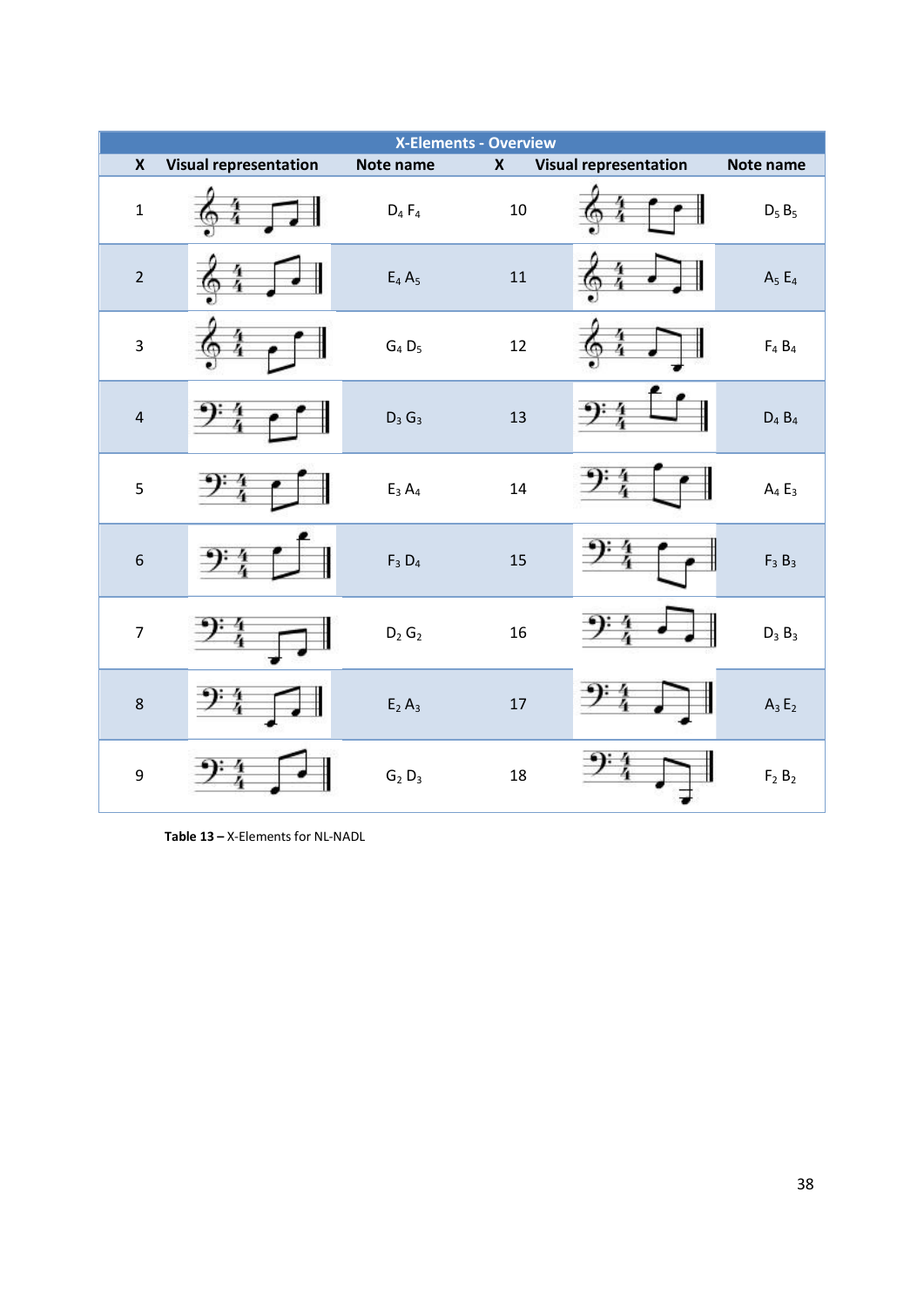## <span id="page-38-0"></span>**Appendix II**

This appendix carries a description of all background measures used, both for the eight-year old and the five-year old participants. An (8) or (5) indicates to which age group the task was administered.

#### <span id="page-38-1"></span>Eén Minuut Test (EMT) (8)

#### *B.Th. Brus and M.J.M. Voeten (1972)*

The EMT is a task which can establish a general level of technical reading skill. Technical reading indicates the pronouncing of a printed or written text. The EMT consists of a series papers with words on it, printed in rows. The words and papers become more difficult as the number of sounds and syllables per word increases. The score is determined by the number of correctly read words in a one-minute timeframe.

<span id="page-38-2"></span>Klepel: reading nonsense words (8)

#### *K.P. van den Bos, H.C. Lutje Spelberg, A.J.M. Scheepstra and J.R. de Vries (1994)*

The Klepel, like the EMT, is meant to determine the level of technical reading skill. It consists of a paper with nonsense words on it, printed in rows. Because of the absence of word meaning, the Klepel requires a child to really be able to directly translate the word into sound. The nonsense words become more difficult. The score is determined by the number of words read correctly within a twominute timeframe.

#### <span id="page-38-3"></span>Schaal Vorderingen in Spellingvaardigheid (SVS) CITO (8)

#### *L. van den Bosch, P. Gillijns, R. Krom, and F. Moelands (1993)*

With the Schaal Vorderingen in Spellingvaardigheid, the children's spelling abilities are tested. This study made use of the version for  $4<sup>th</sup>$  grade children. The children are presented with a sentences, and writes down the word that is mentioned again after the sentence. For example: "there is a picture in this book"…"write down, book". The test consists of 38 items. The score is determined by the number of correctly spelled words.

#### <span id="page-38-4"></span>AVI-niveau lezen (8)

#### *J. Visser, A. van Laarhoven and A. ten Beek (1994)*

The AVI-niveau reading task determines the child's reading skill when reading stories. One AVI-series consists of 9 stories, increasing in difficulty. Each story corresponds to the reading level, ranging from AVI 1 to 9. Accuracy and speed are important. Each AVI-level assesses the number of mistakes and the time it took the child to complete the story. The reading level is thus determined by the reading time and the number of mistakes.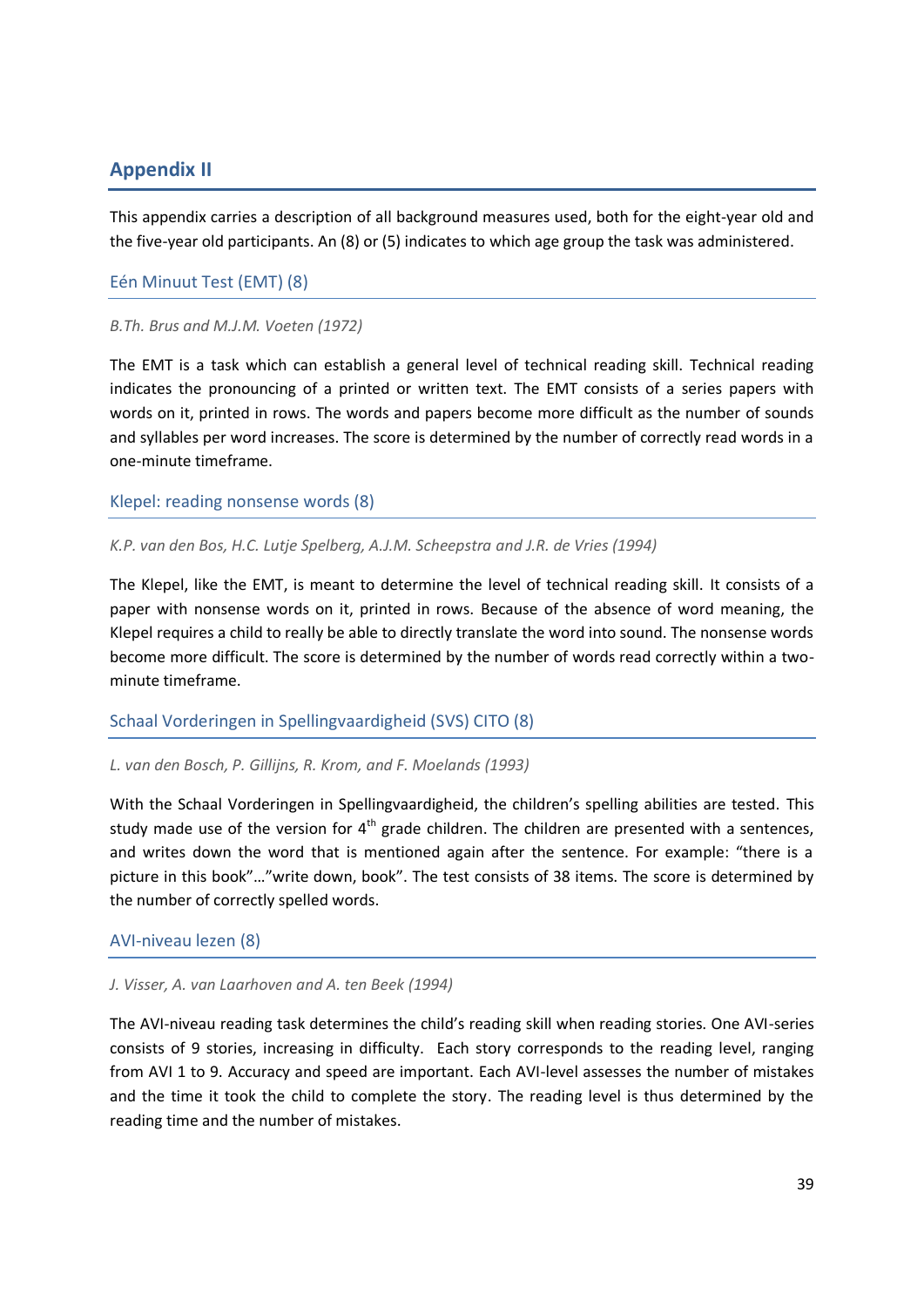#### <span id="page-39-0"></span>Digit Span Backwards (8)

#### *D. Wechsler (2003)*

The Digit Span Backwards assesses working memory. The experimenter reads out a series of numbers, which the child has to repeat in reverse order, for example: 2-3, to which the correct answer is 3-2. The items become increasingly difficult. There are 12 items in total. Scores are determined through the number of correct items.

<span id="page-39-1"></span>Nonwoord-Repetitie-Test (5, 8)

#### *S.E. Gathercole, C.S. Willis, A.D. Badderly en M. Enslie (1994)*

The Nonwoord Repetitie Test (Nonword Repetition Task) is meant to determine the level of the verbal short term memory. Evidence exists that memory is related to early literacy skill. Children with weak literacy skill often score poorly on verbal memory tests. The Nonwoord Repetitie Test consists of 48 nonsense words, presented to the child through headphones. The degree of difficulty ranges from 2 to 5 syllables per word. The child has to repeat the word. The score is determined through the number of correct items.

<span id="page-39-2"></span>Digit Span Forwards (5)

#### *D. Wechsler, 2008*

The Digit Span Forwards assesses short-term memory. The child is presented with a series of numbers and is asked to repeat this. The items become more difficult as the test progresses. There are 16 items in total. Scores are determined through the number of correct items.

#### <span id="page-39-3"></span>Letternaming (5)

#### *H. Wentink, L. Verhoeven and M. van Druenen (2008)*

The letternaming task requires children to name letters and combinations of letters that occur in the Dutch language. They have to make the sound that corresponds to the letter. Scores on this task may be indicative of future literacy skill. In total, there are 36 items. Scores are determined through the number of correct items.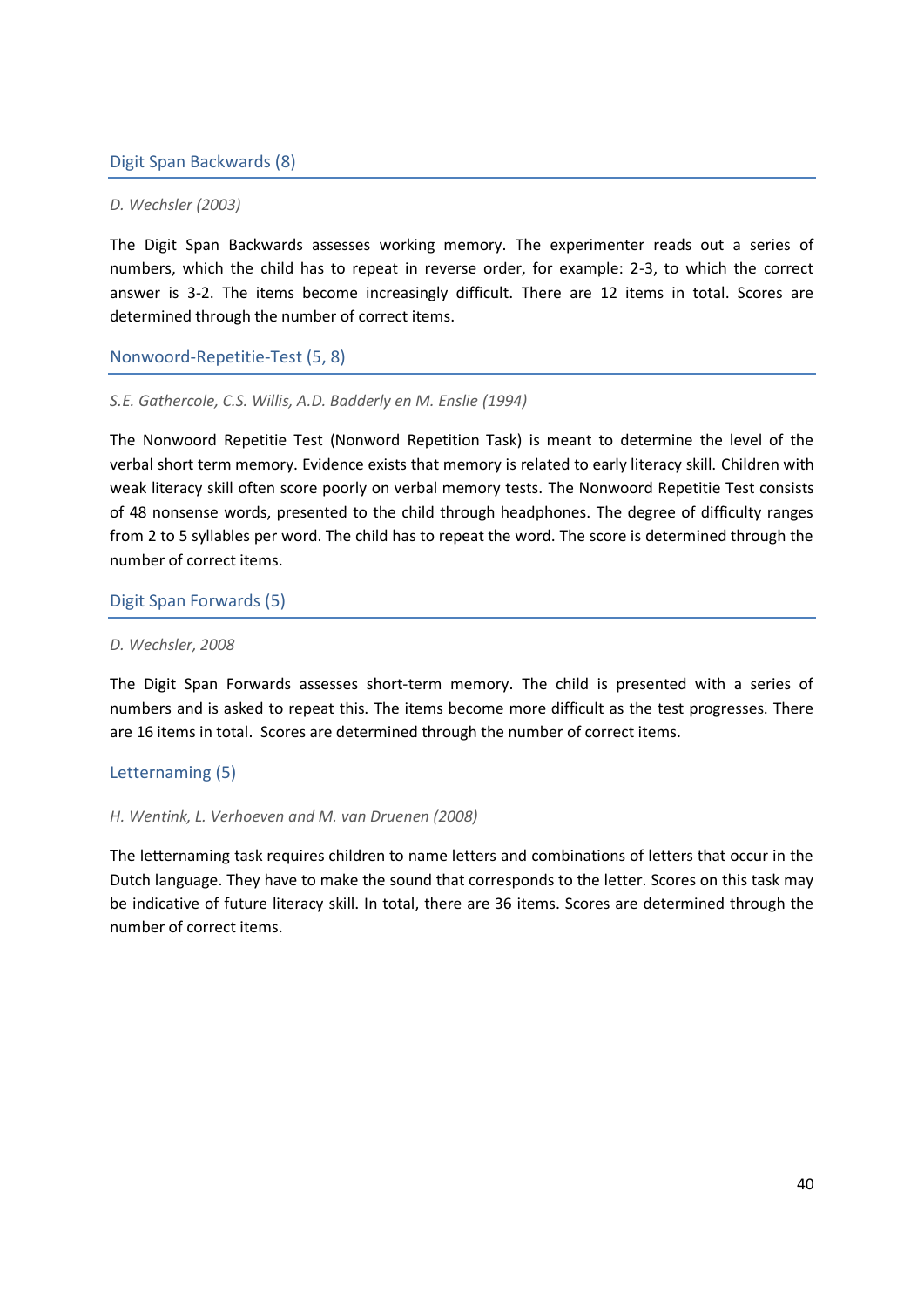## <span id="page-40-0"></span>**Appendix III**

Scoresheets/answer booklets used with eight-year-old children, for NADL and NL-NADL, and the corresponding instructions.

#### <span id="page-40-1"></span>Instructions NADL

Voor jullie hebben jullie allemaal een boekje, daar mogen jullie je naam zetten.

Dadelijk krijgen jullie een luisterfragment te horen. Als je dadelijk luistert hoor je misschien wat gekke woordjes; dat komt omdat jullie naar zinnetjes uit een nieuwe taal gaan luisteren. Ieder zinnetje heeft 3 woordjes, en de woordjes staan in een bepaalde volgorde. Bijvoorbeeld: humdossim-mif. De volgorde van de woordjes is erg belangrijk, net als in onze taal. Als ik bijvoorbeeld zeg "Poes de mooie", dan weten jullie vast wel dat dat zinnetje niet helemaal klopt, want het moet natuurlijk zijn: "De mooie poes" Jullie gaan dus naar deze taal luisteren en ondertussen mogen jullie de kleurplaat in jullie boekje inkleuren. Als het luisterfragment afgelopen is, dan krijgen jullie 12 vragen. De vragen gaan we meteen na het luisteren beantwoorden. Is iedereen er klaar voor? Dan gaan we beginnen.

#### (start experiment)

We gaan nu de vragen beantwoorden. De vragen staan in jullie boekje. Sla je bladzijde maar om en kijk naar vraag 1. Iedere vraag gaat zo: heb je dit zinnetje in deze volgorde al eens eerder gehoord, met precies dezelfde woordjes erin? Je hoeft alleen maar ja of nee te antwoorden, dat mag je omcirkelen in het boekje, en het gaat bij dit onderzoekje echt om wat jij gehoord hebt! Dus niet wat je buurman of buurvrouw gehoord heeft. Er zijn geen goede of foute antwoorden, dus werk gewoon lekker voor jezelf. Ik speel ieder zinnetje één keertje af. Let dus goed op. Als er geen vragen zijn dan gaan we beginnen. Denk erom, de volgorde van de woordjes is belangrijk!

*[You all received a booklet, you may write your name on it. In a few minutes you are going to listen to something. If you listen carefully you will hear some funny words, that is because you are going to listen to sentences from a new language. Every sentence has 3 words, which are in a particular order, for example: humdossim-mif. The word order is very important, just as it is in our language. If I say: "cat the nice', then you probably all know that that sentence is not correct, because the right answer is "the nice cat". So, you are going to listen to this language and meanwhile you may color a picture. As soon as the listening period is over, you will get 12 questions. We will answer them straight after listening. Is everybody ready? Let's start.*

#### *(experiment starts)*

*We will now answer the questions. The questions are in your booklet. Turn the page and look at question 1. Every question goes as follows: did you hear this sentence in this order before, with exactly the same words in it? You only have to answer yes or no, which you can circle in your booklet. This experiment is all about what you heard! So what your neighbor answers is not important. There are no right or wrong answers, so just do your best. I play each sentence only once, so pay close attention! If there are no questions we start.* 

*Remember, the order of the words is important!]*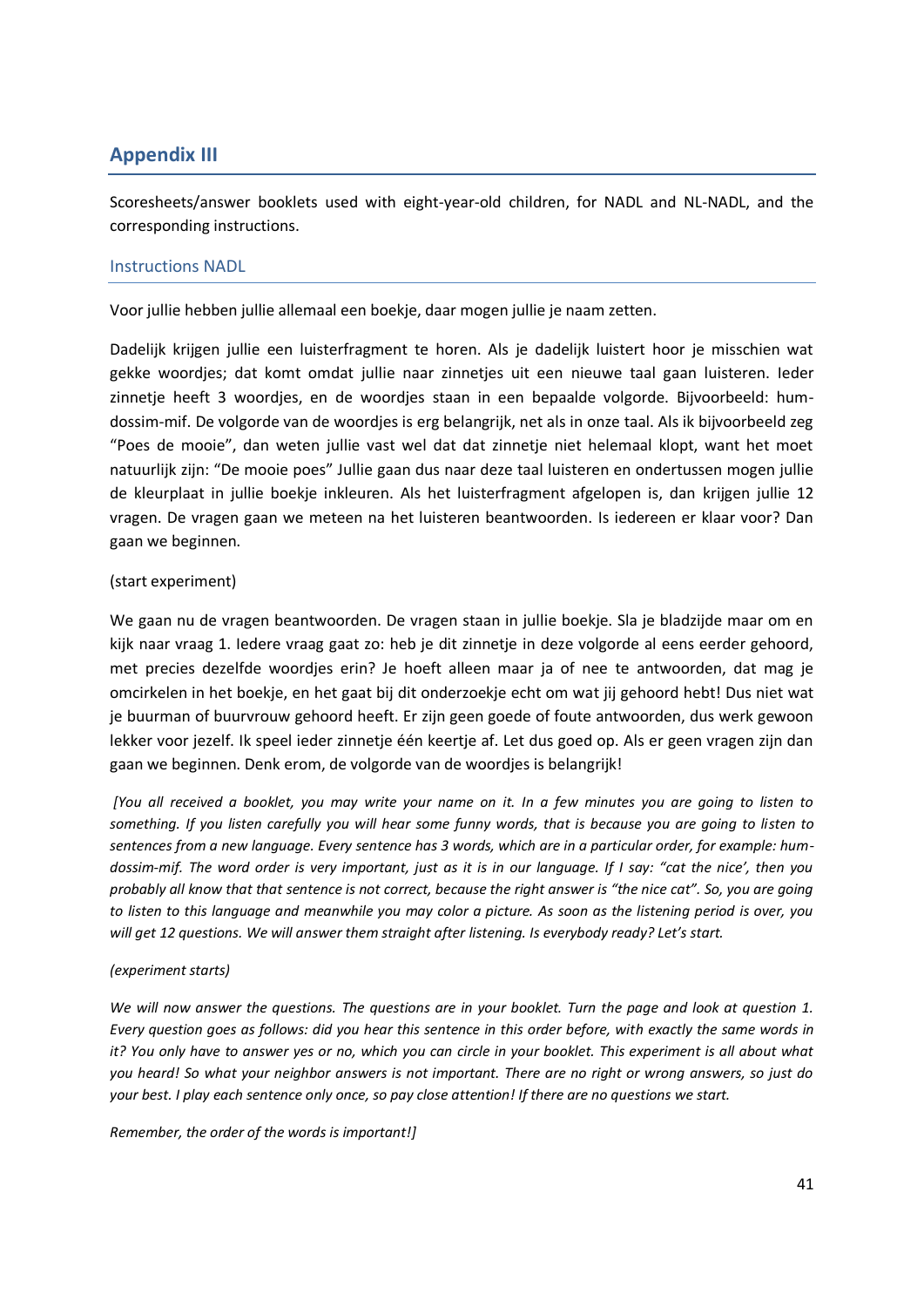<span id="page-41-0"></span>



# **Onderzoek Dyslexie**

Universiteit Utrecht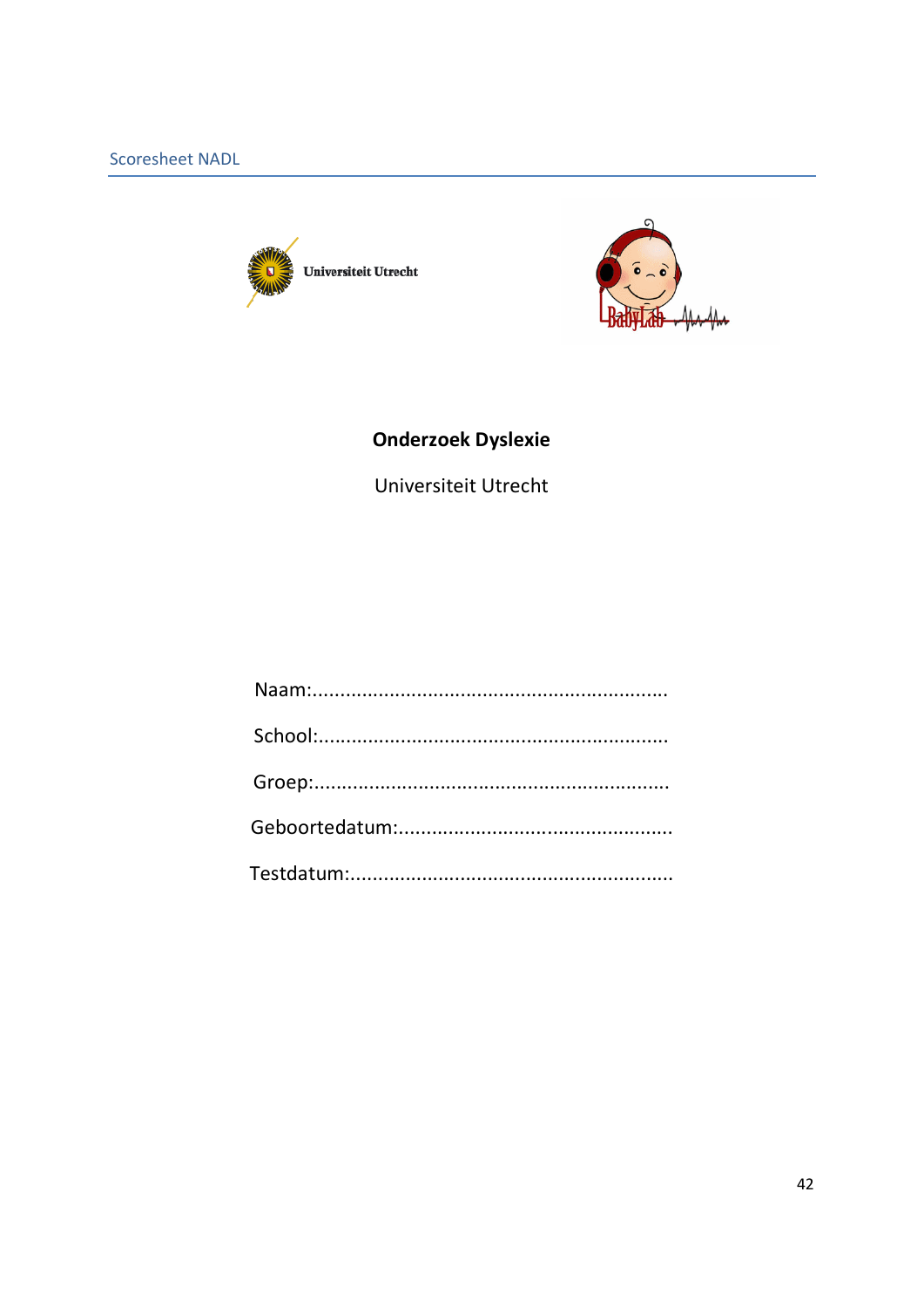## **Vragenlijstje**

|                                                                                                      |                                                                                                     | 1. Heb je dit zinnetje in deze volgorde al eens eerder gehoord, met precies dezelfde woordjes erin? |  |  |  |  |
|------------------------------------------------------------------------------------------------------|-----------------------------------------------------------------------------------------------------|-----------------------------------------------------------------------------------------------------|--|--|--|--|
|                                                                                                      | Ja                                                                                                  | nee                                                                                                 |  |  |  |  |
|                                                                                                      |                                                                                                     | 2. Heb je dit zinnetje in deze volgorde al eens eerder gehoord, met precies dezelfde woordjes erin? |  |  |  |  |
|                                                                                                      | Ja                                                                                                  | nee                                                                                                 |  |  |  |  |
|                                                                                                      |                                                                                                     | 3. Heb je dit zinnetje in deze volgorde al eens eerder gehoord, met precies dezelfde woordjes erin? |  |  |  |  |
|                                                                                                      | Ja                                                                                                  | nee                                                                                                 |  |  |  |  |
|                                                                                                      | 4. Heb je dit zinnetje in deze volgorde al eens eerder gehoord, met precies dezelfde woordjes erin? |                                                                                                     |  |  |  |  |
|                                                                                                      | Ja                                                                                                  | nee                                                                                                 |  |  |  |  |
|                                                                                                      |                                                                                                     | 5. Heb je dit zinnetje in deze volgorde al eens eerder gehoord, met precies dezelfde woordjes erin? |  |  |  |  |
|                                                                                                      | Ja                                                                                                  | nee                                                                                                 |  |  |  |  |
| 6. Heb je dit zinnetje in deze volgorde al eens eerder gehoord, met precies dezelfde woordjes erin?  |                                                                                                     |                                                                                                     |  |  |  |  |
|                                                                                                      | Ja                                                                                                  | nee                                                                                                 |  |  |  |  |
| 7. Heb je dit zinnetje in deze volgorde al eens eerder gehoord, met precies dezelfde woordjes erin?  |                                                                                                     |                                                                                                     |  |  |  |  |
|                                                                                                      | Ja                                                                                                  | nee                                                                                                 |  |  |  |  |
| 8. Heb je dit zinnetje in deze volgorde al eens eerder gehoord, met precies dezelfde woordjes erin?  |                                                                                                     |                                                                                                     |  |  |  |  |
|                                                                                                      | Ja                                                                                                  | nee                                                                                                 |  |  |  |  |
| 9. Heb je dit zinnetje in deze volgorde al eens eerder gehoord, met precies dezelfde woordjes erin?  |                                                                                                     |                                                                                                     |  |  |  |  |
|                                                                                                      | Ja                                                                                                  | nee                                                                                                 |  |  |  |  |
| 10. Heb je dit zinnetje in deze volgorde al eens eerder gehoord, met precies dezelfde woordjes erin? |                                                                                                     |                                                                                                     |  |  |  |  |
|                                                                                                      | Ja                                                                                                  | nee                                                                                                 |  |  |  |  |
| 11. Heb je dit zinnetje in deze volgorde al eens eerder gehoord, met precies dezelfde woordjes erin? |                                                                                                     |                                                                                                     |  |  |  |  |
|                                                                                                      | Ja                                                                                                  | nee                                                                                                 |  |  |  |  |
| 12. Heb je dit zinnetje in deze volgorde al eens eerder gehoord, met precies dezelfde woordjes erin? |                                                                                                     |                                                                                                     |  |  |  |  |
|                                                                                                      | Ja                                                                                                  | nee                                                                                                 |  |  |  |  |
| Einde. Dankjewel voor het meedoen!                                                                   |                                                                                                     |                                                                                                     |  |  |  |  |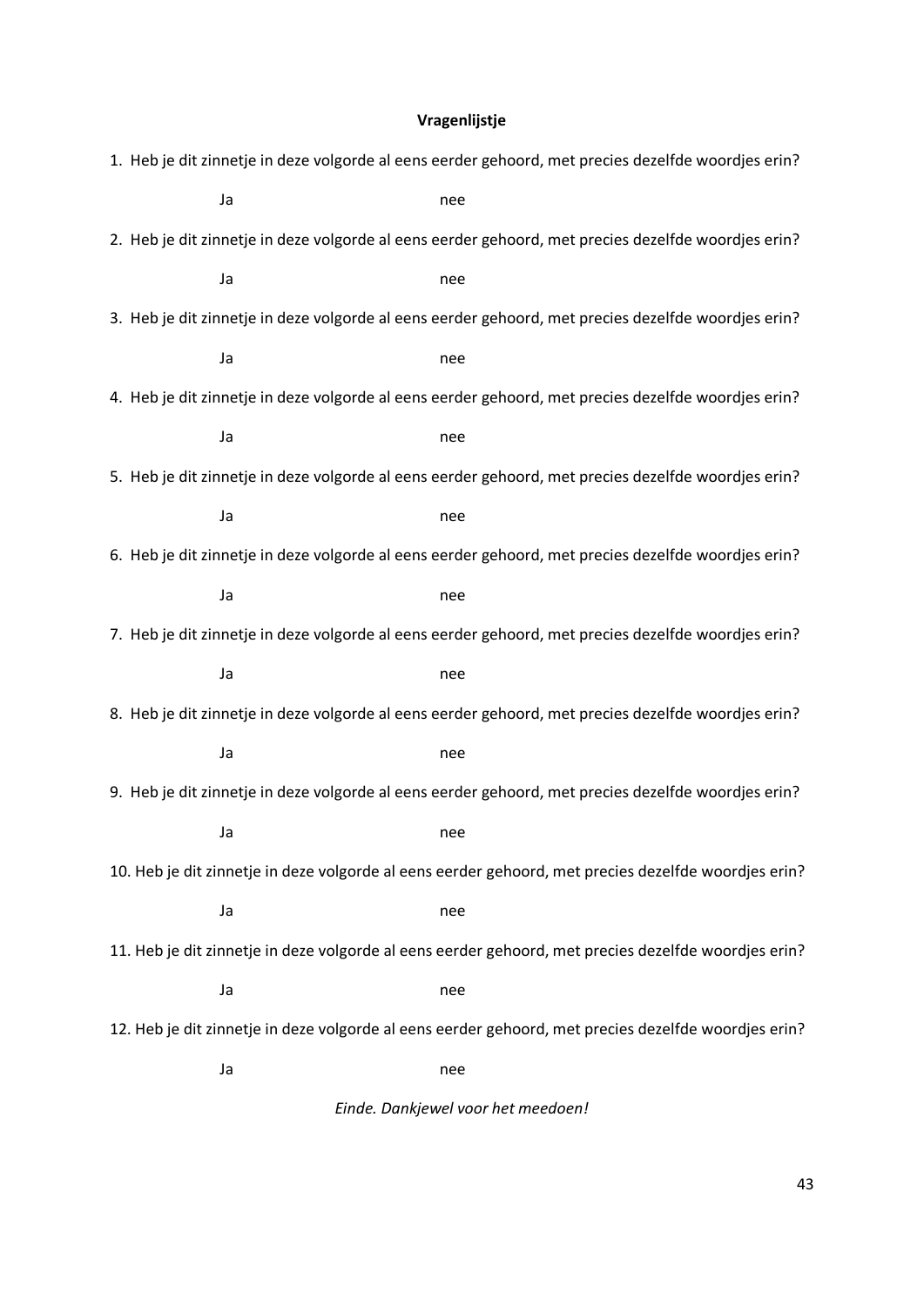#### <span id="page-43-0"></span>Instructions NL-NADL

Voor jullie hebben jullie allemaal een boekje, daar mogen jullie je naam zetten.

Dadelijk krijgen jullie een luisterfragment te horen. De vorige keer hebben jullie naar zinnetjes geluisterd uit een gekke taal, maar nu gaan jullie naar melodietjes luisteren. De melodietjes bestaan uit 3 klanken of muziektonen, en die drie klanken vormen samen een reeks. Eigenlijk is iedere klankenreeks een soort zinnetje, want de volgorde waarin de klanken staan is erg belangrijk, net als in onze taal. Als ik bijvoorbeeld zeg "Poes de mooie", dan weten jullie vast wel dat dat zinnetje niet helemaal klopt, want het moet natuurlijk zijn: "De mooie poes". De volgorde van de muzieknootjes in de reeks is ook belangrijk. Jullie gaan dus naar de klankenreeksen luisteren en ondertussen mogen jullie de kleurplaat in jullie boekje inkleuren. Als het luisterfragment afgelopen is, dan krijgen jullie 12 vragen. De vragen gaan we meteen na het luisteren beantwoorden. Is iedereen er klaar voor? Dan gaan we beginnen.

#### (start experiment)

We gaan nu de vragen beantwoorden. De vragen staan in jullie boekje. Sla je bladzijde maar om en kijk naar vraag 1. Iedere vraag gaat zo: heb je deze klankenreeks in deze volgorde al eens eerder gehoord? Je hoeft alleen maar ja of nee te antwoorden, dat mag je omcirkelen in het boekje, en het gaat bij dit onderzoekje echt om wat jij gehoord hebt! Dus niet wat je buurman of buurvrouw gehoord heeft. Er zijn geen goede of foute antwoorden, dus werk gewoon lekker voor jezelf. Ik speel ieder melodietje maar één keer af, dus let goed op. Als er geen vragen zijn dan gaan we beginnen. Denk erom, de volgorde van de klanken in de reeks is belangrijk!

*[You all received a booklet, you may write your name on it. In a few minutes you are going to listen to something. Last time you listened to funny words, but now you will listen to some melodies. They consist of three sounds, or notes, which together form a sequence. Actually, each sequence is like a sentence, because the order of the sounds in the sequence is really important, just like in our language. If I say: "cat the nice', then you probably all know that that sentence is not correct, because the right answer is "the nice cat". So, the order of the notes in the sequence is important too. You are going to listen to these sequences and meanwhile you may color a picture. As soon as the listening period is over, you will get 12 questions. We will answer them straight after listening. Is everybody ready? Let's start.*

#### *(experiment starts)*

*We will now answer the questions. The questions are in your booklet. Turn the page and look at question 1. Every question goes as follows: did you hear this sequence in this order before? You only have to answer yes or no, which you can circle in your booklet. This experiment is all about what you heard! So what your neighbor answers is not important. There are no right or wrong answers, so just do your best. I play each melody only once, so pay close attention! If there are no questions we start. Remember, the order of the notes in the sequence is really important!]*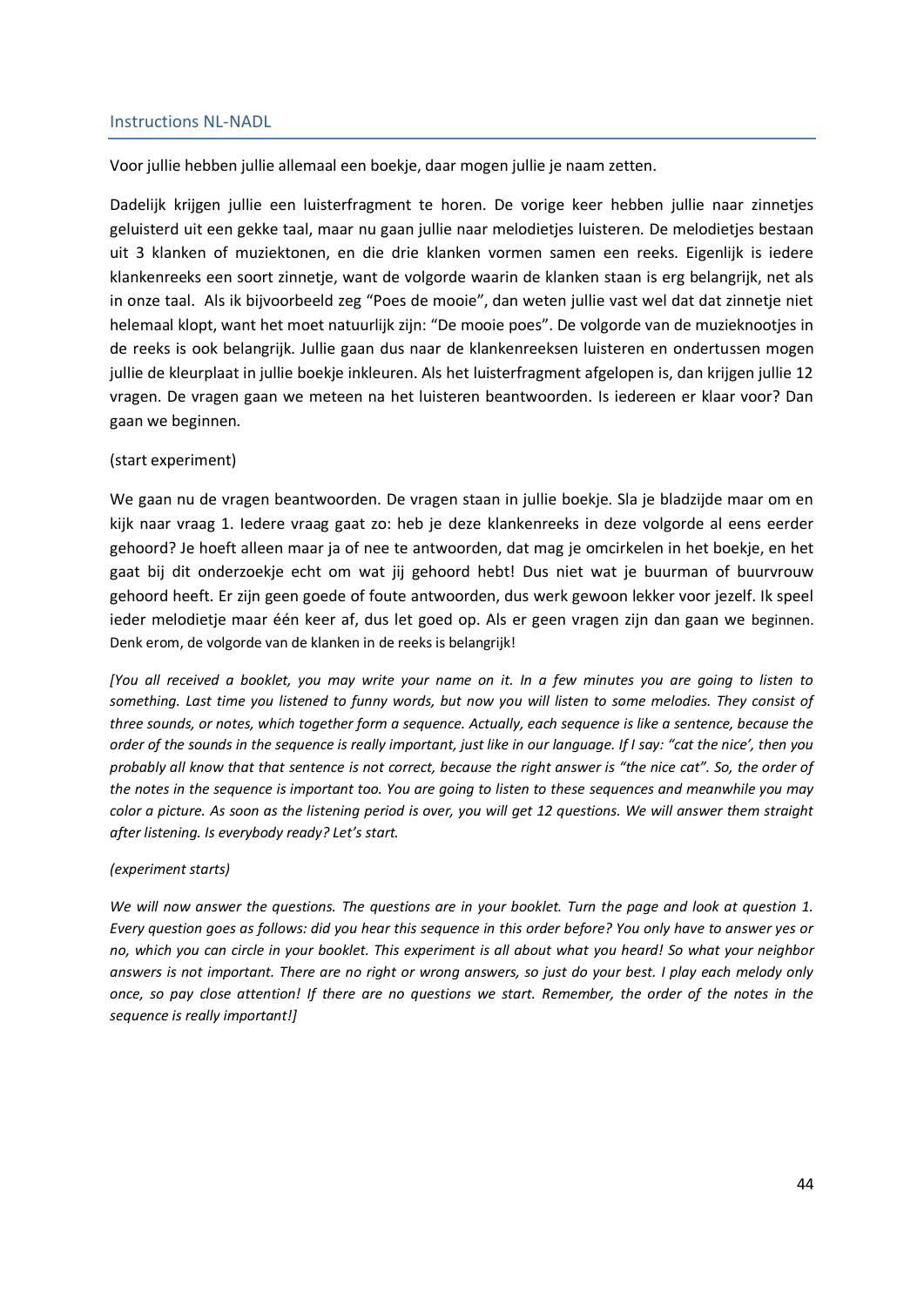<span id="page-44-0"></span>



## **Onderzoek Dyslexie**

Universiteit Utrecht